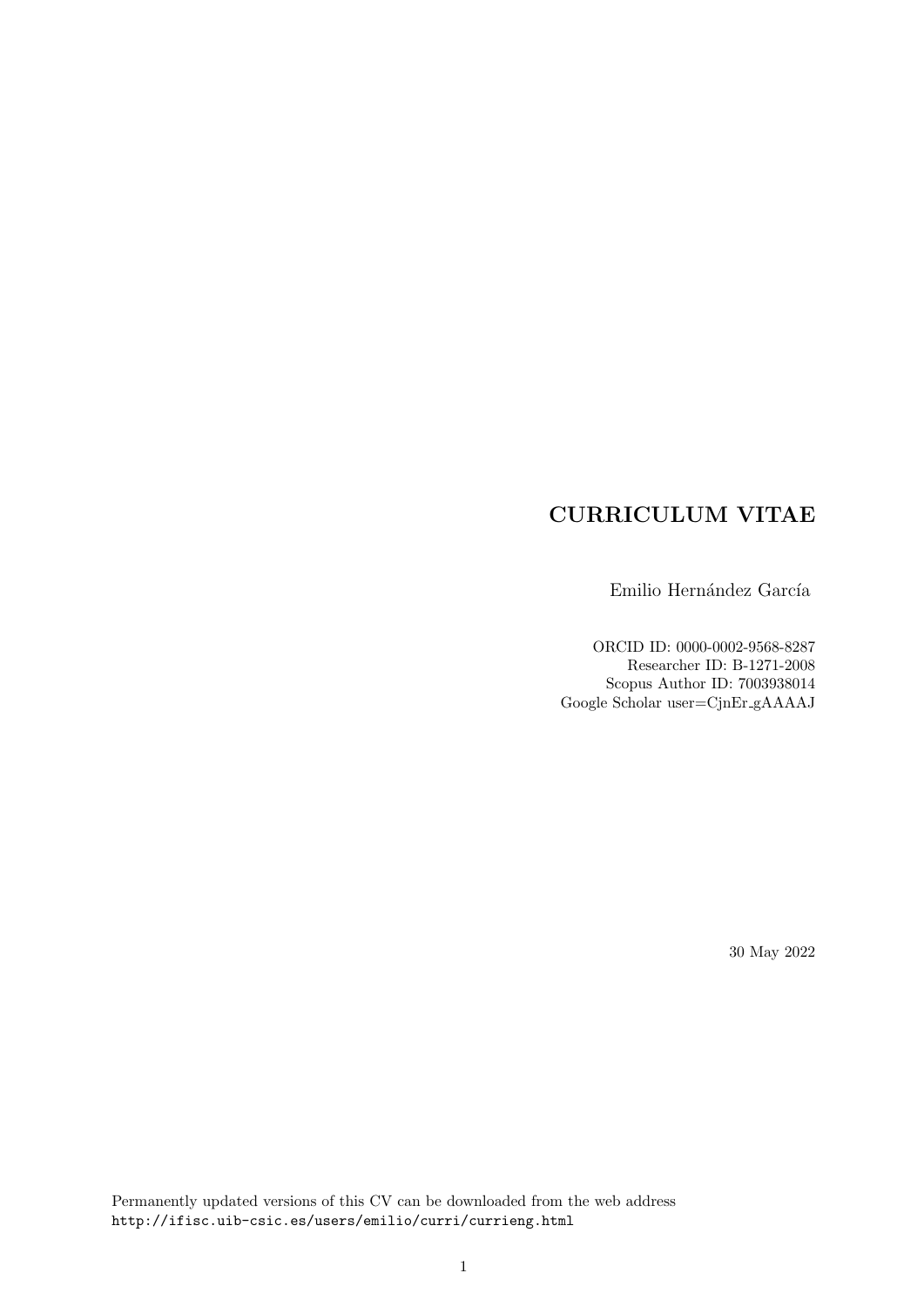FAMILY NAMES: Hernández-García FIRST NAME: Emilio GENDER: Male

BIRTH DATE: 14/April/1963

ORGANISM: Spanish Research Council (C.S.I.C.) CENTER: Institute for Cross-Disciplinary Physics and Complex Systems (IFISC) (Joint Research Center CSIC-University of the Balearic Islands) DEPARTMENT: Complex Systems POSITION: Research Professor, since 22 October de 2001. POSTAL ADDRESS:  $\operatorname{IFISC}$  - Instituto de Física Interdisciplinar y Sistemas Complejos

CSIC-Universitat de les Illes Balears E-07122- Palma de Mallorca (Spain).

PHONE: +34 971.171307 FAX: +34 971.172309 E-MAIL: emilio-at-ifisc.uib-csic.es (replace -at- by @)

Also, September 2015-September 2020, and September 2021- present: Profesor Asociado 1h. Physics Department, University of the Balearic Islands.

## **RESEARCH LINES**

Nonlinear Dynamics, Complex Systems, Statistical Physics, Spatiotemporal Chaos, Pattern Formation, Lagrangian Chaos and Transport in Fluids, Applications to Optical Systems, Ocean Dynamics, and Biological Modelling.

#### **ACADEMIC DEGREES**

'Licenciado' in Physics, University of Barcelona, June 1986.

PhD in Physics, University of the Balearic Islands, February 1990. Thesis Advisor: Prof. Maxi San Miguel.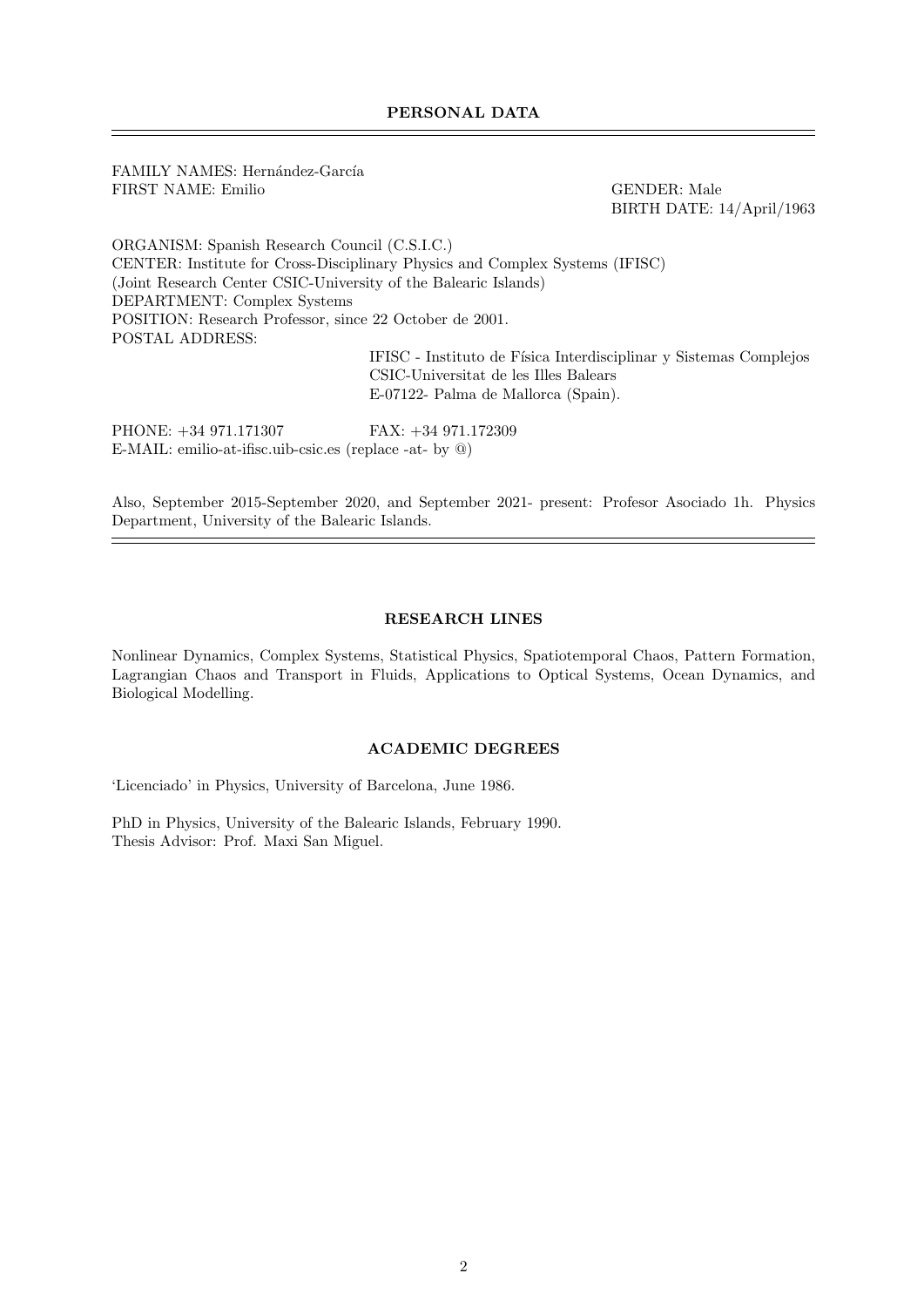# **PREVIOUS POSITIONS:**

| 1984-85                       | Collaboration fellowship. Theoretical Physics<br>Department, University of Barcelona.                                                                                     |
|-------------------------------|---------------------------------------------------------------------------------------------------------------------------------------------------------------------------|
| January 1987-September 1989   | PFPI predoctoral grant.<br>Physics Department, University of the Balearic Islands                                                                                         |
| October 1989-September 1991   | Teaching Assistant. Physics Department,<br>University of the Balearic Islands.                                                                                            |
| September 1990-September 1991 | Research Associate. Center for the<br>Physics of Materials and Department of Physics,<br>McGill University, Montreal, Canada.                                             |
| October 1991-June 1993        | Associate Professor of Condensed Matter Physics (interino).<br>Physics Department,<br>University of the Balearic Islands.                                                 |
| June 1993-October 2001        | Associate Professor of Condensed Matter Physics.<br>Physics Department,<br>University of the Balearic Islands.                                                            |
| October 2001-June 2007        | CSIC Research Professor.<br>Mediterranean Institute for Advanced Studies (IMEDEA)<br>Department of Cross-Disciplinary Physics<br>CSIC-University of the Balearic Islands. |

## **PARTICIPATION IN RESEARCH PROJECTS**

- 1. *Aplicaci´on de la metodolog´ıa de los procesos estoc´asticos al estudio de fluctuaciones y transiciones en sistemas f´ısicos*. University of the Balearic Islands, University of Barcelona, Universidad de Cantabria. Project CAICyT 361/84. 1985-1987. Principal Investigator : M. San Miguel.
- 2. *Cin´etica de transiciones de fase*. University of the Balearic Islands, University of Barcelona, Temple University (Philadelphia), Rutgers University (New Jersey), Courant Institute (New York). Join Spain-USA Commitee, CCB 8402 025. 1985-1987. Spanish Principal Researcher: J. Marro
- 3. Collaboration in *Dynamics of Nonlinear Optical Systems*. Project ST2J-0187-X-X(TT), CEE. 1987-1989. Spanish Principal Researcher: M. San Miguel.
- 4. *Mec´anica Estad´ıstica de sistemas fuera del equilibrio: Din´amica de transiciones y otros procesos din´amicos*. University of the Balearic Islands Project PB86-0534, DGICyT. 1987-1990. Principal Investigator : M. San Miguel.
- 5. *Transient dynamics and pattern formation*. University of the Balearic Islands, Florida State University, McGill University (Montreal). Project CRG 890482, NATO Scientific Office, Program *Patterns, Order, and Chaos*. 1989-1993. Spanish Principal Researcher: M. San Miguel.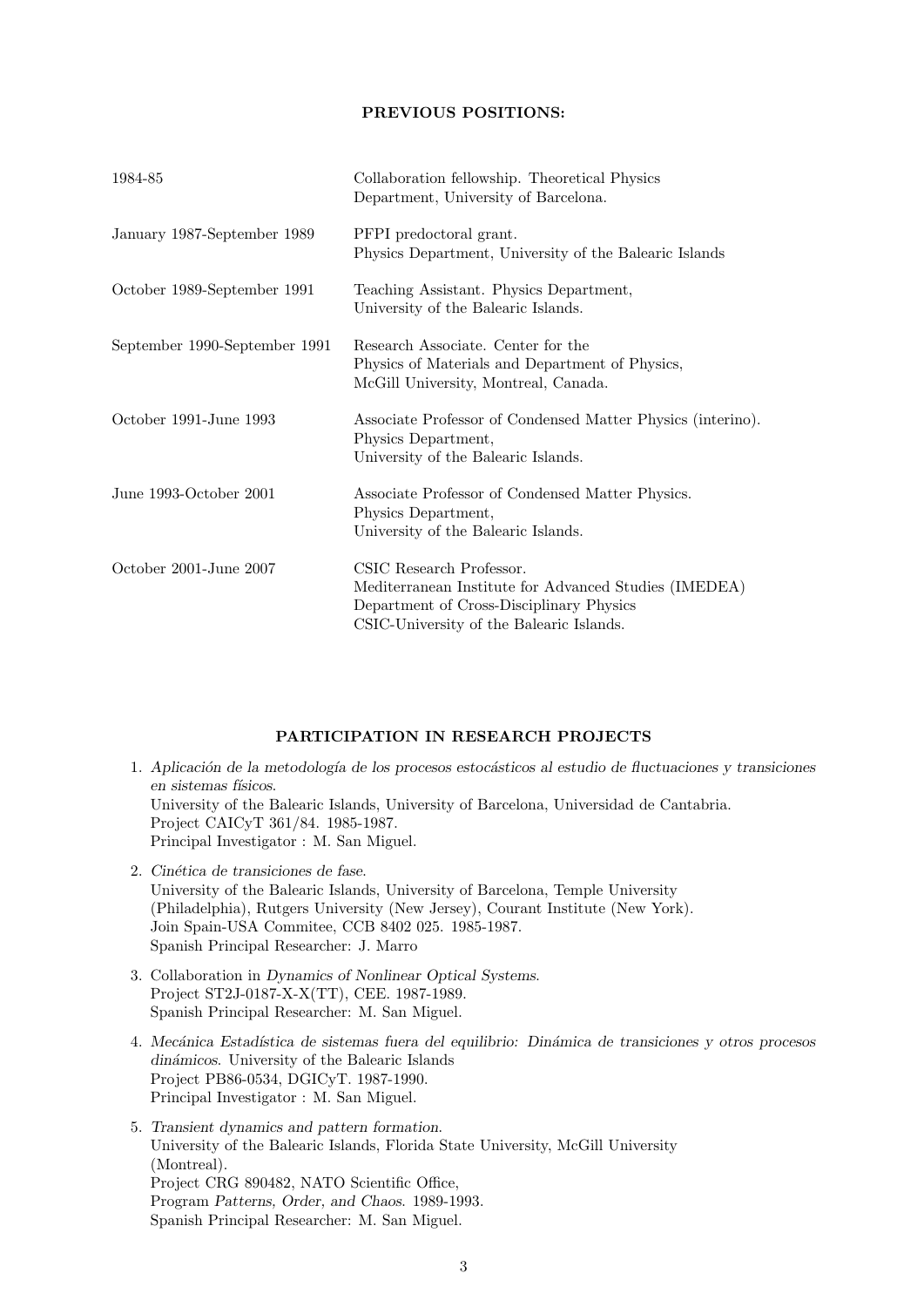- 6. Proyecto de Investigación Conjunta University of the Balearic Islands, Universidad de Cantabria, Centro Atómico Bariloche (Argentina), Universidad de Córdoba (Argentina). Programa de Cooperación con Iberoamérica, Ministerio de Educación y Ciencia. 1989-1990.
	- Spanish Principal Researcher: M. San Miguel.
- 7. *Complexity and Chaos in Quantum Optics*. Project Science 89300424, CEE. 1989-1991. Principal Investigator University of the Balearic Islands: M. San Miguel.
- 8. *Problemas din´amicos en la formaci´on de estructuras espaciales en sistemas complejos*. University of the Balearic Islands Project PB89-0424, DGICyT. 1990-1993. Principal Investigator : M. San Miguel.
- 9. *Complexity and Chaos in Quantum Optics*. Project Science SC1\*CT90-0478, CEE. 1991-1993. Principal Investigator University of the Balearic Islands: M. San Miguel.
- 10. Proyecto de Investigación Conjunta Universidad de Cantabria, University of the Balearic Islands, Centro Atómico Bariloche (Argentina), Universidad de Córdoba (Argentina). Programa de Cooperación con Iberoamérica, Ministerio de Educación y Ciencia. 1991-1993. Spanish Principal Researcher: M. Rodríguez.
- 11. *Non-Classical Light*. Project ERB4050PL920887, Program *Human Capital and Mobility*, CEE (15 participant institutions). 1993-1995. Principal Investigator University of the Balearic Islands: M. San Miguel.
- 12. *Din´amica espacio-temporal de sistemas fuera del equilibrio*. University of the Balearic Islands, CSIC (IEA, Baleares) Project PB92-0046-C02-02, DGICyT. 1993-1994. Principal Investigator University of the Balearic Islands: O. Piro.
- 13. *Modelización, simulación y caracterización de dispositivos para comunicaciones ´opticas por fibras*. University of the Balearic Islands, Universidad de Cantabria, CSIC (IEM, Madrid), Universidad Politécnica de Madrid. Project TIC 93-0744-C04-01, CICyT. 1993-1994. Principal Investigator University of the Balearic Islands: M. San Miguel.
- 14. *Gigahertz and picosecond optics in semiconductor laser devices*. Project CHRX-CT94-0594, Program *Human Capital and Mobility*, European Union. (6 participant institutions). 1994-1996. Principal Investigator University of the Balearic Islands: M. San Miguel.
- 15. *F´ısica estad´ıstica, fen´omenos no-lineales, y sus aplicaciones*. University of the Balearic Islands. Project PB94-1167, DGICyT. 1995-1999. Principal Investigator : M. San Miguel.
- 16. *Fluctuaciones, caos, y leyes de escala en la din´amica de sistemas no-lineales*. University of the Balearic Islands. Project PB94-1172, DGICyT. 1995-1997. Principal Investigator : R. Toral.
- 17. *Caracterización y Dinámica de estructuras oceanográficas coherentes físicas y biológicas.* Instituto Mediterráneo de Estudios Avanzados (IMEDEA), Instituto de Ciencias del Mar de Barcelona. Project MAR95-1861, CICyT. 1996-1998. Principal Investigator : Emilio Hernández-García.
- 18. *Quantum Structures* European TRM Network ERB4061 PL95-1260, European Union (7 participant institutions). 1996-1999. Principal Investigator University of the Balearic Islands: M. San Miguel.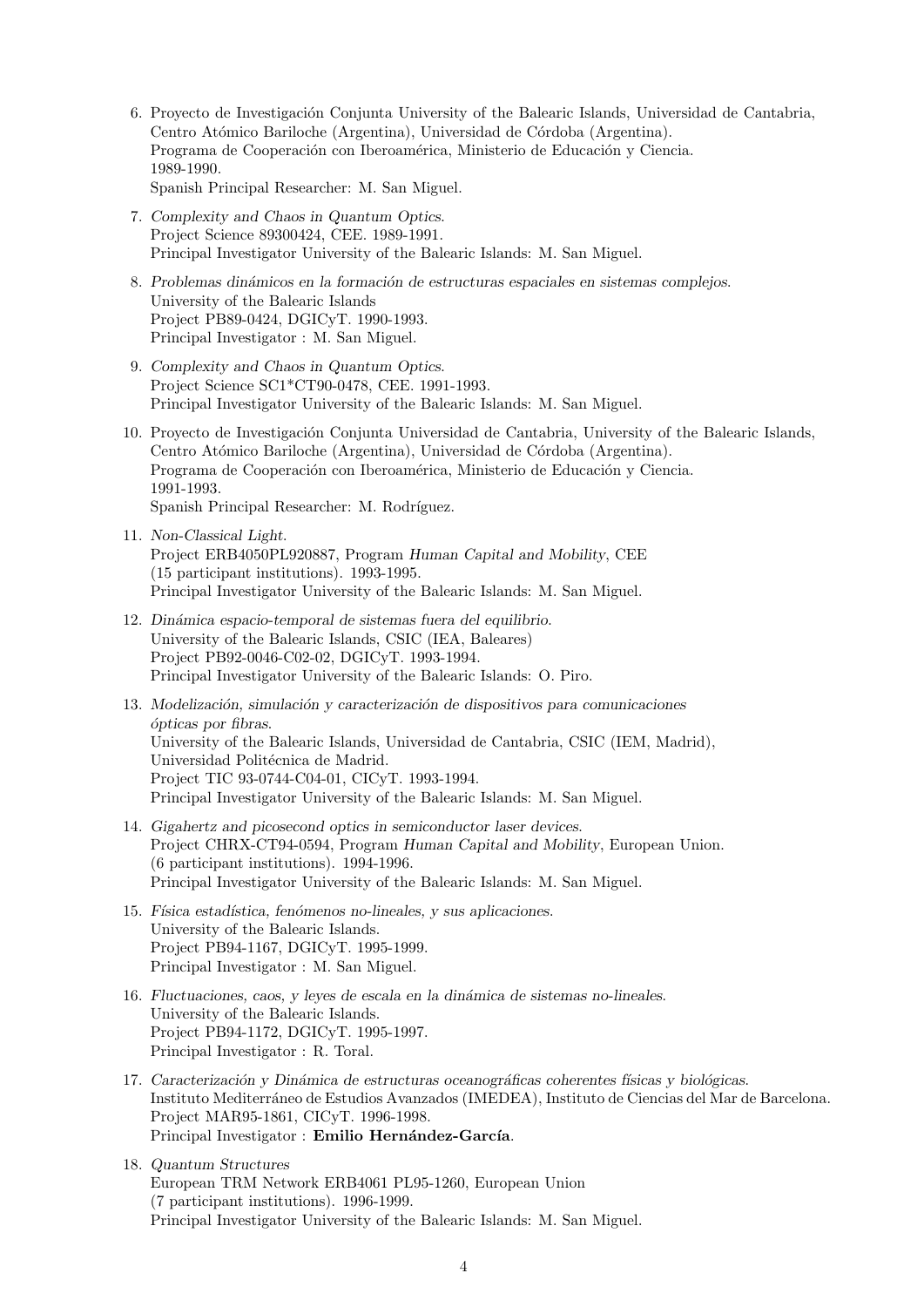- 19. *Pattern formation, defects, and fronts in nonequilibrium systems*. Integrated Action Spain-Germany(DGICyT) HA 1995-0112. 1996. Principal Investigator University of the Balearic Islands: M. San Miguel.
- 20. Ayuda de infraestructura IN97-0457 del Programa Nacional de Ciencia y Tecnología Marinas (CI-CYT) para la adquisicion de un ordenador multiprocesador. Instituto Mediterráneo de Estudios Avanzados (IMEDEA). 1998. Principal Investigator : **Emilio Hernández-García**.
- 21. *Din´amiques no lineals d'autoorganitzaci´o espai-temporal*, Project 1997XT 00003, Program Ajut per al desenvolupament i consolidació de xarxes temátiques de la Generalitat de Catalunya. 8 InstitucionesParticipantes. 1997-1999. Principal Investigator : F. Sagués.
- 22. *Variabilidad oce´anica de alta frecuencia y sus implicaciones en el transporte de propiedades f´ısicas y biol´ogicas*. Instituto Mediterráneo de Estudios Avanzados (IMEDEA), Instituto de Ciencias del Mar de Barcelona. Project MAR98-0840, CICyT. 1998-2001. Principal Investigator : Emilio Hernández-García.
- 23. *Satellite-based Ocean Forecasting* (SOFT). Project EVK3-2000-00561, Program *Energy, Environment, and Sustainable Development*, V Framework Program, European Union. 2001-2003. 5 participant institutions. Coordinator: J. Tintoré.
- 24. *Quantum Imaging* (QUANTIM). Project IST-2000-26019, Program *Information Society Technologies*, V Framework Program, European Union. 2001-2003. Principal Investigator IMEDEA: M. San Miguel.
- 25. *Cooperaci´on y fen´omenos no lineales en sistemas complejos extendidos* (CONOCE). Instituto Mediterráneo de Estudios Avanzados (IMEDEA). Project BFM2000-1108, Ministerio de Ciencia y Tecnología. 2001-2004. Principal Investigator : M. San Miguel.
- 26. Xarxa Temàtica de *Dinámiques no lineals d'autoorganització espai-temporal*, Project 2000XT 0005. Direcció General de Recerca de la Generalitat de Catalunya. 8 participant institutions. 2001-2002. Principal Investigator : J.M. Sancho.
- 27. Procesos de transporte, campos de velocidades y análisis de estructuras oceánicas mediante imágenes *de sat´elite (IMAGEN)*. Instituto Mediterráneo de Estudios Avanzados (IMEDEA) Project REN2001-0802-C02-01/MAR, MCyT. 2001-2004. Principal Investigator and Coordinator: Emilio Hernández-García.
- 28. *Grupo de investigaci´on competitivo de F´ısica Interdisciplinar*. Subvención del Govern Balear (2002-2005). Principal Investigator : M. San Miguel.
- 29. *EXYSTENCE: The Network of Excellence for Complex Systems* Network of Excellence IST-2001-32802, Subprogram FET (Future and Emerging Technologies). Program Information Society Technologies, V Framework Program, European Union. 2002-2004. Principal Investigator IMEDEA: M. San Miguel.
- 30. *Din`amiques no lineals d'autoorganitzaci´o espaciotemporal*. Xarxa tem`atica de la Generalitat de Catalunya. (2003-2004). Principal Investigator IMEDEA: M. San Miguel.
- 31. *Dynamical systems approach to ocean transport*. Integrated Action Spain-Germany(MCyT) HA 2003-0146. 2004-2006. Principal Investigator : Emilio Hernández-García.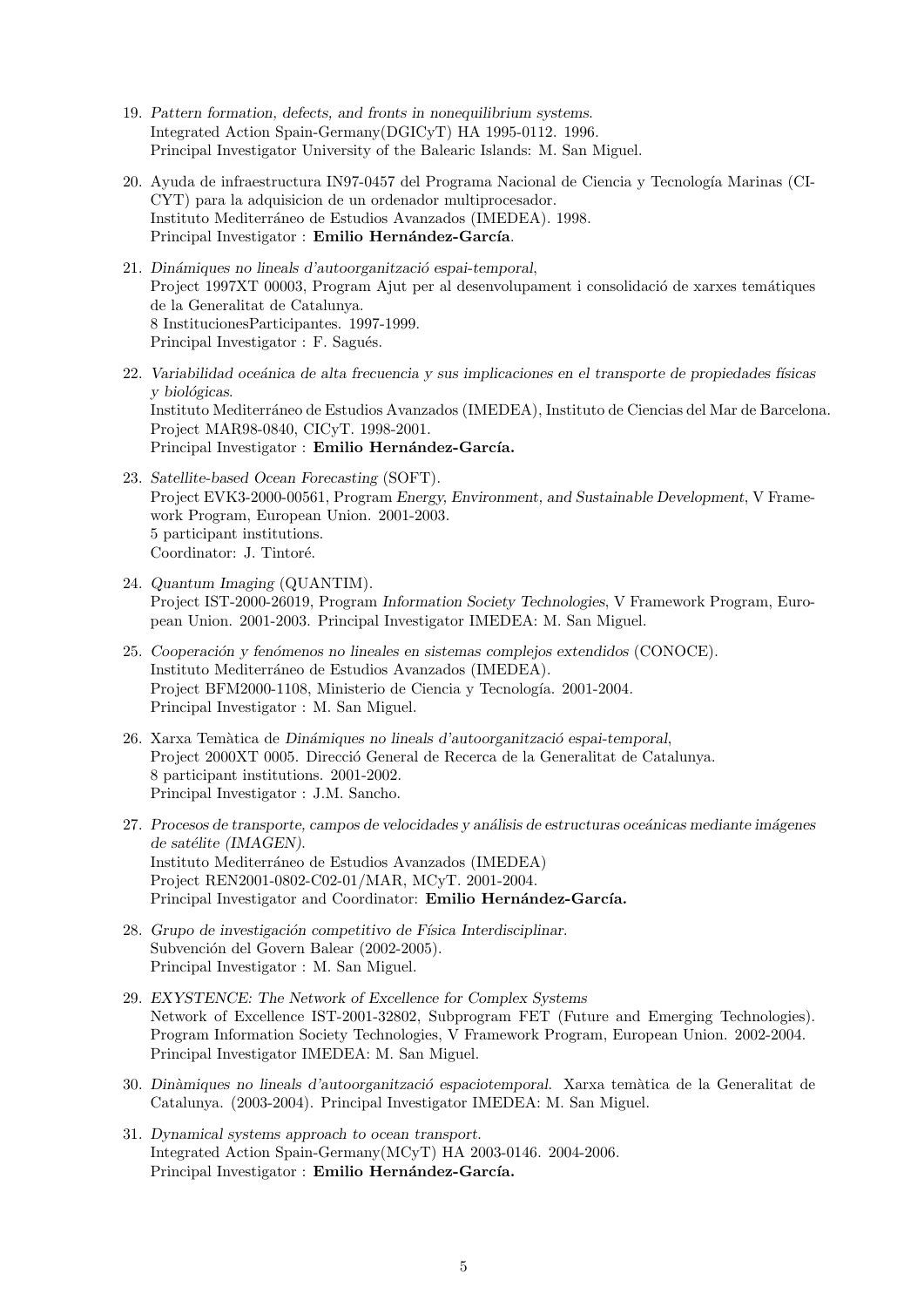- 32. *Cooperaci´on y fen´omenos no lineales en sistemas complejos extendidos 2* (CONOCE2). Instituto Mediterráneo de Estudios Avanzados (IMEDEA). Project FIS2004-00953, Ministerio de Educación y Ciencia. 2004-2007. Principal Investigator : M. San Miguel.
- 33. *BIOSIM: Biosimulation, a new tool in drug development*. Network of Excellence (LSHB-CT-2004- 005137), VI Framework Program, European Union. Priority 1.1 "Genomics and Biotechnology for Health" (2004-2009). Coordinator: Erik Mosekilde (Technical University of Denmark). Principal Investigator IMEDEA: R. Toral.
- 34. *Chemical or biologically interacting substances transported by chaotic flows*. Integrated Action Spain-Italy(MEC) HI2004-0144. 2005-2006. Principal Investigator : Cristóbal López.
- 35. *THRESHOLDS: Thresholds of environmental sustainability* Integrated Project (Contract 003933), VI Framework Program, European Union. Priority 6.3 "Global Change and Ecosystems" (2005- 2008). Coordinator: C. Duarte (RRNN-IMEDEA). Responsible workpackage S2WP1 'Regime modelling': E. Hernández-García.
- 36. *EUR-OCEANS: European Network of Excellence for Ocean Ecosystems analysis*. Network of Excellence (Contract 511106-2), VI Framework Program, European Union. Priority 6.3 "Global Change and Ecosystems" (2005-2008). Principal Investigator IMEDEA: C.M. Duarte.
- 37. *Din`amiques no lineals d'autoorganitzaci´o espaciotemporal* (Ref. 2004XT 00013). Xarxa tem`atica del Departament d'Universitats, Recerca i Societat de la Informació de la Generalitat de Catalunya. (2005-2006). Principal Investigator Jordi García-Ojalvo. Principal Investigator IMEDEA: R. Toral.
- 38. *Grupo de investigaci´on competitivo de F´ısica Interdisciplinar* (Grupo de Excelencia Coherente). Subvención del Govern Balear (2006-2009). Principal Investigator : M. San Miguel.
- 39. *Ecological Diversity and Evolutionary Networks (EDEN)* Project 043251 (FP6-2005-NEST-Path-043251), Program *NEST: New and Emerging Science and Technologies*, Pathfinder Call in *Complexity*, VI Framework Program, European Union. 2007-2009. 4 participant institutions. Coordinator: E. Hernández-García.
- 40. *Herramientas avanzadas para el estudio de la dinámica oceánica y la gestión medio-ambiental (OCEANTECH)* Proyecto Intramural de Frontera (PIF06-059), CSIC (2007-2008). Principal Investigator Antonio M. Turiel (ICM). Principal Investigator IMEDEA: Cristóbal López
- 41. *Transport in chaotic environmental flows*. Integrated Action Spain-Hungary(MEC) HH2006-0031. 2007-2009. Principal Investigator : Cristóbal López.
- 42. *F´ısica Interdisciplinar de Sistemas Complejos* (FISICOS). IMEDEA/IFISC. Project FIS2007-60327 (CONSOLIDER C), Ministerio de Educación y Ciencia. 2007-2014. Principal Investigator : M. San Miguel.
- 43. Acci´on Complementaria *Ecological Diversity and Evolutionary Networks (EDEN)* FIS2007-29087-E. Ministerio de Educación y Ciencia. 2007-2010. Principal Investigator : **E. Hernández-García**.
- 44. Cooperación y Emergencia en Sistemas Complejos (A/013666/07). Proyecto de Cooperación Internacional España-Argentina de la AECI, Ministerio de Asuntos Exteriores. 2007-2008. Principal Investigator Spain: H. Wio (IFCA).
- 45. Cooperación y Emergencia en Sistemas Complejos  $(A/018685/08)$ . Proyecto de Cooperación Internacional España-Argentina de la AECI, Ministerio de Asuntos Exteriores. 2008-2009. Principal Investigator Spain: H. Wio (IFCA).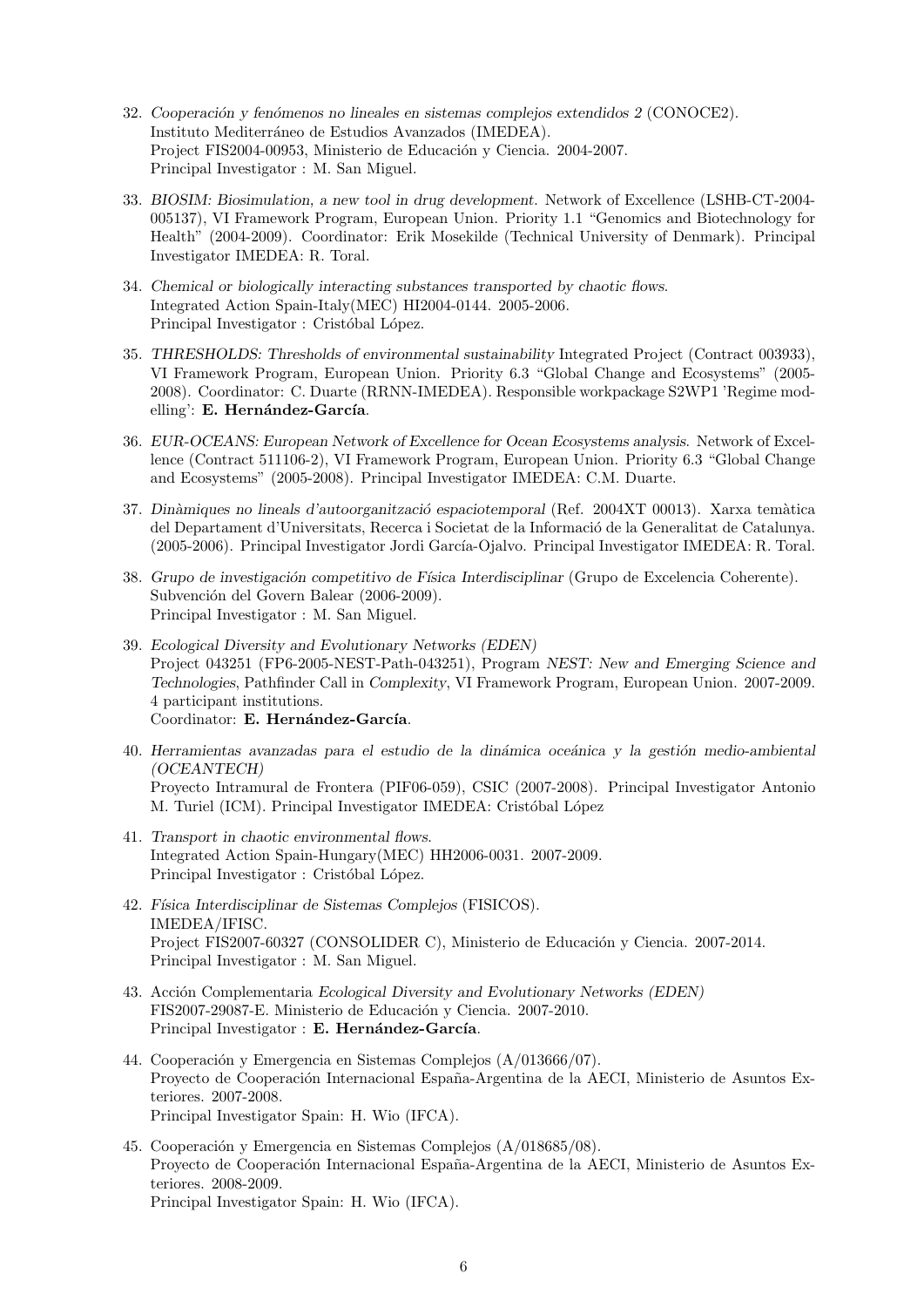- 46. Subvenció per incorporar personal investigador al sistema d'innovació de les Illes Balears. Govern de les Illes Balears. 2009-2011. Principal Investigator : **E. Hernández-García**. Postdoc: Els Heinsalu.
- 47. Impact of Turbulence on Biological Dynamics (TurBiD). Proyecto Intramural Especial CSIC (200450E644). 2009-2012. Principal Investigator : E. Hernández-García.
- 48. Genética paisagistica duma lagoa costeira; uma abordagem empirica e de modelação usando a erva marinha Zostera noltii in Ria Formosa (PTDC/MAR/099887/2008). Fundação para a Ciência e a Tecnologia (FCT, Portugal). 2010-2013. Principal Investigator : Filipe Alberto (CCMAR, Faro).
- 49. *Grupo de investigaci´on muy competitivo de F´ısica Interdisciplinar*. Subvención del Govern Balear (2011-2014). Principal Investigator : M. San Miguel.
- 50. Learning about Interacting Networks in Climate (LINC). Marie Curie Initial Training Network 289447 (PITN-GA-2011-289447). VII Framework Program, European Union. 2011-2015. Principal Investigator : Cristina Masoller (UPC). Principal Investigator IFISC: Emilio Hernández-García.
- 51. *Multilayer Spatiotemporal Generalized Networks (LASAGNE)* Project FP7-ICT-2011-8 / 318132. Program *ICT-FET Proactive: Dynamics of Multi-Level Complex Systems*, VII Framework Program, European Union. 2012-2015. Coordinator: Stefan Thurner (MUWien). Principal Investigator CSIC: E. Hernández-García.
- 52. *Complex Systems Physics: Information, Technology, Society and Ecology (INTENSE@COSYP).* Project FIS2012-30634, Ministerio de Economía y Competitividad. 2013-2015. Principal Investigator : M. San Miguel.
- 53. *Estructuras Coherentes Lagrangianas en la dinámica del Océano (ESCOLA).* Project CTM2012-39025-C02-01, Ministerio de Economía y Competitividad. 2013-2015. Principal Investigator : C. López.
- 54. *Hydrodynamic networks, population Genetics and oceanic Connectivity for the design of Marine Protected Areas in the Mediterranean Sea (HYDROGENCONNECT).* ENVIMED 2014 project (French MAE and Mediterranean Integrated Studies at Regional and Local Scales, MISTRALS). 2015-2016. Principal Investigator : V. Rossi.
- 55. *Lagrangian studies of Oceanic Processes: connectivity patterns, barriers to transport and marine populations (LAOP).* Project CTM2015-66407-P, Ministerio de Economía y Competitividad. 2016-2018. Principal Investigator : C. López.
- 56. *Emergent Social, Technical and Ecological Complex Systems (EsoTECoS).* Project FIS2015-63628-C2, Ministerio de Economía y Competitividad. 2016-2018. Principal Investigator : P. Colet.
- 57. *Dense particle tracking of inertial and Lagrangian particles in isotropic turbulence flows (DTrack).* Project for the *EuHIT facility von Karman Flow Apparatus (GTF3)* at Göttingen Turbulence Facilities (GTF), Germany. 2016. Principal Investigator : V. Pérez-Muñuzuri.
- 58. *INCT (Institutos Nacionais de Ciˆencia e Tecnologia) in Interdisciplinary and Transdisciplinary Studies in Ecology and Evolution (IN-TREE).* Project of the CNPq, CAPES and FAPESB, Brazil. 2016-2022. Coordinator: Charbel Niño El-Hani (Institute of Biology, Federal University of Bahia, Brazil).
- 59. *Sustainability of marine coastal ecosystems in the context of global change in the Mediterranean sea: modeling and simulations (SuMaEco).* Project RTI2018-095441-B-C22, Agencia Estatal de Investigación. 2019-2022. Principal Investigator CSIC: D. Gomila, T. Sintes.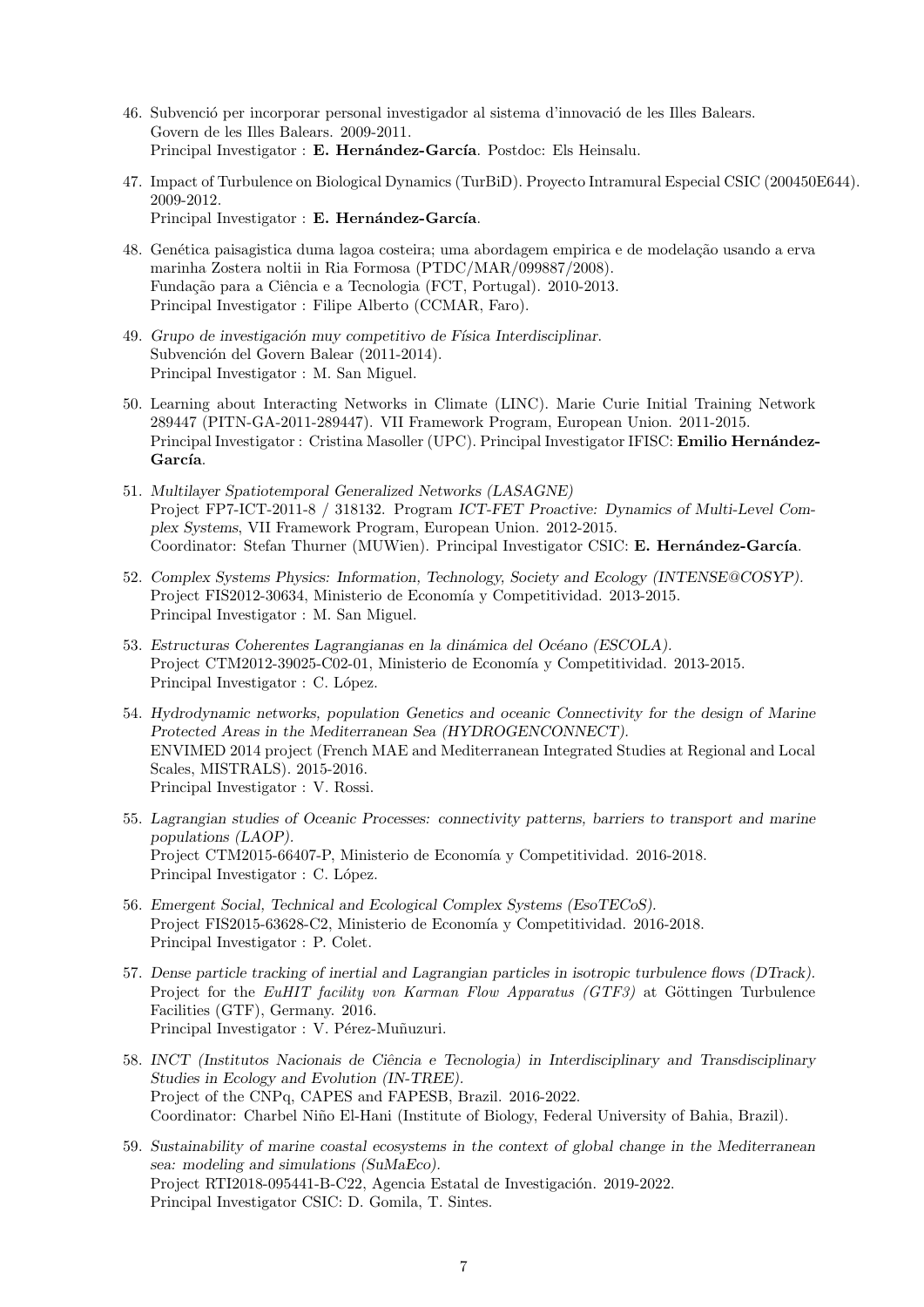60. Climate Advanced Forecasting of sub-seasonal Extremes (CAFE). Marie Sklodowska-Curie Innovative Training Network 813844 (H2020-MSCA-ITN-2018-813844). H2020, European Union. 2019- 2023.

Principal Investigator : Álvaro Corral (CRM). Principal Investigator CSIC: **Emilio Hernández-**García.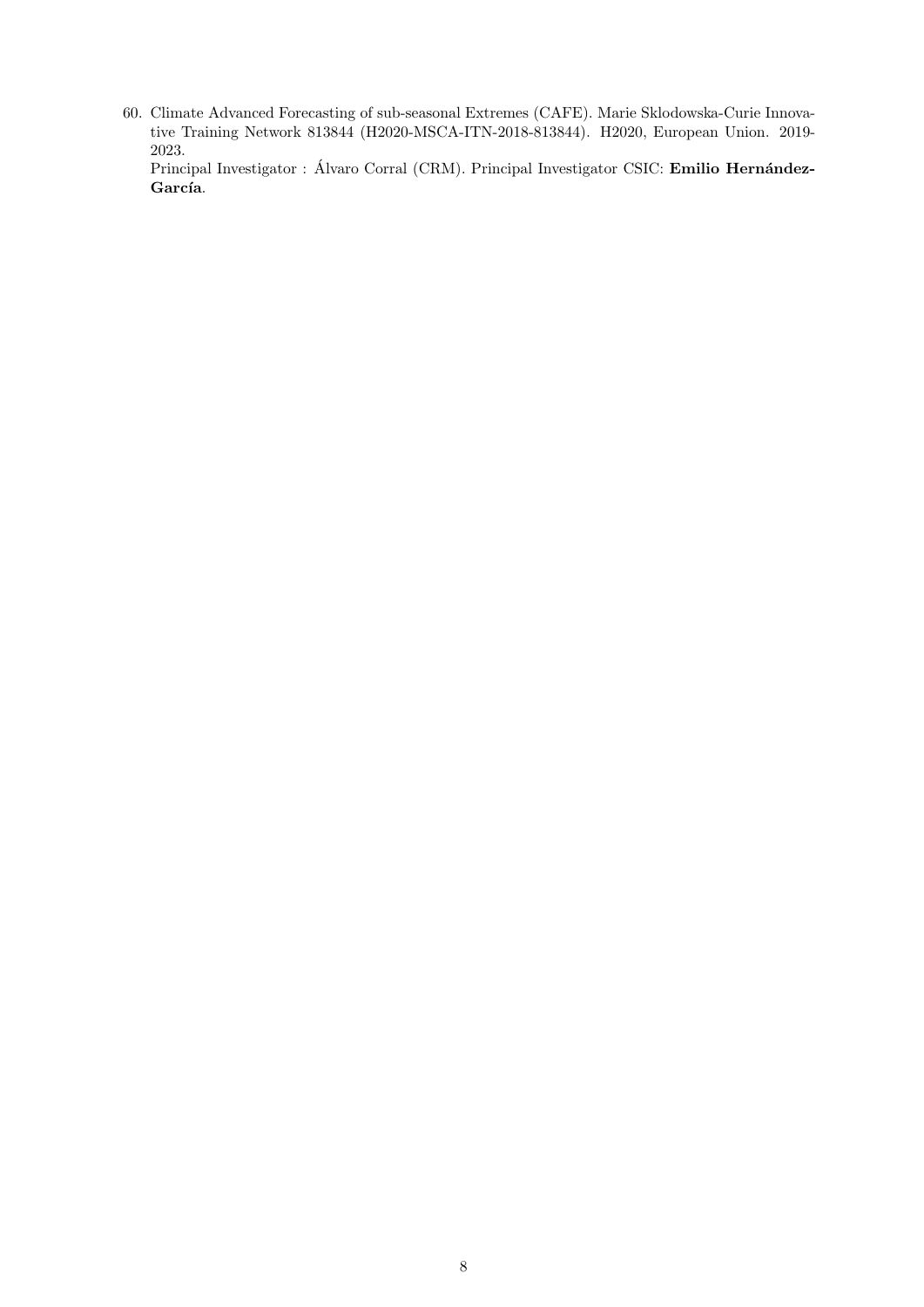## **PUBLICATIONS**

## **Books**

- Z. Neufeld and E. Hernández-García *Chemical and Biological Processes in Fluid Flows: A Dynamical Systems Approach* . Imperial College Press, 30 September 2009. Copyright 2010. ISBN: 978-1-86094-699-8 / 1-86094-699-2 (ebook: 978-1-84816-178-8 / 1-84816-178-6)
- H.A. Dijkstra, E. Hernández-García, C. Masoller, and M. Barreiro *Networks in Climate* Cambridge University Press, February 2019 ISBN: 978-1-31627-575-7

## **Edited works**

- S. Wiggins, A. M. Mancho, E. Hernández García, C. López, A. Turiel, and E. García Ladona, Editors. Special Issue on *Nonlinear Processes in Oceanic and Atmospheric Flows*. Nonlinear Processes in Geophysics, 2009-2010. http://www.nonlin-processes-geophys.net/special issue103.html
- A. M. Mancho, E. Hernández García, C. López, A. Turiel, S. Wiggins, J. Duan, and U. Feudel, Editors. Special Issue on *Nonlinear dynamics in oceanic and atmospheric flows: theory and observations*. Nonlinear Processes in Geophysics, 2013-2014. http://www.nonlin-processes-geophys.net/special issue147.html
- R.V. Donner, E. Hernández-García, E. Ser-Giacomi, Editors. Focus Issue on *Complex network perspectives on flow systems*. Chaos **27**, March 2017. http://dx.doi.org/10.1063/1.4979129
- A. M. Mancho, E. Hernández-García, C. López, A. Turiel, S. Wiggins, and V. Pérez-Muñuzuri, Editors. Special Issue on *Current perspectives in modelling, monitoring, and predicting geophysical fluid dynamics*. Nonlinear Processes in Geophysics, 2017-2018. http://www.nonlin-processes-geophys.net/special issue860.html

## **Papers in Research Journals**

- 1. E. Hernández-García, L. Pesquera, M.A. Rodríguez, M. San Miguel First-passage time statistics: Processes driven by Poisson noise. Physical Review **A 36**, 5774-5781 (1987)
- 2. M. Aguado, E. Hernández-García, M. San Miguel Dye-laser fluctuations: Comparison of colored loss-noise and white gain-noise models. Physical Review **A 38**, 5670-5677 (1988)
- 3. E. Hernández-García, L. Pesquera, M.A. Rodríguez, M. San Miguel Random walk in dynamically disordered chains: Poisson white noise disorder. Journal of Statistical Physics **55**, 1027-1052 (1989)
- 4. M.A. Rodríguez, E. Hernández-García, L. Pesquera, M. San Miguel Diffusion in random chains: Perturbative expansion around the effective-medium approximation. Physical Review **B 40**, 4212-4215 (1989). Rapid Communication.
- 5. E. Hernández-García, M.A. Rodríguez, M. San Miguel Dynamic disorder, renewal, and anomalous diffusion. Physical Review **B 40**, 9056-9060 (1989).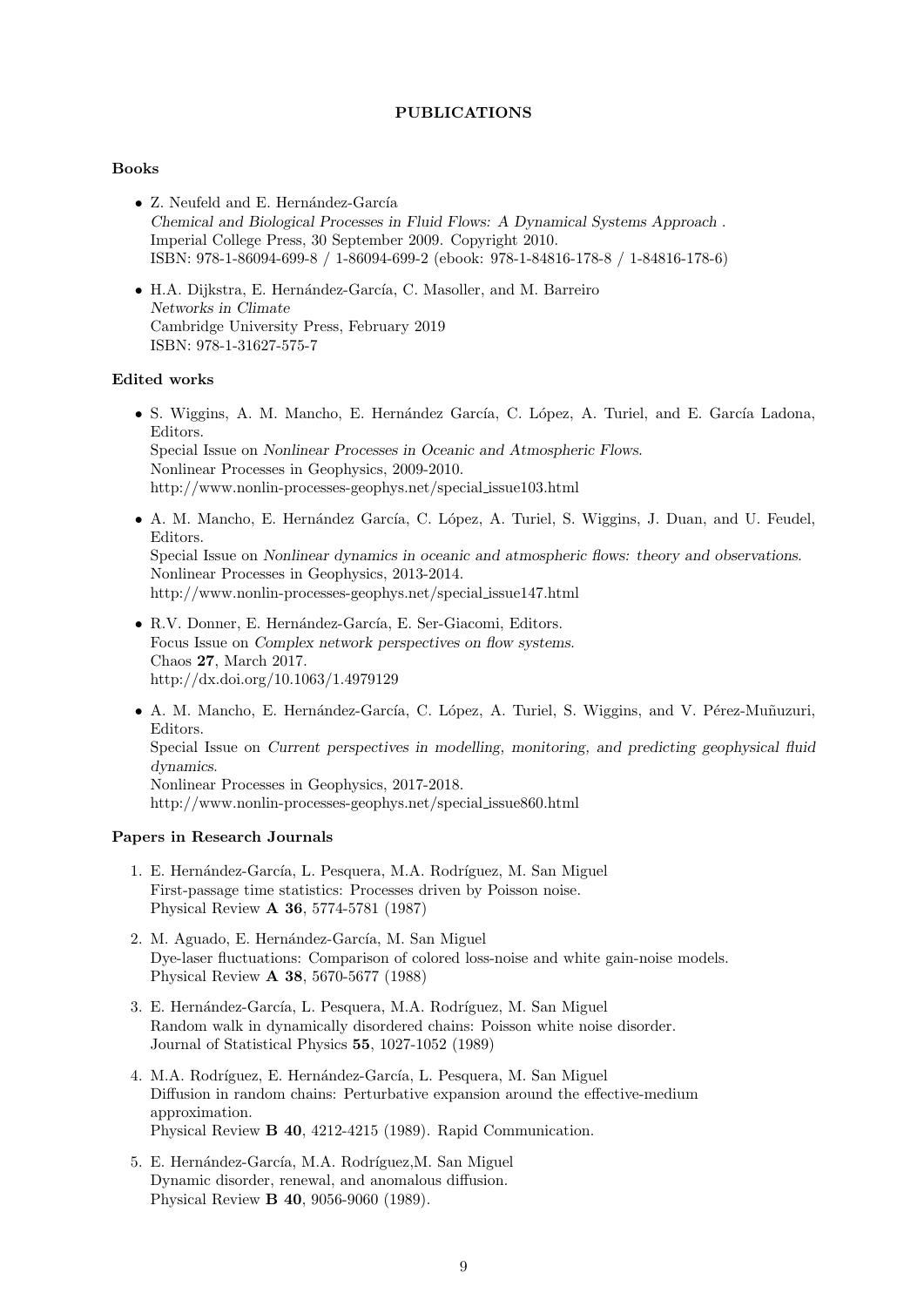- 6. E. Hernández García, M.O. Cáceres, M. San Miguel Characterizing strong disorder by the divergence of a diffusion time. Physical Review **A 41** , 4562-4565 (1990). Rapid Communication.
- 7. E. Hernández-García, M.O. Cáceres First-Passage Time statistics in disordered media. Physical Review **A 42**, 4503-4518 (1990).
- 8. E. Hernández-García, M.A. Rodríguez, L. Pesquera, M. San Miguel Transport Properties for Random Walks in disordered one-dimensional media: Perturbative calculation around the effective-medium approximation. Physical Review **B 42**, 10653-10672 (1990).
- 9. E. Hernández-García, R. Toral, M. San Miguel Intensity correlation functions for the colored gain-noise model of dye lasers. Physical Review **A 42**, 6823-6830 (1990).
- 10. J. Viñals, E. Hernández-García, R. Toral, M. San Miguel Numerical study of the dynamical aspects of pattern selection in the stochastic Swift-Hohenberg equation in one dimension. Physical Review **A 44**, 1123-1133 (1991).
- 11. E. Hernández-García, N.B. Abraham, M. San Miguel, F. de Pasquale Frequency selection and transient dynamics in single-mode lasers with optical feedback. Journal of Applied Physics **72**, 1225-1236 (1992).
- 12. E. Hernández-García, M. Grant Fluctuations and overlap distributions in the dynamics of first-order phase transitions. Journal of Physics **A 25**, L1355-L1362 (1992).
- 13. E. Hernández-García, M. San Miguel, R. Toral, J. Viñals Noise and pattern selection in the one-dimensional Swift-Hohenberg equation. Physica **D 61**, 159-165 (1992).
- 14. E. Hernández-García, T. Ala-Nissila, M. Grant Interface roughening with a time-varying external driving force. Europhysics Letters **21**, 401-406 (1993).
- 15. A. Amengual, E. Hernández-García, M. San Miguel Ordering and finite-size effects in the dynamics of transient patterns. Physical Review **E 47**, 4151-4160 (1993).
- 16. E. Hernández-García, J. Viñals, R. Toral, M. San Miguel Fluctuations and pattern selection near an Eckhaus instability. Physical Review Letters **70**, 3576-3579 (1993).
- 17. E. Hernández-García, C.R. Mirasso, K.A. Shore, M. San Miguel Turn-on jitter of external cavity semiconductor lasers. IEEE Journal of Quantum Electronics **30**, 241-248 (1994).
- 18. P.A. Pury, M.O. Cáceres, E. Hernández-García First-Passage time and the fluctuation of the quenched disorder in biased media. Physical Review **E 49**, R967-R970 (1994).
- 19. M. San Miguel, A. Amengual, E. Hernández-García Transient pattern dynamics and domain growth. Phase Transitions **48**, 65-83 (1994).
- 20. I.S. Graham, E. Hernández-García, M. Grant Damage spreading during domain growth. Physical Review **E 49**, R4763-4766 (1994).
- 21. R. Montagne, A. Amengual, E. Hernández-García, M. San Miguel Multiple front propagation into unstable states. Physical Review **E 50**, 377-385 (1994).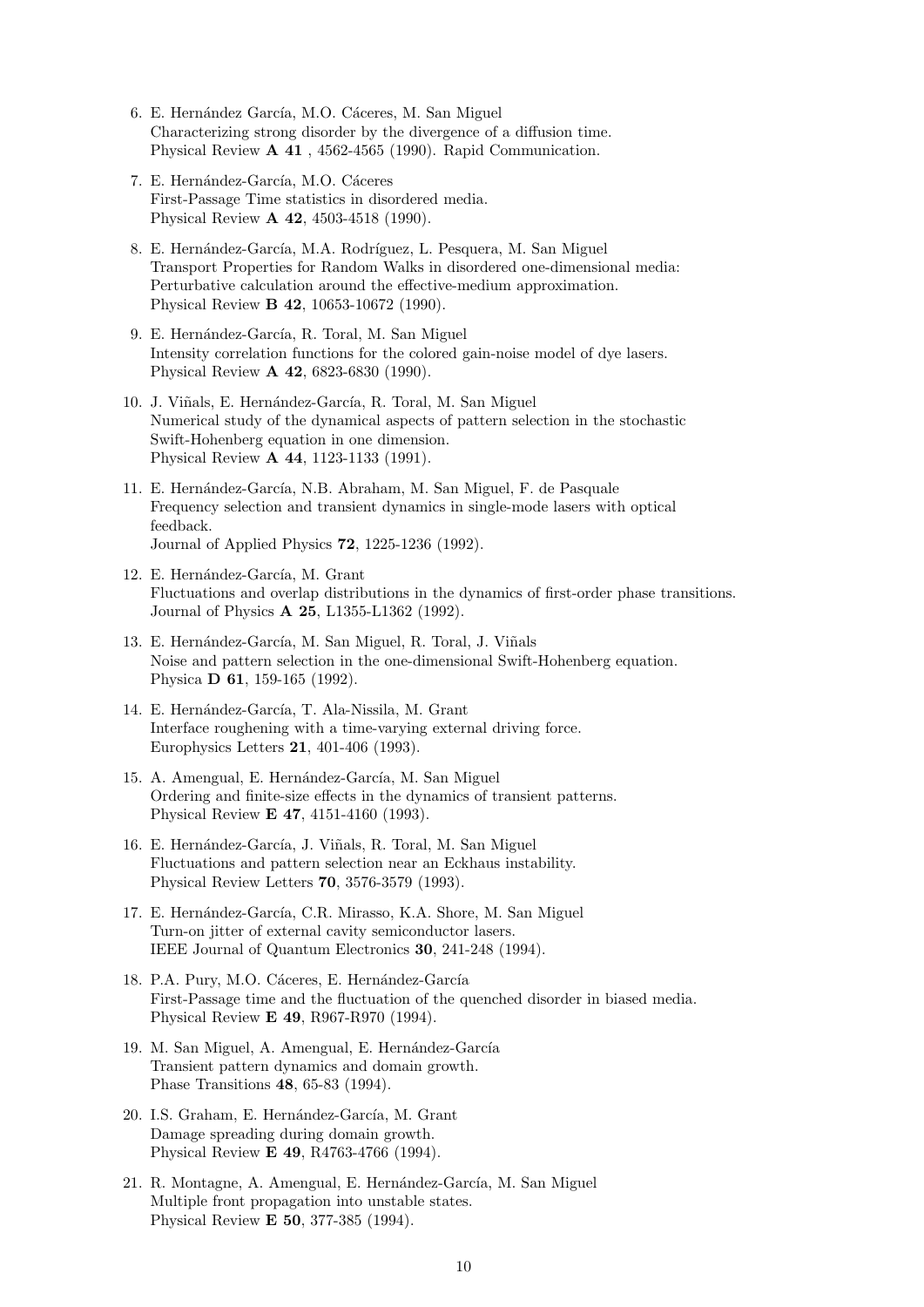- 22. C.R. Mirasso, E. Hernández-García Effects of current modulation on timing jitter of single-mode semiconductor lasers in short external cavities. IEEE Journal of Quantum Electronics **30**, 2281-2286 (1994).
- 23. C.R. Mirasso, E. Hernández-García, J. Dellunde, M.C. Torrent, J.M. Sancho Current modulation and transient dynamics of single-mode semiconductor lasers under different feedback conditions. IEE Proceedings-Optoelectronics, **142**, 17-22 (1995).
- 24. J. Dellunde, M.C. Torrent, C.R. Mirasso, E. Hernández-García, J.M. Sancho Analytical calculations of switch-on time and timing jitter in diode lasers subjected to optical feedback and external light injection. Optics Communications **115**, 523-527 (1995).
- 25. J. Dellunde, C.R. Mirasso, M.C. Torrent, J.M. Sancho, E. Hernández-García. Transient dynamics of a single-mode semiconductor laser subjected to both optical feedback and external light injection. Optical and Quantum Electronics **27**, 755-760 (1995).
- 26. J. Revuelta, L. Pesquera, E. Hernández-García, and C.R. Mirasso. Effect of Phase-conjugate optical feedback on turn-on jitter in laser diodes. Optics Letters **20**, 2213-2215 (1995).
- 27. A. Amengual, D. Walgraef, M. San Miguel, and E. Hernández-García Wave-unlocking transition in resonantly coupled complex Ginzburg-Landau equations. Physical Review Letters **76** 1956-1959 (1996).
- 28. R. Montagne, E. Hernández-García, M. San Miguel Winding number instability in the phase-turbulence regime of the Complex Ginzburg-Landau Equation. Physical Review Letters, **77**, 267-270 (1996).
- 29. R. Montagne, E. Hernández-García, and M. San Miguel Numerical study of a Lyapunov functional for the complex Ginzburg-Landau equation. Physica **D 96**, 47-65 (1996).
- 30. A. Amengual, E. Hernández-García, R. Montagne, and M. San Miguel Synchronization of Spatiotemporal Chaos: The regime of coupled Spatiotemporal Intermittency. Physical Review Letters **78** 4379-4382 (1997).
- 31. R. Montagne, E. Hernández-García, A. Amengual, and M. San Miguel Wound-up phase turbulence in the complex Ginzburg-Landau equation. Physical Review **E 56** 151-167 (1997).
- 32. J.H.E. Cartwright, E. Hernández-García, O. Piro Burridge-Knopoff Models as Elastic Excitable Media. Physical Review Letters, **79**, 527-530 (1997).
- 33. A. Álvarez, E. Hernández-García, J. Tintoré Noise-sustained currents in quasigeostrophic turbulence over topography. Physica **A 247**, 312-326 (1997).
- 34. A. Álvarez, E. Hernández-García, J. Tintoré Noise rectification in quasigeostrophic forced turbulence. Physical Review E **58**, 7279-7282 (1998).
- 35. V.M. Eguíluz, P. Alstrom, E. Hernández-García, O. Piro Average patterns of spatiotemporal chaos: A boundary effect. Physical Review **E 59**, 2822-2825 (1999).
- 36. C.R. Mirasso, G.H.M. van Tartwijk, E. Hernández-García, D. Lenstra, S. Lynch, P. Landais, P. Phelan, J. O'Gorman, M. San Miguel, and W. Elsässer Self-pulsating semiconductor lasers: Theory and experiment. IEEE Journal of Quantum Electronics **35**, 764-770 (1999).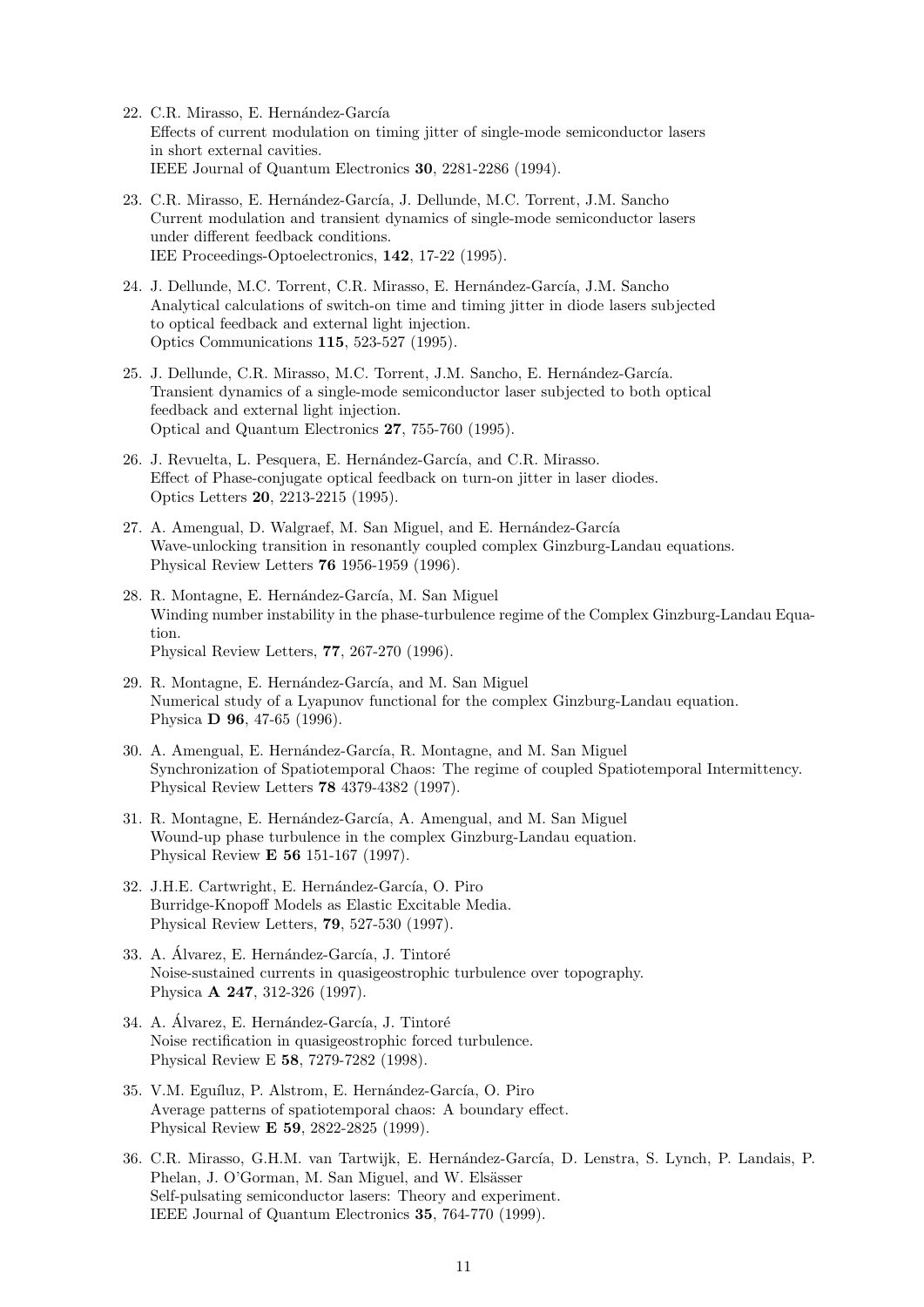- 37. A. Álvarez, E. Hernández-García, J. Tintoré Noise-induced flow in quasigeostrophic turbulence with bottom friction. Physics Letters **A 261**, 179-182 (1999).
- 38. M. Hoyuelos, E. Hernández-García, P. Colet, M. San Miguel Defect-freezing and defect-unbinding in the vector complex Ginzburg-Landau equation. Computer Physics Communications **121-122**, 414-419 (1999).
- 39. V.M. Eguíluz, E. Hernández-García, O. Piro, S. Balle Frozen spatial chaos induced by boundaries. Physical Review E **60** 6571-6579 (1999).
- 40. J.H.E. Cartwright, V.M. Eguíluz, E. Hernández-García, O. Piro Dynamics of elastic excitable media. International Journal of Bifurcation and Chaos **9**, 2197-2202(1999).
- 41. V.M. Eguíluz, E. Hernández-García, O. Piro Boundary effects in the complex Ginzburg-Landau equation. International Journal of Bifurcation and Chaos **9**, 2209-2214 (1999).
- 42. E. Hernández-García, M. Hoyuelos, P. Colet, R. Montagne, M. San Miguel Spatiotemporal chaos, localized structures and synchronization in the vector complex Ginzburg-Landau equation. International Journal of Bifurcation and Chaos **9**, 2257-2264 (1999).
- 43. A. Alvarez, E. Hernández-García, J. Tintoré On the effect of small-scale oceanic variability on topography-generated currents. Geophysical Research Letters **27**, 739-742 (2000).
- 44. Z. Neufeld, C. López, E. Hernández-García, T. Tél Multifractal structure of chaotically advected chemical fields. Physical Review **E 61**, 3857-3866 (2000).
- 45. E. Hernández-García, M. Hoyuelos, P. Colet, M. San Miguel Dynamics of localized structures in vectorial waves. Physical Review Letters **85**, 744-747 (2000).
- 46. V.M. Eguíluz, E. Hernández-García, O. Piro Boundary effects in extended dynamical systems. Physica A **283**, 48-51 (2000).
- 47. R. Montagne, E. Hernández-García Localized structures in coupled Ginzburg-Landau equations. Physics Letters A **273**, 239-244 (2000).
- 48. A. Álvarez, C. López, M. Riera, E. Hernández-García, J. Tintoré Forecasting the SST space-time variability of the Alboran Sea with genetic algorithms. Geophysical Research Letters **27**, 2709-2712 (2000).
- 49. C. López, A. Álvarez, E. Hernández-García Forecasting confined spatiotemporal chaos with genetic algorithms. Physical Review Letters, **85**, 2300-2303 (2000).
- 50. C. López, Z. Neufeld, E. Hernández-García, P.H. Haynes Chaotic advection of reacting substances: Plankton dynamics on a meandering jet. Physics and Chemistry of the Earth **B 26**, 313-317 (2001).
- 51. C. López, E. Hernández-García, O. Piro, A. Vulpiani, and E. Zambianchi Population dynamics advected by chaotic flows: A discrete-time map approach. Chaos **11**, 397-403 (2001).
- 52. V.M. Eguíluz, E. Hernández-García, O. Piro Complex Ginzburg-Landau Equation in the Presence of Walls and Corners. Physical Review E **64** 036205 (1-10)(2001).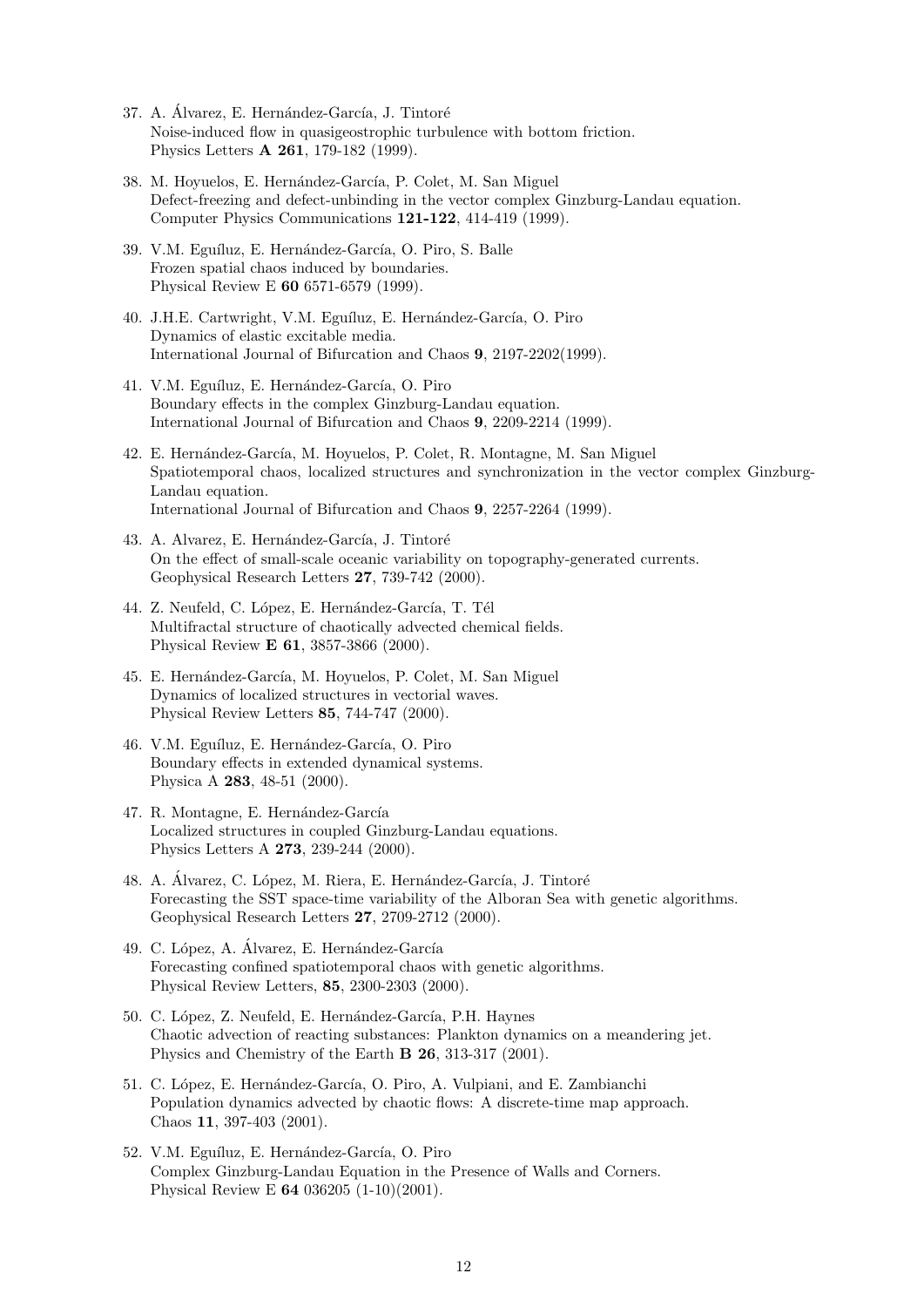- 53. Irene Sendiña-Nadal, Vicente Pérez-Muñuzuri, Víctor M. Eguíluz, Emilio Hernández-García, and Oreste Piro Quasiperiodic patterns in boundary-modulated excitable waves. Physical Review E **64**, 046208 (1-5)(2001).
- 54. Raúl Toral, Claudio R. Mirasso, E. Hernández-García, and Oreste Piro Analytical and Numerical Studies of Noise-induced Synchronization of Chaotic Systems. Chaos **11** 665-673 (2001).
- 55. M. Santagiustina, E. Hernández-García, M. San Miguel, A.J. Scroggie, G.-L. Oppo Polarisation patterns and vectorial defects in type II optical parametric oscillators. Physical Review **E 65**, 036610 (1-14) (2002).
- 56. E. Hernández-García, C. Masoller, C.R. Mirasso Anticipating the dynamics of chaotic maps. Physics Letters A **295**, 39-43 (2002).
- 57. E. Hernández-García, C. López, and Z. Neufeld Small-scale structure of nonlinearly interacting species advected by chaotic flows. Chaos **12**, 470-480 (2002).
- 58. C. López, E. Hernández-García The role of diffusion in the chaotic advection of a passive scalar with finite lifetime. European Physical Journal B **28**, 353-359 (2002).
- 59. Z. Neufeld, C. López, E. Hernández-García, O. Piro Excitable media in open and closed chaotic flows. Physical Review **E 66**, 066208 (1-12) (2002).
- 60. M. Hovuelos, E. Hernández-García, P. Colet, M. San Miguel Dynamics of Defects in the Vector Complex Ginzburg-Landau Equation. Physica D **174**, 176-197 (2003).
- 61. Emilio Hernández-García, Cristóbal López, Zoltán Neufeld Filament bifurcations in a one-dimensional model of reacting excitable fluid flow. Physica A **327** 59-64 (2003).
- 62. Cristóbal López and Emilio Hernández-García Low-dimensional dynamical system model for observed coherent structures in ocean satellite data Physica A **328** 233-250 (2003).
- 63. Víctor M. Eguíluz, Emilio Hernández-García, Oreste Piro, Konstantin Klemm Effective dimensions and percolation in hierarchically structured scale-free networks. Physical Review E **68**, 055102(R) (1-4) (2003).
- 64. Emilio Hernández-García, Cristóbal López Clustering, advection and patterns in a model of population dynamics with neighborhood-dependent rates. Physical Review E **70**, 016216(1-11) (2004).
- 65. Emilio Hernández-García, Cristóbal López Sustained plankton blooms under open chaotic flows. Ecological Complexity **1**, 253-259 (2004).
- 66. Francesco d'Ovidio, Vicente Fernández, Emilio Hernández-Garcia, Cristóbal López Mixing structures in the Mediterranean Sea from Finite-Size Lyapunov Exponents. Geophysical Research Letters **31**, L17203 (1-4) (2004).
- 67. Cristóbal López and Emilio Hernández-García Fluctuations impact on a pattern-forming model of population dynamics with non-local interactions. Physica D **199**, 223-234 (2004).
- 68. J. Schneider, V. Fernandez, E. Hernández-García Leaking method approach to surface transport in the Mediterranean Sea from a numerical ocean model. Journal of Marine Systems **57**, 111-126 (2005).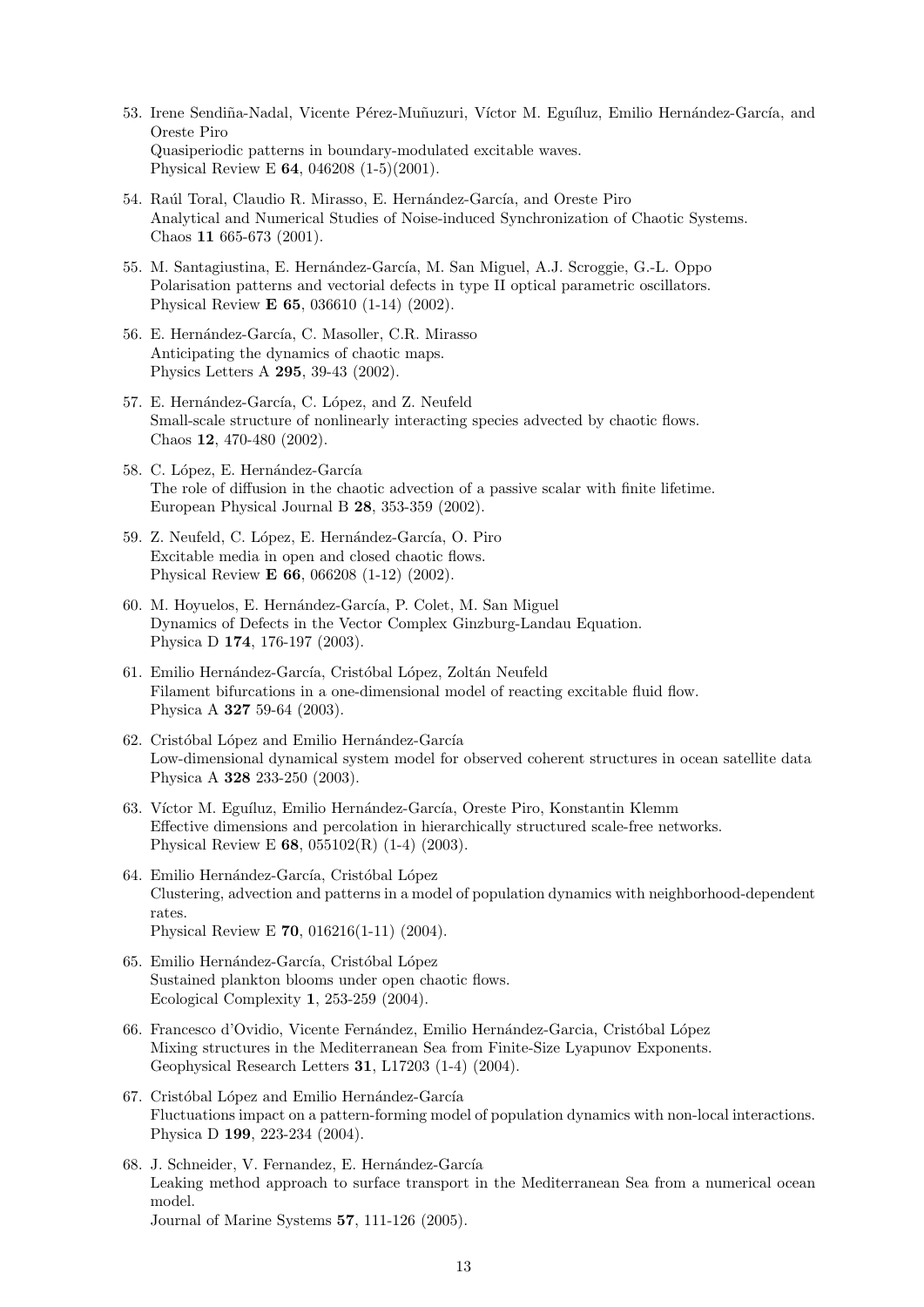- 69. Emilio Hernández-García, Cristóbal López Numerical studies of an interacting particle system and its deterministic description. Physica A **356**, 95-99 (2005).
- 70. Emilio Hernández-García, Cristóbal López Birth, death and diffusion of interacting particles. Journal of Physics: Condensed Matter **17**, S4263-S4274 (2005).
- 71. M. Sandulescu, E. Hernández-García, C. López, U. Feudel Kinematic studies of transport across an island wake, with application to the Canary islands. Tellus A **58**, 605-615 (2006).
- 72. E. Hernández-García, A. F. Rozenfeld, V. M. Eguíluz, S. Arnaud-Haond, C. M. Duarte Clone size distributions in networks of genetic similarity. Physica D **224**, 166-173 (2006).
- 73. Cristóbal López, Francisco Ramos, Emilio Hernández-García An absorbing phase transition from a structured active particle phase Journal of Physics: Condensed Matter **19**, 065133(1-8) (2007).
- 74. Simone Pigolotti, Cristóbal López, Emilio Hernández-García Species clustering in competitive Lotka-Volterra models Physical Review Letters **98** 258101(1-4) (2007).
- 75. A. F. Rozenfeld, S. Arnaud-Haond, E. Hernández-García, V. M. Eguíluz, M.A. Matías, E. Serrão, C. M. Duarte Spectrum of genetic diversity and networks of clonal organisms Journal of the Royal Society Interface **4**, 1093-1102 (2007).
- 76. Cristóbal López, Emilio Hernández-García Spatial patterns in non-locally interacting particle systems European Physical Journal-Special Topics **146**, 37-45 (2007).
- 77. M. Sandulescu, C. López, E. Hernández-García, U. Feudel Plankton blooms in vortices: the role of biological and hydrodynamic timescales. Nonlinear Processes in Geophysics, **14**, 443-454 (2007).
- 78. E. Hernández-García, F. d'Ovidio, V. Fernández, E. García-Ladona, J. Isern-Fontanet, C. López, A.M. Mancho, D. Small, S. Wiggins Stretching fields and lines in the transport dynamics of the Western Mediterranean. PAMM, Proceedings in Applied Mathematics and Mechanics **7**, 1101307-1101308 (2007).
- 79. F. Ramos, C. López, E. Hernández-García, M.A. Muñoz Crystallization and melting of bacteria colonies and Brownian Bugs. Physical Review E **77**, 021102(1-12) (2008).
- 80. A.M. Mancho, E. Hernández-García, D. Small, S. Wiggins, V. Fernández Lagrangian transport through an ocean front in the North-Western Mediterranean Sea. Journal of Physical Oceanography **38**, 1222-1237 (2008).
- 81. V. Rossi, C. López, J. Sudre, E. Hernández-García, V. Garçon Comparative study of mixing and biological activity of the Benguela and Canary upwelling systems. Geophysical Research Letters **35**, L11602 (1-5) (2008).
- 82. M. Sandulescu, C. López, E. Hernández-García, U. Feudel Biological activity in the wake of an island close to a coastal upwelling. Ecological Complexity **5** 228-237 (2008).
- 83. E. Alejandro Herrada, Claudio J. Tessone, Konstantin Klemm, Víctor M. Eguíluz, Emilio Hernández-García, Carlos M. Duarte Universal scaling in the branching of the Tree of Life PLoS One **3** e2757 (1-6) (2008).
- 84. A.F. Rozenfeld, S. Arnaud-Haond, E. Hernández-García, V.M. Eguíluz, A.E. Serrão, C.M. Duarte Network analysis indentifies weak and strong links in a metapopulation system. Proceedings of the National Academy of Sciences of the USA (PNAS) **105** 18824-18829 (2008).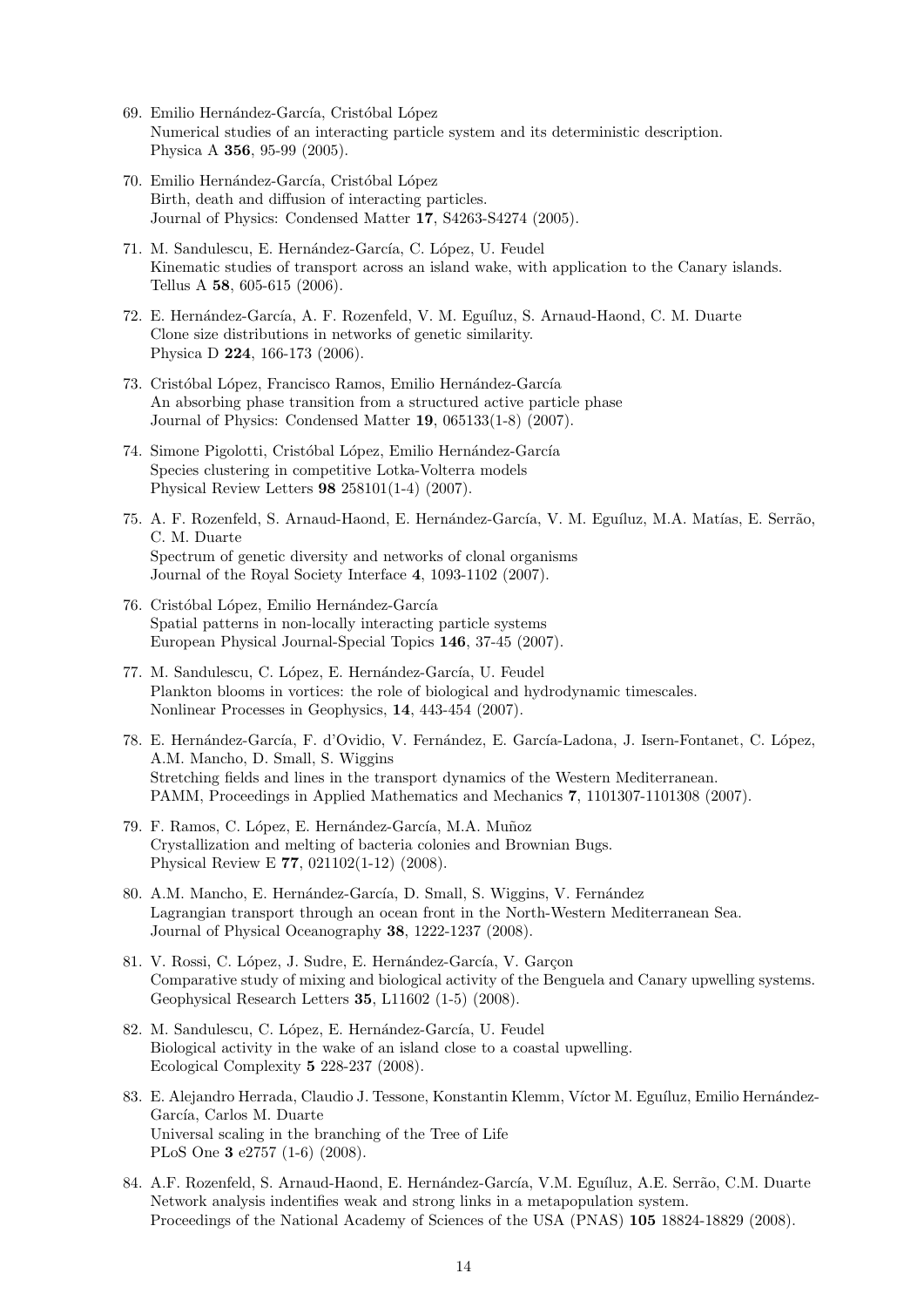- 85. M. A. García-Nustes, Emilio Hernández-García, Jorge A. González Universal functions and exactly solvable chaotic systems. Sao Paulo Journal of Mathematical Sciences **2**, 203-221 (2008)
- 86. F. d'Ovidio, J. Isern-Fontanet, C. López, E. Hernández-García, E. García-Ladona Comparison between Eulerian diagnostics and Finite-Size Lyapunov Exponents computed from Altimetry in the Algerian basin Deep-Sea Research I **56**, 15-31 (2009).
- 87. T. Andersen, J. Carstensen, E. Hernández-García, C.M. Duarte Ecological Thresholds and Regime Shifts: Approaches to Identification. Trends in Ecology and Evolution **24**, 49-57 (2009).
- 88. F.S. Bacelar, S. Dueri, E. Hernández-García, J.-M. Zaldivar Joint effects of nutrients and contaminants on the dynamics of a food chain in marine ecosystems. Mathematical Biosciences **218**, 24-32 (2009).
- 89. Emilie Tew Kai, Vincent Rossi, Joël Sudre, Henri Weimerskirch, Cristóbal López, Emilio Hernández-García, Francis Marsac, Véronique Garçon Top marine predators track Lagrangian coherent structures Proceedings of the National Academy of Sciences of the USA (PNAS) **106** 8245-8250 (2009).
- 90. Emilio Hernández-García, Cristóbal López, Simone Pigolotti, Ken H. Andersen Species competition: coexistence, exclusion and clustering Philosophical Transactions of the Royal Society A **367**, 3183-3195 (2009)
- 91. M. Pineda, R. Toral, E. Hernández-García Noisy continuous-opinion dynamics Journal of Statistical Mechanics: Theory and Experiment, P08001 (1-18) (2009)
- 92. V. Rossi, C. López, E. Hernández-García, J. Sudre, V. Garcon, Y. Morel Surface mixing and biological activity in the four Eastern Boundary Upwelling Systems Nonlinear Processes in Geophysics **16**, 557-568 (2009).
- 93. J.M. Zaldívar, F.S. Bacelar, S. Dueri, D. Marinov, P. Viaroli, E. Hernández-García Modeling approach to nutrient and temperature driven regime shifts in shallow coastal ecosystems: Competition between seagrass and macroalgae Ecological Modelling **220**, 3100-3110 (2009)
- 94. R. Toral, E. Hernández-García, J.D. Gunton Diversity-induced resonance in a system of globally coupled linear oscillators International Journal of Bifurcation and Chaos **19**, 3499-3508 (2009)
- 95. S. Pigolotti, C. López, E. Hernández-García and K.H. Andersen How Gaussian competition leads to lumpy or uniform species distributions Theoretical Ecology **3**, 89-96 (2010).
- 96. Emilio Hernández-García, Murat Tuğrul, E. Alejandro Herrada, Víctor M. Eguíluz, Konstantin Klemm Simple models for scaling in phylogenetic trees International Journal of Bifurcations and Chaos **20**, 805-811 (2010)
- 97. A. M. Mancho, S. Wiggins, A. Turiel, E. Hernández-García, C. López, and E. García-Ladona Preface "Nonlinear processes in oceanic and atmospheric flows" Nonlinear Processes in Geophysics **17**, 283-285 (2010).
- 98. E. Heinsalu, E. Hernández-García, C. López Spatial clustering of interacting bugs: Lévy flights versus Gaussian jumps Europhysics Letters **92**, 40011 (p1-p6) (2010). *Erratum:* Europhysics Letters **95**, 69902 (2011).
- 99. N. Komin, A.C. Murza, E. Hernández-García, R. Toral Synchronization and entrainment of coupled circadian oscillators Interface Focus **1**, 167-176 (2011).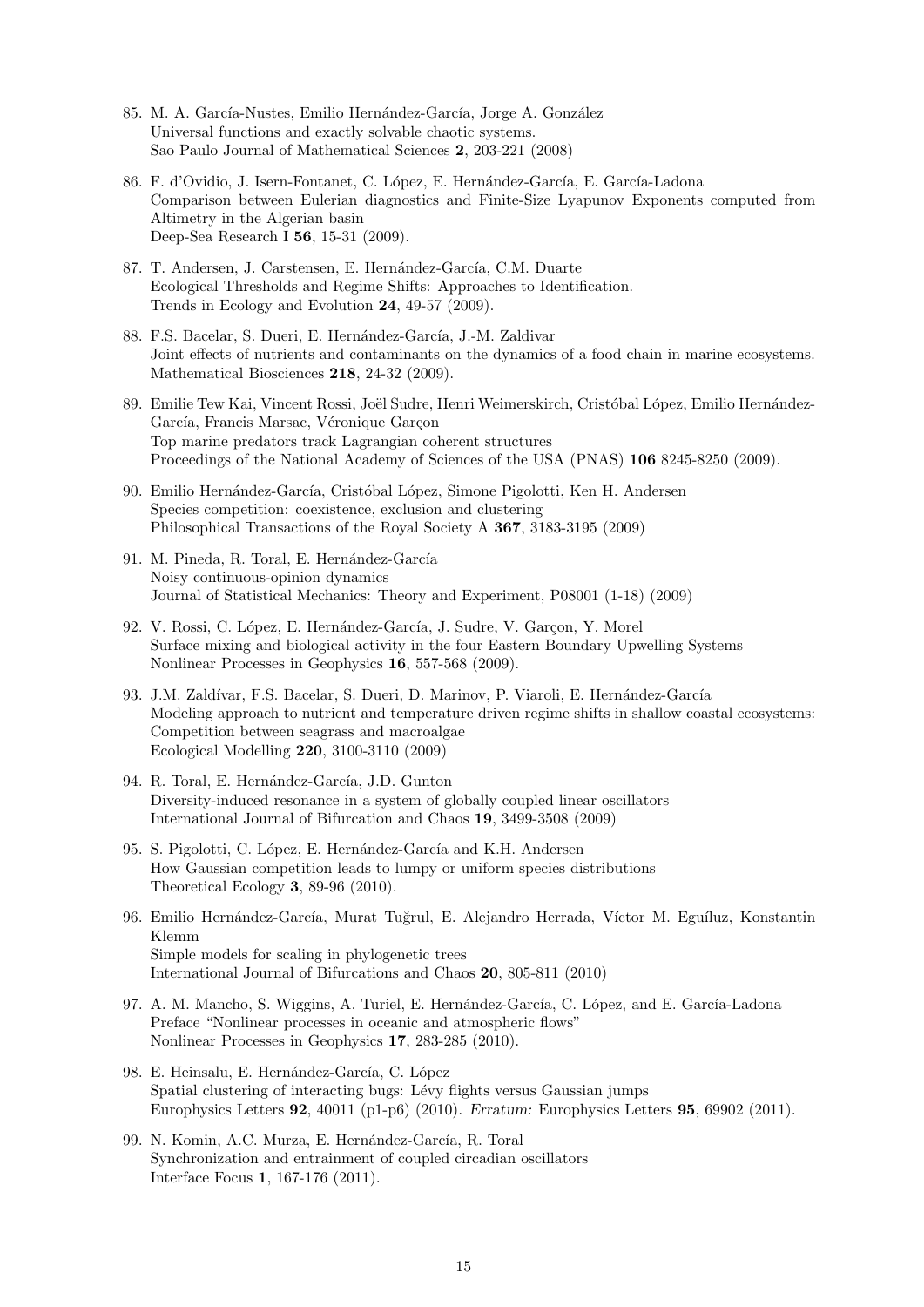- 100. A.P. Masucci, V.M. Eguíluz, E. Hernández-García, A. Kalampokis Extracting directed information flow networks: an application to genetics and semantics Physical Review E **83**, 026103 (1-6) (2011).
- 101. I. Hernández-Carrasco, E. Hernández-García, C. López, A. Turiel How reliable are Finite-Size Lyapunov Exponents for the assessment of ocean dynamics? Ocean Modelling **36**, 208-218 (2011).
- 102. A.P. Masucci, A. Kalampokis, V.M. Eguíluz, E. Hernández-García Wikipedia information flow analysis reveals the scale-free architecture of the Semantic Space PLoS ONE **6**, e17333 (1-7) (2011).
- 103. M. Pineda, R. Toral, E. Hernández-García Diffusing opinions in bounded confidence processes European Physical Journal D **62**, 109-117 (2011)
- 104. E.A. Herrada, V.M. Eguíluz, E. Hernández-García, C.M. Duarte Scaling properties of protein family phylogenies BMC Evolutionary Biology **11**, 155 (1-9) (2011)
- 105. E. Heinsalu, E. Hernández-García, C. López Competitive Brownian and Lévy walkers Physical Review E **85**, 041105 (1-10)(2012).
- 106. J.H. Bettencourt, C. López, E. Hernández-García Oceanic three-dimensional Lagrangian Coherent Structures: A study of a mesoscale eddy in the Benguela upwelling region Ocean Modelling, **51**, 73-83 (2012).
- 107. M. Patriarca, S. Postnova, H.A. Braun, E. Hernández-García, R. Toral Diversity and noise effects in a model of homeostatic regulation of the sleep-wake cycle PLoS Computational Biology **8**, e1002650 (1-17) (2012).
- 108. I. Hernández-Carrasco, C. López, E. Hernández-García, A. Turiel Seasonal and regional characterization of horizontal mixing in the global ocean Journal of Geophysical Research **117** C10007 (1-12) (2012).
- 109. Paolo Masucci, Sophie Arnaud-Haond, Víctor M. Eguíluz, Emilio Hernández-García, Ester A. Serrão Genetic flow directionality and geographical segregation in a *Cymodocea nodosa* genetic diversity network EPJ Data Science **1**, 11 (1-11) (2012).
- 110. G. Manzano, F. Galve, G-L. Giorgi, E. Hernández-García, R. Zambrini Synchronization, quantum correlations and entanglement in oscillator networks Scientific Reports **3** 1439 (1-6) (2013).
- 111. João H. Bettencourt, Cristóbal López, Emilio Hernández-García Characterization of coherent structures in three-dimensional turbulent flows using the finite-size Lyapunov exponent Journal of Physics A **46** 254022 (1-20) (2013).
- 112. E. Heinsalu, E. Hernández-García, C. López Clustering determines who survives for competing Brownian and Lévy walkers Physical Review Letters **110**, 258101 (1-5) (2013).
- 113. Mirjam van der Mheen, Henk A. Dijkstra, Avi Gozolchiani, Matthijs den Toom, Qingyi Feng, Juergen Kurths, and Emilio Hernandez-Garcia Interaction network based early warning indicators for the Atlantic MOC collapse Geophysical Research Letters **40**, 2714–2719 (2013).
- 114. I. Hernández-Carrasco, C. López, A. Orfila, and E. Hernández-García Lagrangian transport in a microtidal coastal area: the Bay of Palma, Mallorca Island, Spain Nonlinear Processes in Geophysics **20**, 921–933 (2013).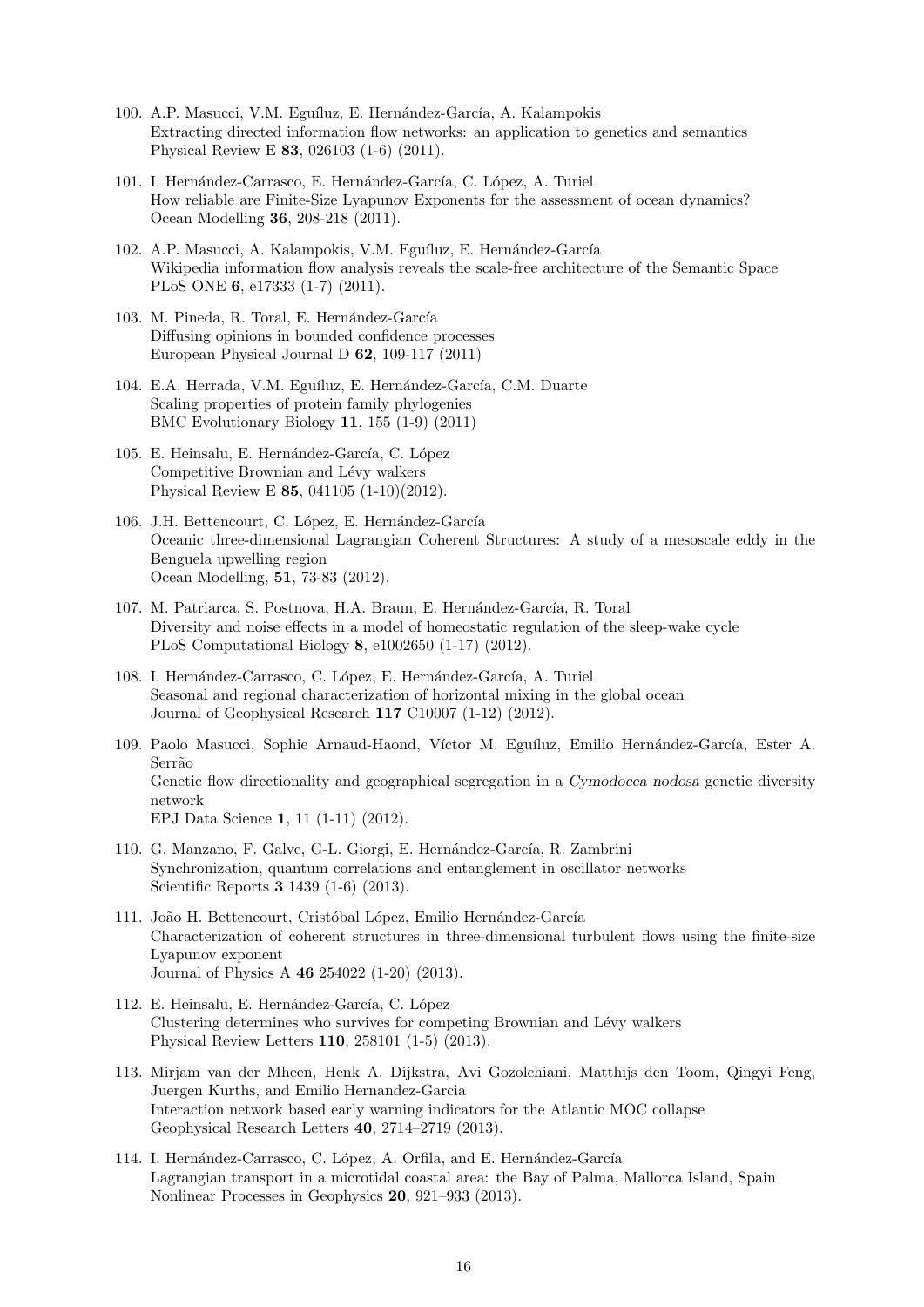- 115. Miguel Pineda, Raúl Toral, Emilio Hernández-García The noisy Hegselmann-Krause model for opinion dynamics European Physical Journal B **86**, 490 (1-10) (2013).
- 116. Ricardo Martínez-García, Justin Calabrese, Emilio Hernández-García, Cristóbal López Vegetation pattern formation in semiarid systems without facilitative mechanisms Geophysical Research Letters **40**, 6143-6147 (2013).
- 117. Ismael Hernández-Carrasco, Vincent Rossi, Emilio Hernández-García, Veronique Garçon, Cristóbal López The reduction of plankton biomass induced by mesoscale stirring: a modelling study in the Benguela upwelling Deep Sea Research I **83**, 65–80 (2014).
- 118. F.S. Bacelar, J.M. Calabrese, E. Hernández-García Exploring the tug of war between positive and negative interactions among savanna trees: Competition, dispersal, and protection from fire Ecological Complexity **17**, 140–148 (2014).
- 119. P.V. Paulau, D. Gomila, C. López, E. Hernández-García Self-localized states in species competition Physical Review E **89**, 032724 (1-8)(2014).
- 120. Vincent Rossi, Enrico Ser Giacomi, Cristóbal López, Emilio Hernández-García Hydrodynamic provinces and oceanic connectivity from a transport network help designing marine reserves Geophysical Research Letters **41**, 2883-2891 (2014).
- 121. Sophie Arnaud-Haond, Yann Moalic, Emilio Hernández-García, Víctor M. Eguíluz, Filipe Alberto, Ester A. Serrão and Carlos M. Duarte Disentangling the influence of mutation and migration in clonal seagrasses using the Genetic Distance Spectrum for microsatellites Journal of Heredity **105**, 532-541 (2014).
- 122. R. Martínez-García, Calabrese, J.M., E. Hernández-García, C. López Minimal mechanisms for vegetation patterns in semiarid regions Philosophical Transactions of the Royal Society A **372**, 20140068 (1-11) (2014).
- 123. S. Keller-Schmidt, M. Tuğrul, V.M. Eguíluz, E. Hernández-García, K. Klemm Anomalous scaling in an age-dependent branching model Physical Review E **91**, 022803 (1-6) (2015) .
- 124. E. Ser-Giacomi, V. Rossi, E. Hernández-García, C. López Flow networks: A characterization of geophysical fluid transport Chaos **25**, 036404 (1-18) (2015).
- 125. E. Hernández-García, E. Heinsalu, C. López Spatial patterns of competing random walkers Ecological Complexity **21**, 166-176 (2015).
- 126. Ricardo Martínez-García, Clara Murgui, Emilio Hernández-García, Emilio; López, Cristóbal Pattern Formation in Populations with Density-Dependent Movement and Two Interaction Scales PLoS One **10**, e0132261 (1-14) (2015).
- 127. E. Ser-Giacomi, R. Vasile, E.Hernández-García, C. López Most probable paths in temporal weighted networks: An application to ocean transport Physical Review E **92**, 012818 (1-6) (2015).
- 128. E. Ser-Giacomi, R. Vasile, I. Recuerda, E. Hernández-García, C. López Dominant transport pathways in an atmospheric blocking event Chaos **25**, 087413 (1-10) (2015).
- 129. M. Patriarca, E. Hernández-García, R. Toral Constructive effects of diversity in a multi-neuron model of the homeostatic regulation of the sleepwake cycle Chaos, Solitons and Fractals **81**, part B, 567-574 (2015).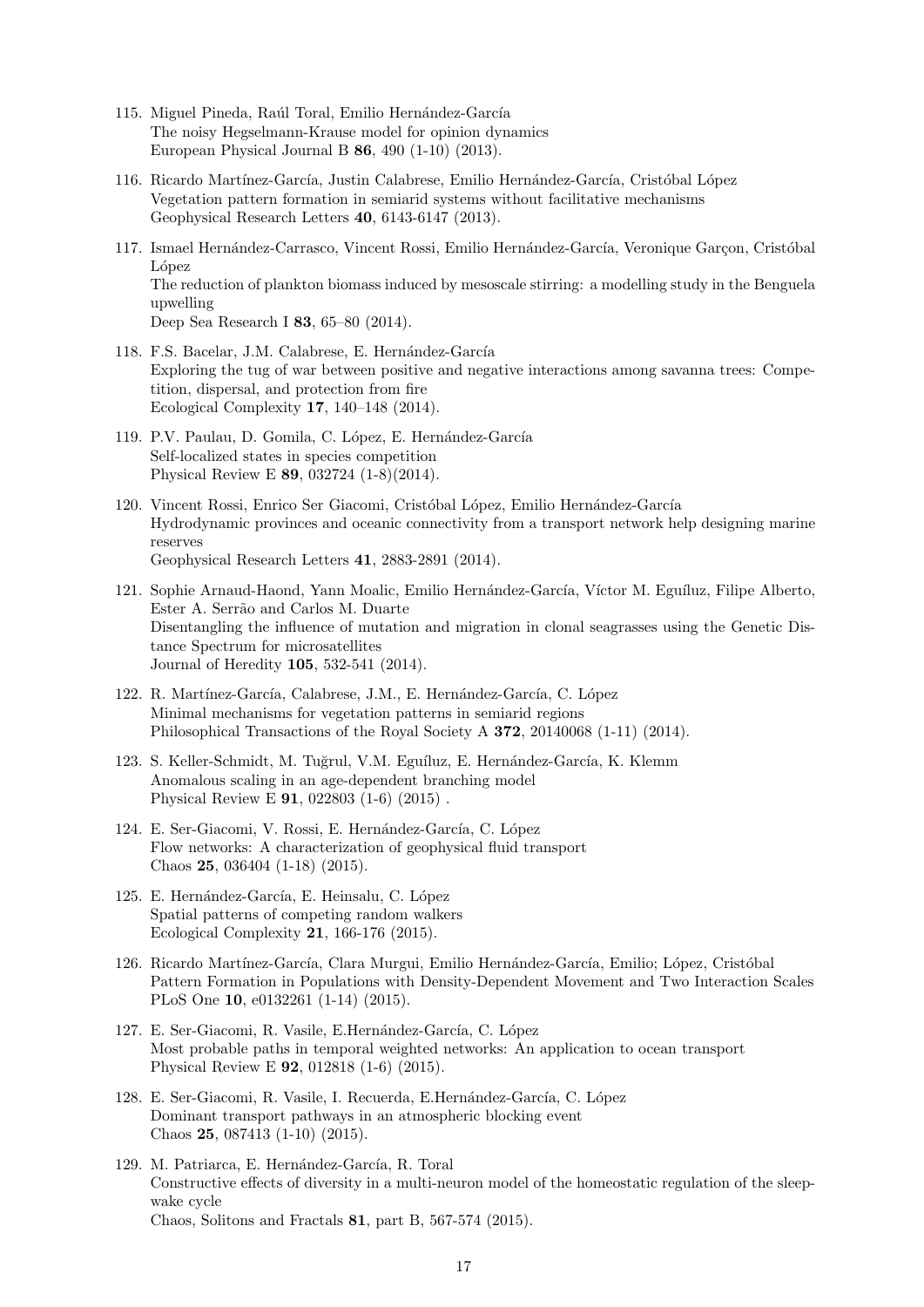- 130. J.H. Bettencourt, C. López, E. Hernández-García, I. Montes, J. Sudre, B. Dewitte, A. Paulmier, V. Garcon Boundaries of the Peruvian Oxygen Minimum Zone shaped by coherent mesoscale dynamics Nature Geoscience **8**, 937–940 (2015).
- 131. M. Dubois, V. Rossi, E. Ser-Giacomi, S. Arnaud-Haond, C. López, E. Hernández-García Linking basin-scale connectivity, oceanography and population dynamics for the conservation and management of marine ecosystems. Global Ecology and Biogeography **25**, 503–515 (2016).
- 132. L. Tupikina, N. Molkenthin, C. López, E. Hernández-García, N. Marwan, J. Kurths Correlation networks from flows. The case of forced and time-dependent advection-diffusion dynamics.

PloS One **11**, e0153703 (1-12) (2016).

- 133. Víctor Rodríguez-Méndez, Víctor M. Eguíluz, Emilio Hernández-García, José J. Ramasco Percolation-based precursors of transitions in extended systems Scientific Reports **6**, 29552 (1-10) (2016).
- 134. V. Martín-Gómez, E. Hernández-García, M. Barreiro, C. López Interdecadal variability of Southeastern South America rainfall and moisture sources during the Austral summer Journal of Climate **29**, 6751-6763 (2016).
- 135. Jean-Baptiste Delfau, Hélène Ollivier, Cristóbal López, Bernd Blasius, Emilio Hernández-García Pattern formation with repulsive soft-core interactions: Discrete particle dynamics and Dean-Kawasaki equation Physical Review E **94**, 042120 (1-13) (2016).
- 136. Reik V. Donner, Emilio Hernández-García, Enrico Ser-Giacomi, Introduction to Focus Issue: Complex network perspectives on flow systems Chaos **27**, 035601 (1-5) (2017).
- 137. Víctor Rodríguez-Méndez, Enrico Ser-Giacomi, Emilio Hernández-García Clustering coefficient and periodic orbits in flow networks Chaos **27**, 035803 (1-9) (2017).
- 138. Enrico Ser-Giacomi, Víctor Rodríguez-Méndez, Cristóbal López, Emilio Hernández-García Lagrangian Flow Network approach to an open flow model European Physical Journal-Special Topics **226**, 2057-2068 (2017).
- 139. Nagi Khalil, Cristóbal López, Emilio Hernández-García Nonlocal birth-death competitive dynamics with volume exclusion Journal of Statistical Mechanics: Theory and Experiment **2017**, 063505 (1-21) (2017)
- 140. P. Monroy, E. Hernández-García, V. Rossi, C. López Modeling the dynamical sinking of biogenic particles in oceanic flow Nonlinear Processes in Geophysics **24**, 293-305 (2017).
- 141. P. Monroy, V. Rossi, E. Ser-Giacomi, C. López, E. Hernández-García Sensitivity and robustness of larval connectivity diagnostics obtained from Lagrangian Flow Networks ICES Journal of Marine Science **74**, 1763-1779 (2017).
- 142. D. Ruiz-Reynés, D. Gomila, T. Sintes, E. Hernández-García, N. Marbà, C.M. Duarte Fairy-circle landscapes under the sea Science Advances **3** e1603262 (1-8) (2017).
- 143. J.-B. Delfau, C. López, E. Hernández-García Active cluster crystals New Journal of Physics **19**, 095001 (1-9) (2017).
- 144. João H. Bettencourt , Vincent Rossi, Emilio Hernández-García, Martinho Marta-Almeida, Cristóbal López Characterization of the structure and cross-shore transport properties of a coastal upwelling filament using three-dimensional finite-size Lyapunov exponents Journal of Geophysical Research: Oceans, **122**, 7433–7448 (2017).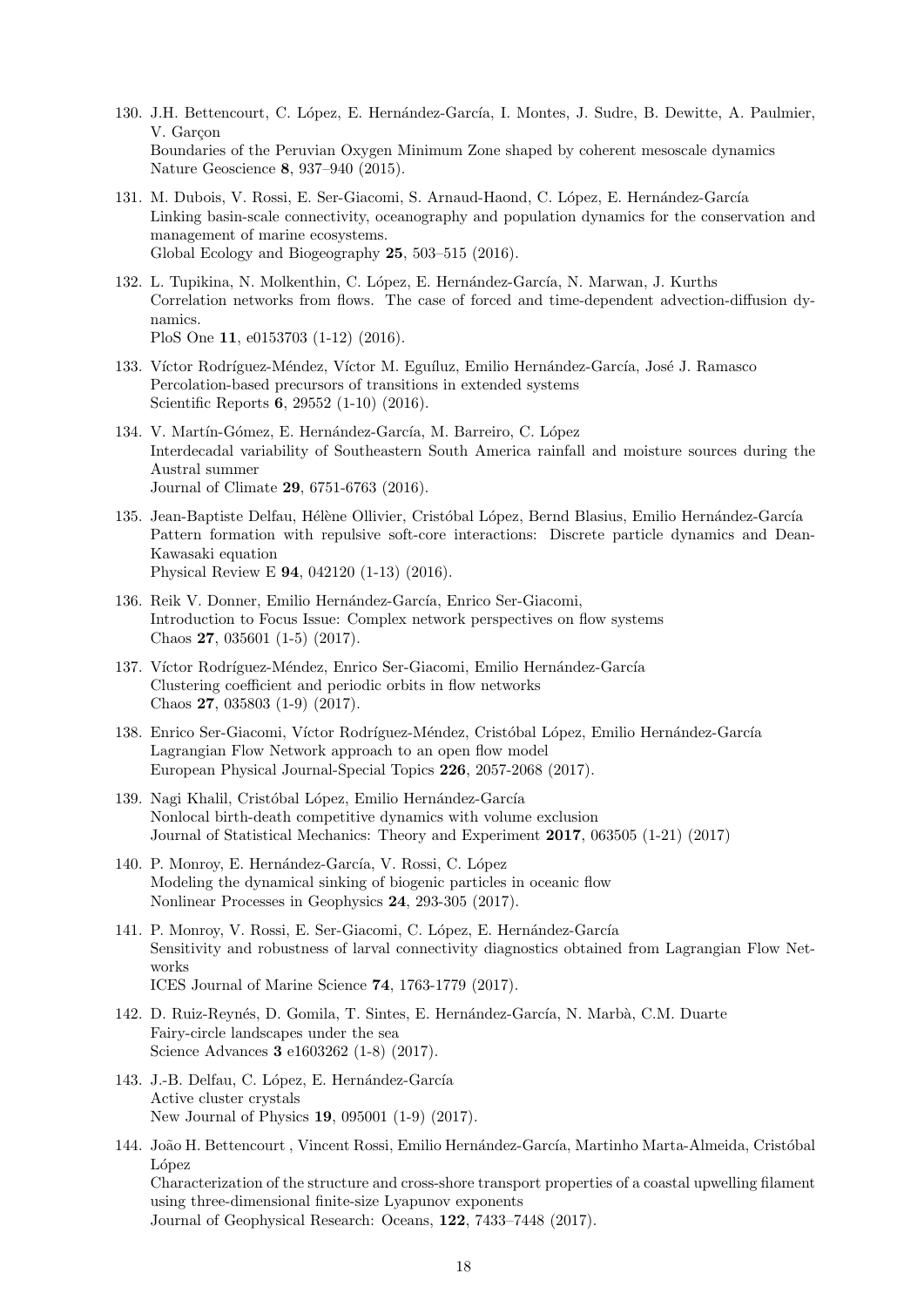- 145. Ana M. Mancho, Emilio Hernández-García, Cristóbal López, Antonio Turiel, Stephen Wiggins, Vicente Pérez-Muñuzuri Preface: Current perspectives in modelling, monitoring, and predicting geophysical fluid dynamics Nonlinear Processes in Geophysics **25**, 125–127 (2018).
- 146. Peter Nooteboom, Qing Yi Feng, Cristóbal López, Emilio Hernández-García, and Henk Dijkstra Using Network Theory and Machine Learning to predict El Niño Earth Systems Dynamics **9**, 969-983 (2018).
- 147. Lorenzo Caprini, Emilio Hernández-García, and Cristóbal López Cluster crystals with combined soft and hard-core repulsive interactions Physical Review E **98**, 052607 (1-10) (2018).
- 148. G. Drótos P. Monroy, E. Hernández-García, C. López Inhomogeneities and caustics in the sedimentation of noninertial particles in incompressible flows Chaos **29**, 013115 (1-25)(2019).
- 149. A. Baudena, E. Ser-Giacomi, C. López, E. Hernández-García, F. d'Ovidio Crossroads of the mesoscale circulation Journal of Marine Systems **192**, 1-14 (2019).
- 150. Manuel Hidalgo, Vincent Rossi, Pedro Monroy, Enrico Ser-Giacomi, Emilio Hernández-García, Beatriz Guijarro, Enric Massutí, Francisco Alemany, Angelique Jadaud, José Luis Pérez, Patricia Reglero Accounting for ocean connectivity and hydroclimate in fish recruitment fluctuations within transboundary metapopulations Ecological Applications **29**, e01913 (1-13) (2019).
- 151. P. Monroy, G. Drótos, E. Hernández-García, C. López Spatial inhomogeneities in the sedimentation of biogenic particles in ocean flows: analysis in the Benguela region Journal of Geophysical Research: Oceans **124**, 4744–4762 (2019).
- 152. Henk A. Dijkstra, Paul Petersik, Emilio Hernández-García, Cristóbal López The application of Machine Learning Techniques to improve El Niño prediction skill Frontiers in Physics **7**, 153 (1-13) (2019).
- 153. Lorenzo Caprini, Emilio Hernández-García, Cristóbal López, Umberto M.B. Marconi A comparative study between two models of active cluster-crystals Scientific Reports **9**, 16687 (1-13) (2019).
- 154. E.H. Colombo, R. Martínez-García, C. López, E. Hernández-García Spatial eco-evolutionary feedbacks mediate coexistence in prey-predator systems Scientific Reports **9**, 18161 (1-15) (2019).
- 155. Daniel Ruiz-Reynés, Francesca Schönsberg, Emilio Hernández-García, Damià Gomila A general model for vegetation patterns including rhizome growth Physical Review Research **2**, 023402 (1-8) (2020).
- 156. Alessandro Sozza, Gabor Drótos, Emilio Hernández-García, Cristóbal López Accumulated densities of sedimenting particles in turbulent flows Physics of Fluids **32**, 075104 (1-11) (2020).
- 157. Jonas Rønning, Audun Skaugen, Emilio Hernández-García, Cristóbal López, Luiza Angheluta Classical analogies for the force acting on an impurity in a Bose-Einstein condensate New Journal of Physics **22**, 073018 (1-14) (2020).
- 158. Daniel Ruiz-Reynés, Luis Martín, Emilio Hernández-García, Edgar Knobloch, Damià Gomila Patterns, localized structures and fronts in a reduced model of clonal plant growth Physica D **414**, 132723 (1-11) (2020).
- 159. Vivian Dornelas, Eduardo H. Colombo, Cristóbal López, Emilio Hernández-García, Celia Anteneodo Landscape-induced spatial oscillations in population dynamics Scientific Reports **11**, 3470 (1-11) (2021)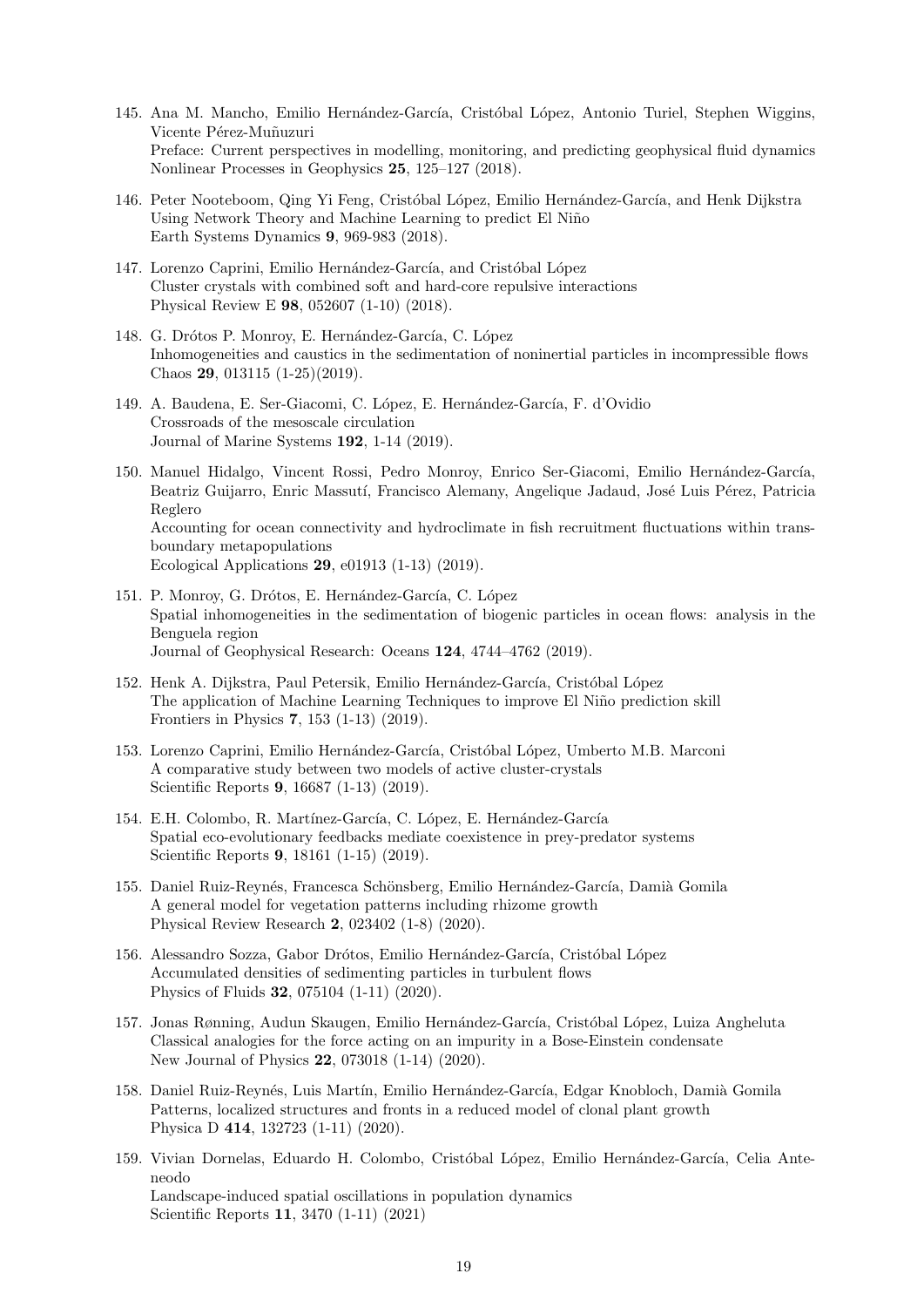- 160. Rebeca de la Fuente, Gábor Drótos, Emilio Hernández-García, Cristóbal López, Erik van Sebille Sinking microplastics in the water column: Simulations in the Mediterranean Sea Ocean Science, **17**, 431-453 (2021).
- 161. Gabór Drótos, Emilio Hernández-García, Cristóbal López Local characterization of transient chaos on finite times in open systems Journal of Physics: Complexity **2**, 025014 (1-15) (2021)
- 162. Enrico Ser-Giacomi, Alberto Baudena, Vincent Rossi, Mick Follows, Sophie Clayton, Ruggero Vasile, Cristóbal López, Emilio Hernández-García Lagrangian betweenness as a measure of bottlenecks in dynamical systems with oceanographic examples Nature Communications **12**, 4935 (1-14) (2021).
- 163. Noémie Ehstand, Reik V. Donner, Cristóbal López, Emilio Hernández-García Characteristic signatures of Northern Hemisphere blocking events in a Lagrangian flow network representation of the atmospheric circulation. Chaos **31**, 093128 (1-10) (2021).
- 164. Rebeca de la Fuente, Gábor Drótos, Emilio Hernández-García, Cristóbal López Network and geometric characterization of three-dimensional fluid transport between two layers Physical Review E **104**, 065111 (1-12) (2021).

#### **Book Chapters**

- 1. E. Hernández-García, L. Pesquera, M.A. Rodríguez, M. San Miguel Exact results for diffusion in a medium with dynamic disorder. en *Synergetics, Order and Chaos*, pp. 580–589. M.G. Velarde, editor. World Scientific (Singapore, 1988).
- 2. E. Hernández-García, M. Aguado, M. San Miguel Gain noise in dye lasers: Intensity fluctuations and correlation functions. en *Dynamics of Non-linear Optical Systems, pp. 285–290*. L. Pesquera and F.J. Bermejo, editores. World Scientific (Singapore,1989).
- 3. E. Hernández-García, M. San Miguel, R. Toral, M. Aguado Gain noise in dye lasers. en *Coherence and Quantum Optics VI, pp. 483–488.* J.H. Eberly, L. Mandel, E. Wolf, editors. Plenum (New York,1989).
- 4. M. San Miguel, M.O. Cáceres, P. Colet, F. de Pasquale, E. Hernández-García Passage-time description of dynamic processes. en *Instabilities and non-equilibrium structutures III.* E. Tirapegui , W. Zeller, editores. Kluwer (Dordrecht, 1991).
- 5. R. Montagne, E. Hernández-García, and M. San Miguel Computational studies of the complex Ginzburg-Landau equation and its non-equilibrium potential. en *3rd Granada Lectures in Computational Physics, pp. 317–318.* P.L. Garrido, J. Marro, editors. Springer-Verlag (Heildelberg, 1995).
- 6. M. San Miguel, R. Montagne, A. Amengual, E. Hernández-García Multiple front propagation in a potential non-gradient system. en *Instabilities and non-equilibrium structutures V, pp. 85–97.* E. Tirapegui , W. Zeller, editores. Kluwer (Dordrecht, 1996).
- 7. V.M. Eguíluz, E. Hernández-García, O. Piro, S. Balle Boundary induced frozen chaos. en *FISES'97, Proceedings of the VIII Spanish Meeting on Statistical Physics, pp. 215–216.* J.A. Cuesta, A. Sánchez, editores. CIEMAT (Madrid, 1998).
- 8. E. Hernández-García, T. Ala-Nissilä, P. Colet, M. Dubé, S. Majaniemi Stochastic resonance in adatom diffusion on crystal surfaces. en *FISES'97, Proceedings of the VIII Spanish Meeting on Statistical Physics, pp. 239–240.* J.A. Cuesta, A. Sánchez, editores. CIEMAT (Madrid, 1998).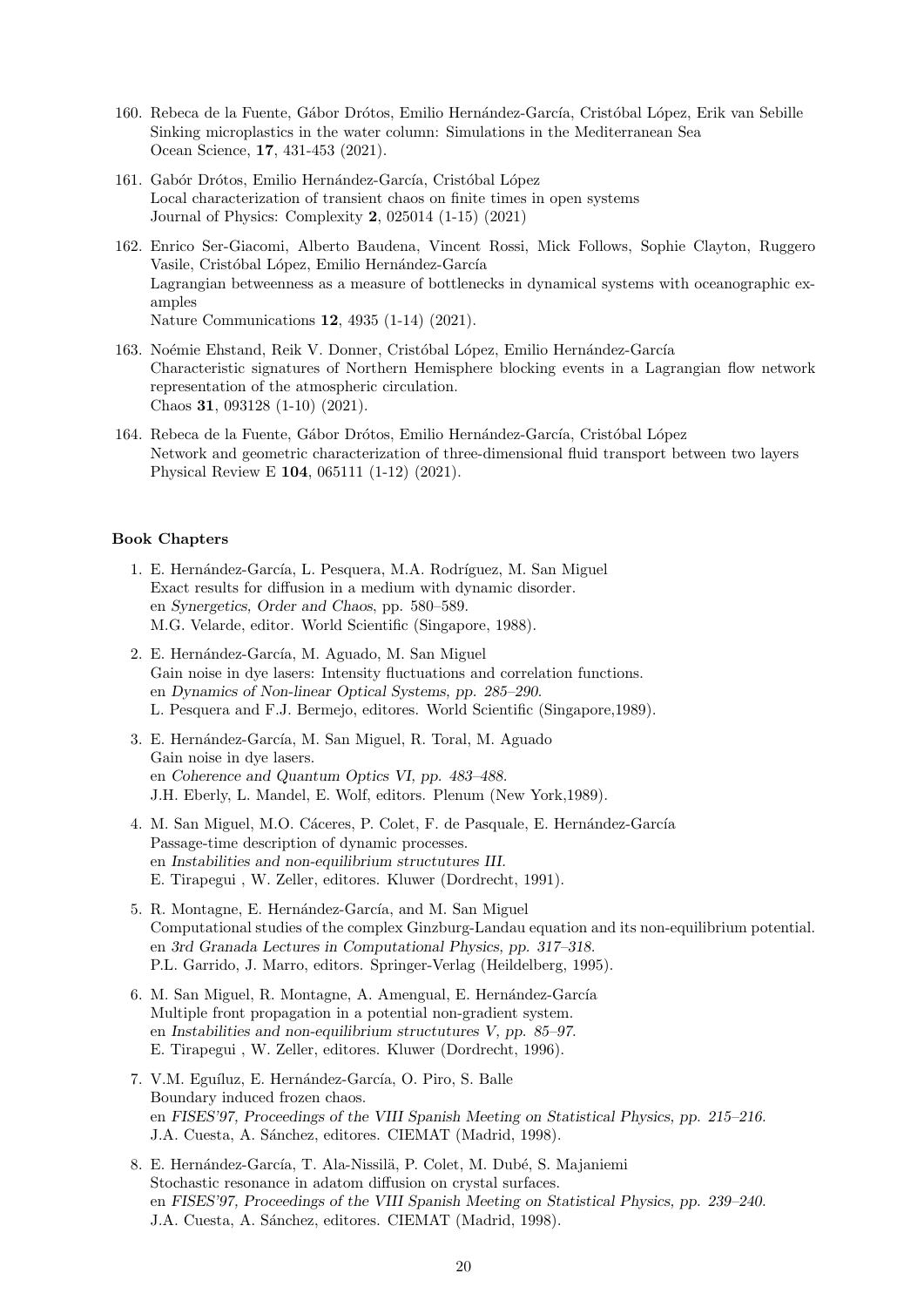- 9. R. Toral, C. R. Mirasso, E. Hernández-García, O. Piro Synchronization of chaotic systems by common random forcing. en *Unsolved Problems of Noise and Fluctuations: UPON'99: second international conference, pp. 255–260.* D. Abbott, L.B. Kish, editors. American Institute of Physics (Melville, NY, 2000).
- 10. P. Colet, R. Gallego, E. Hernández-García, M. Hoyuelos, G.L. Oppo, M. San Miguel, M. Santagiustina Two-dimensional vectorial localized structures in optical cavities. en *Nonlinear guided waves and their applications, pp. 47–49.* Optical Society of America (Washington DC, 1999).
- 11. A. Pascual, A. Orfila, A. Álvarez, E. Hernández, D. Gomis, A. Barth, J. Tintoré SOFT PROJECT: A new ocean forecasting system based on satellite data. en *Remote Sensing of the Ocean and Sea Ice 2001, pp. 11-23.* C.R. Bostater Jr. and R. Santoleri, editors. SPIE–The International Society for Optical Engineering (Bellingham, 2002).
- 12. E. Hernández-García, C. López, and Z. Neufeld Spatial Patterns in Chemically and Biologically Reacting Flows. *Chaos in Geophysical Flows*, pp. 35-61, Ed. by G. Boffetta, G. Lacorata, G. Visconti, and A. Vulpiani. OTTO Editore (Torino, 2003).
- 13. Alberto Álvarez, Emilio Hernández-García, Joaquín Tintoré On the topographic rectification of ocean fluctuations. *Instabilities and Nonequilibrium Structures VII & VIII*, pp. 133-139, Ed. by Orazio Descalzi, Javier Martínez, and Enrique Tirapegui. Kluwer Academic Publishers (Dordrecht, 2004).
- 14. Victor M. Eguíluz, Emilio Hernández-García, Oreste Piro Boundary-forced spatial chaos. *Instabilities and Nonequilibrium Structures VII & VIII*, pp. 205-212, Ed. by Orazio Descalzi, Javier Martínez, and Enrique Tirapegui. Kluwer Academic Publishers (Dordrecht, 2004).
- 15. R. Montagne, Emilio Hernández-García On some localized solutions of coupled Ginzburg-Landau equations. *Instabilities and Nonequilibrium Structures VII & VIII*, pp. 273-279, Ed. by Orazio Descalzi, Javier Martínez, and Enrique Tirapegui. Kluwer Academic Publishers (Dordrecht, 2004).
- 16. E. Hernández-García, C. López Logistic population growth and beyond: The influence of advection and nonlocal effects. *The Logistic Map and the Route to Chaos*, pp. 117-129, Ed. by M. Ausloos and M. Dirickx. Springer-Verlag (Berlin, 2006).
- 17. E. Hernández-García, E. A. Herrada, A. F. Rozenfeld, C. J. Tessone, V. M. Eguíluz, C. M. Duarte, S. Arnaud-Haond, and E. Serrão Evolutionary and Ecological Trees and Networks. *Nonequilibrium Statistical Mechanics And Nonlinear Physics: XV Conference on Nonequilibrium Statistical Mechanics and Nonlinear Physics*, Ed. by O. Descalzi, O.A. Rosso and H.A. Larrondo. AIP Conference Proceedings Volume 913, American Institute of Physics (New York, 2007), pp. 78-83.
- 18. A.P. Masucci, A. Kalampokis, V.M. Eguíluz, E. Hernández-García Semantic Space as a Metapopulation System: Modelling the Wikipedia Information Flow Network. *Towards a Theoretical Framework for Analyzing Complex Linguistic Networks*, Ed. by A. Mehler, A. Lücking, S. Banisch, Ph. Blanchard, B. Job, pp. 133-151, Springer (Berlin, 2016).
- 19. Vincent Rossi, Enrico Ser-Giacomi, Mélodie Dubois, Pedro Monroy, Manuel Hidalgo, Emilio Hernández-García, Cristóbal López Lagrangian Flow Networks: a new framework to study the multi-scale connectivity and the structural complexity of marine populations *CIESM Workshop Monograph 48: Marine connectivity – migration and larval dispersal, Ed. by F. Briand, pp. 39–51, CIESM Publisher (Monaco, 2016).*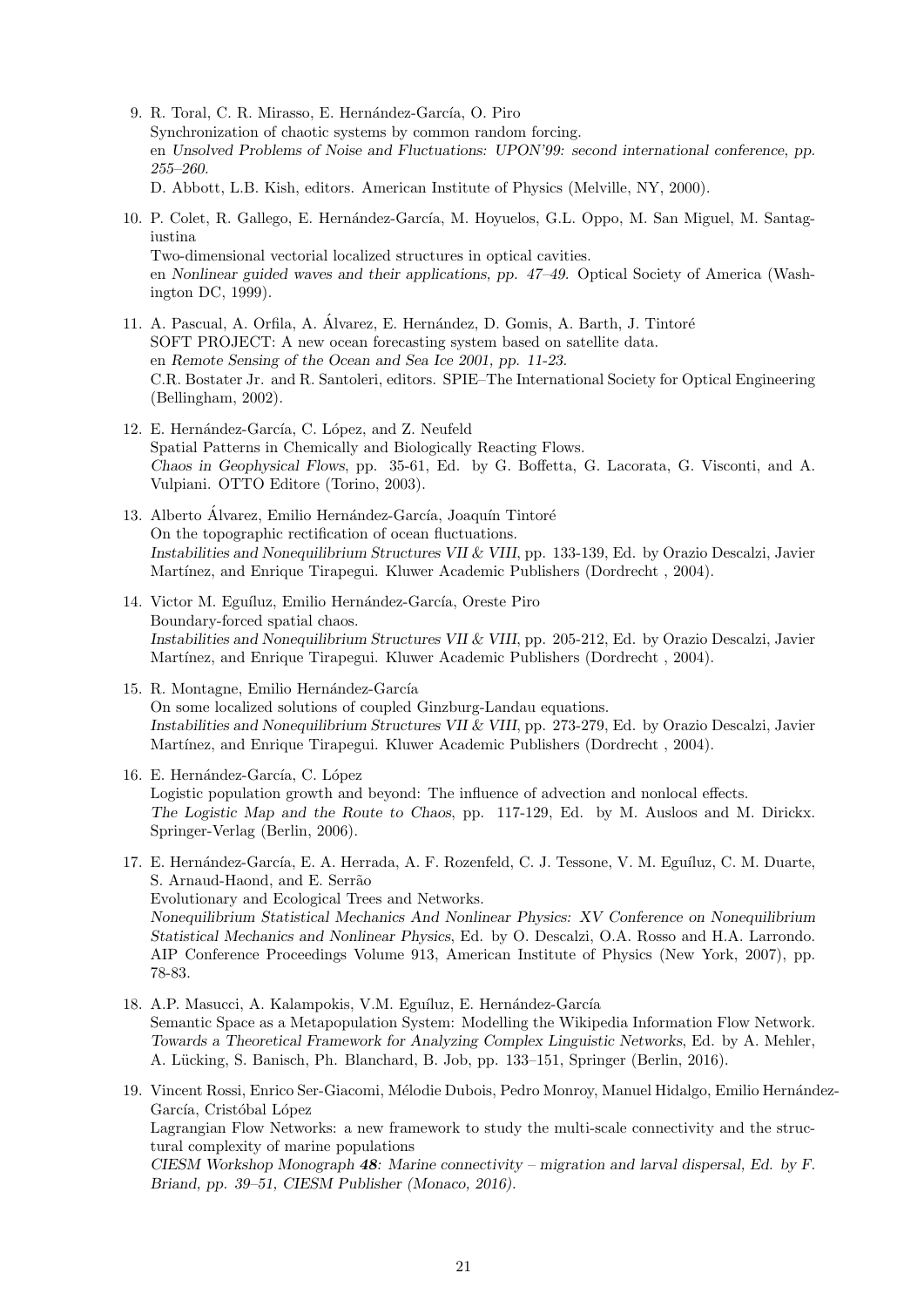- 20. S. Canals, F. Bartumeus, A. Gomez-marin, L. Martinez-Otero, C. Marquez, s. Valverde, E. Hernandez-Garcia, C. Lopez, C. Mirasso, D. del Castillo, E. Rocon, F. Criado-Boado, J.R.B. Palmer, N. Castellanos, G. Diex, F. Maestu Cognition, collective behaviors & consciousness in *Brain, Mind and Behaviour*, edited by E. Herrera and J.A. Esteban, pp. 41-57, Editorial CSIC (Madrid, 2021).
- 21. R. Logares, J. Alos, I. Catalan, A. Crespo Solana, J. del Campo, G. Ercilla, R. Fablet, A. Fernandez-Guerra, M. Gali, J.M. Gasol, A.F. Gonzalez, E. Hernandez-Garcia, C. Lopez, R. Massana, L. Montiel, M. Palmer, A. Pascual, S. Pascual, F. Perez, M. Portabella, J.J. Ramasco, et al. Oceans of big data and artificial intelligence in *Ocean Science Challenges for 2030*, edited by A. Pascual, and D. Macias, pp. 162-179, Editorial CSIC (Madrid, 2021).

## **Dissemination papers**

- 1. E. Hernández-García, A. Amengual, R. Montagne, M. San Miguel, P. Colet, M. Hoyuelos Moving pictures. Europhysics News **29**, 184-187 (1998).
- 2. Emilio Hernández-García, Cristóbal López Bichos que se reproducen y amontonan, y su descripción macroscópica. Revista Española de Física **18**, 49-52 (2004).
- 3. Claudio R. Mirasso, Emilio Hernández-García 50 a˜nos del efecto mariposa ENKI. Revista científico-cultural, Marzo, 54-58 (2013).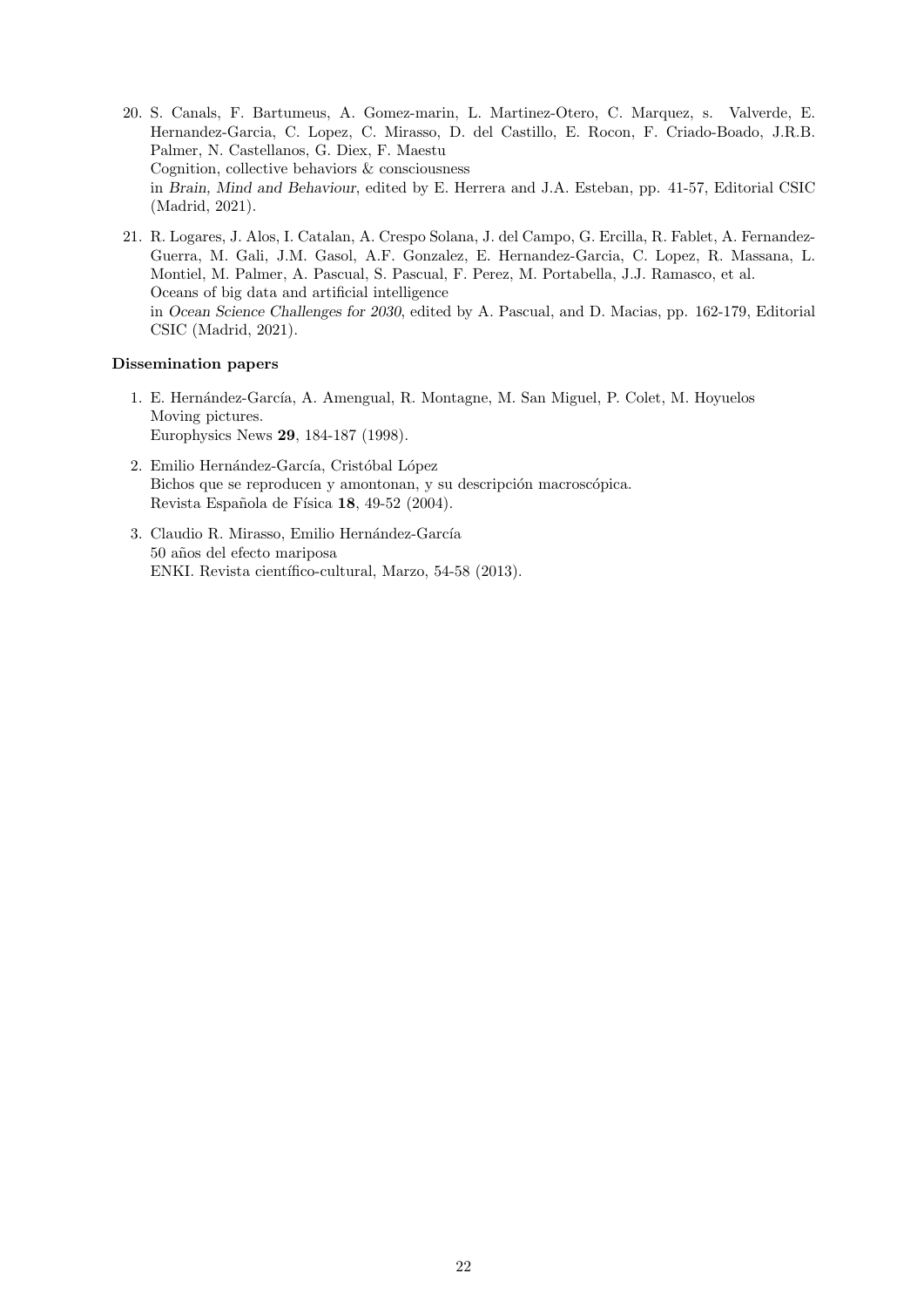# **STAYS ABROAD (longer than four weeks)**

1-30 March 1990: Center for the Physics of Materials and Department of Physics, McGill University, Montreal, Canada. Invited stay.

September 1990-September 1991: Center for the Physics of Materials and Department of Physics, McGill University, Montreal, Canada. Postdoctoral stay.

# **SEMINARS GIVEN**

- 1. *Tiempos de paso para difusi´on por ruido de Poisson*. Departamento de Física, Universidad Autónoma de Barcelona. March 1987.
- 2. Difusión en sistemas estática y dinámicamente desordenados. Departamento de Estructura y Constituyentes de la Materia, Universidad de Barcelona. 2 November 1989.
- 3. *Anomalous diffusion in random chains.* Center for the Physics of Materials, McGill University. March 1990.
- 4. *Propagaci´on m´ultiple de frentes sobre estados inestables.* Departamento de Estructura y Constituyentes de la Materia, Universidad de Barcelona. 13 January 1994.
- 5. *Transient pattern formation by multiple front propagation.* Center for the Physics of Materials, McGill University. July 1994.
- 6. Orden y Caos en la Ecuación Vectorial Compleja de Ginzburg-Landau. Departamento de Física Moderna, Universidad de Cantabria. 14 June 1995.
- 7. *Wound-up Phase Turbulence in the Complex Ginzburg-Landau Equation* Institut für Theoretische Physik und Synergetik, Universität Stuttgart. 20 December 1996.
- 8. *Regular and Chaotic Behavior in a Vector Complex Ginzburg-Landau Equation* Center for Chaos and Turbulence Studies, Niels Bohr Institute. 11 July 1997.
- 9. *Corrientes sostenidas por ruido en flujos geof´ısicos sobre topograf´ıa* Instituto de Física, Universidad de la República, Uruguay. 10 December 1997.
- 10. *Advecci´on, caos, y la inhomogeneidad de la distribucion del plancton en la superficie del mar* Facultad de Ciencias, Universidad de Málaga. 23 March 1999.
- 11. *Caos, excitabilitat, transport, i les inhomogeneitats en la distribuci´o de plancton* Departament d'Ecologia, Universitat de Barcelona, i Societat Catalana de Biologia. 7 March 2002.
- 12. *Chaos and excitability in simple reactive flows* Laboratoire de Météorologie Dynamique, École Normale Supérieure, Paris. 3 April 2002.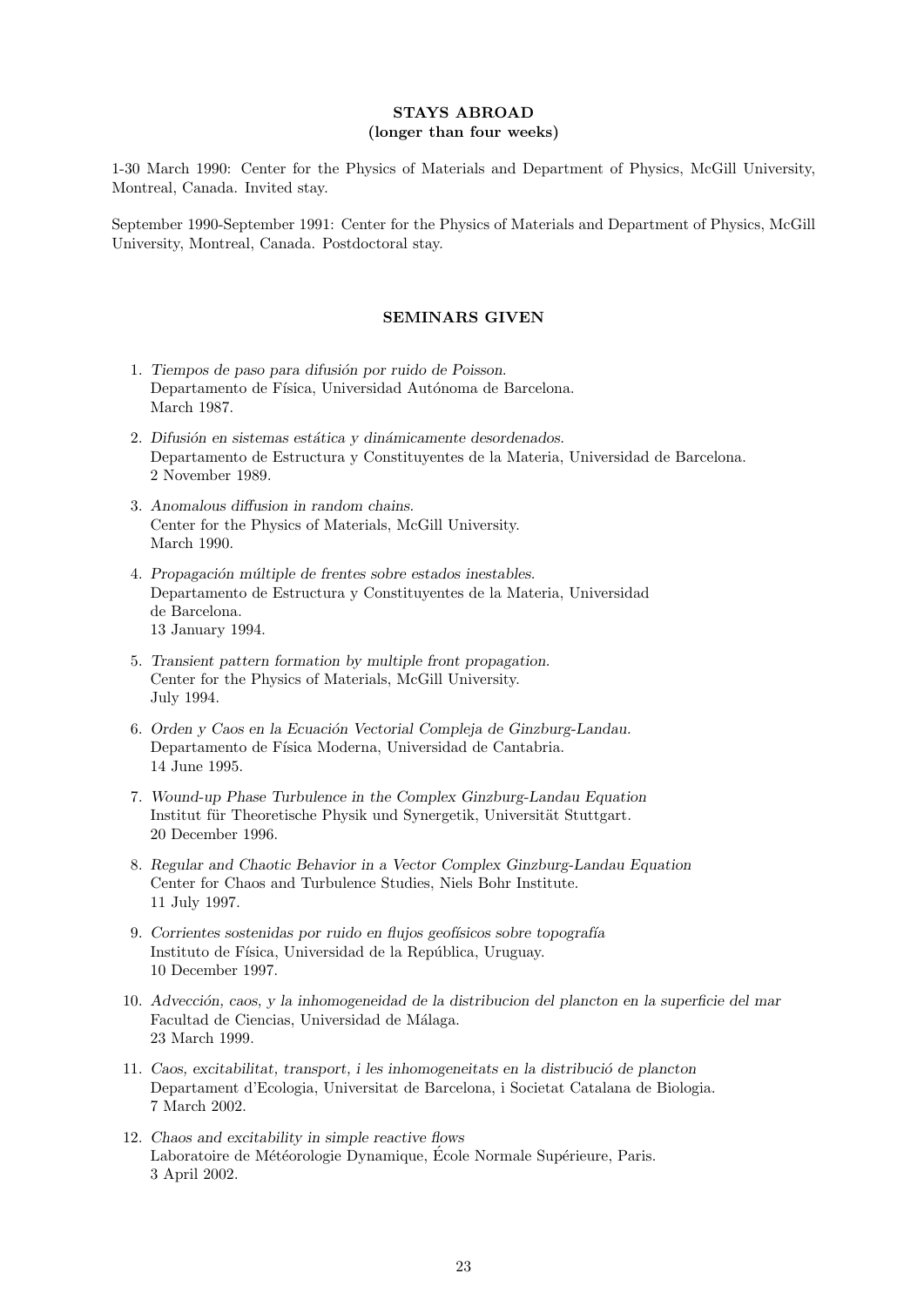- 13. *Caos, excitabilidad, i las inhomogeneidades en distribuciones de plancton* Departamento de Física de la Materia Condensada (Universidad de Zaragoza) e Instituto de Ciencia de Materiales de Aragón (Universidad de Zaragoza-CSIC) 25 June 2002.
- 14. *Caos y excitabilidad en flujos reactivos simples* Departamento de Matemáticas y Física Aplicadas y Ciencias de la Naturaleza, Universidad Rey Juan Carlos, Móstoles, Madrid. 28 November 2002.
- 15. *Caos, mescla en fluids, i les inhomegene¨ıtats en la distribuci´o de pl`ancton* Facultad de Ciencias, University of the Balearic Islands. 20 November 2003.
- 16. *Plankton models in chaotic flows* Institute for Chemistry and Biology of the Marine Environment, Carl von Ossietzky Universität Oldenburg (Germany). 29 January 2004.
- 17. *Pattern formation in a model of bugs that live, reproduce, and cluster* Center for Nonlinear Studies, Los Alamos National Laboratory, Los Alamos (USA). 6 July 2004.
- 18. *Pattern formation in a model of bugs that live, reproduce, and cluster* Institute of Physics and Center for the Dynamics of Complex Systems, Universität Potsdam (Germany). 2 November 2004.
- 19. *Sobre el uso de algoritmos evolutivos para encontrar leyes a partir de datos: Exitos y l´ımites ´* Instituto de Investigaciones Biomédicas "Alberto Sols" (CSIC-UAM), Madrid. 23 October 2009.
- 20. *Una ullada a l'entorn: Formes i forces a la natura* Universitat de les Illes Balears, Conferència de *Física i Vida* dins el cicle "La nostra Ciència de cada" Dia". 19 November 2009.
- 21. *Mirant a l'entorn: Formes i forces a la natura* Universitat de les Illes Balears, seminari de divulgació dins del *Curs d'Introducció a la Física Interdisciplinar i Sistemes Complexos*. 15 December 2011.
- 22. Competitive Lévy and Brownian walkers: Patterns, clusters and survival Institüt für Physik, Humboldt Universität, Berlin (Germany). 21 November 2013.
- 23. *Oportunidades de modelagem em Ciˆencias da vida e da terra: Uma panorˆamica* Instituto de Biolog´ıa, Universidade Federal da Bahia, Salvador (Brazil). 23 April 2014.
- 24. *Lyapunov lines and flow networks: Impact of ocean transport on biological dynamics* Instituto de Física, Universidade Federal da Bahia, Salvador (Brazil). 24 April 2014.
- 25. *Lyapunov exponents in the sea: On the impact of ocean transport on biological dynamics* Departament de Física i Enginyeria Nuclear, Universitat Politècnica de Catalunya, Terrassa. 25 February 2015.
- 26. *Network-theory approach to geophysical fluid transport* Institute for Theoretical Physics, Eötvös University, Budapest (Hungary). 12 December 2018.
- 27. *Lines on the sea: connectivity, surface stirring and biological dynamics* Centro Oceanográfico de Baleares, Instituto Español de Oceanografía. 1 April 2019
- 28. *Fairy circles under the sea: Pattern formation in meadows of marine plants* Departament de Física i Enginyeria Nuclear, Universitat Politècnica de Catalunya, Terrassa. 3 April 2019.
- 29. *Pattern formation in seagrasses: Fairy circles under the sea* (webinar) Centre for Complex Systems Studies, Utrecht University (The Netherlands). 29 May 2020.
- 30. *Characterizing physical and ecological connectivity by Lagrangian flow networks: Dispersion, mixing and marine provinces* (webinar) ICBM - Institut für Chemie und Biologie des Meeres, Carl von Ossietzky Universität, Oldenburg (Germany). 21 January 2021.
- 31. *Network-theory tools to characterize physical and ecological connectivity in fluid flows* (webinar) Departamento de Física, PUC-Rio (Brazil). 30 September 2021.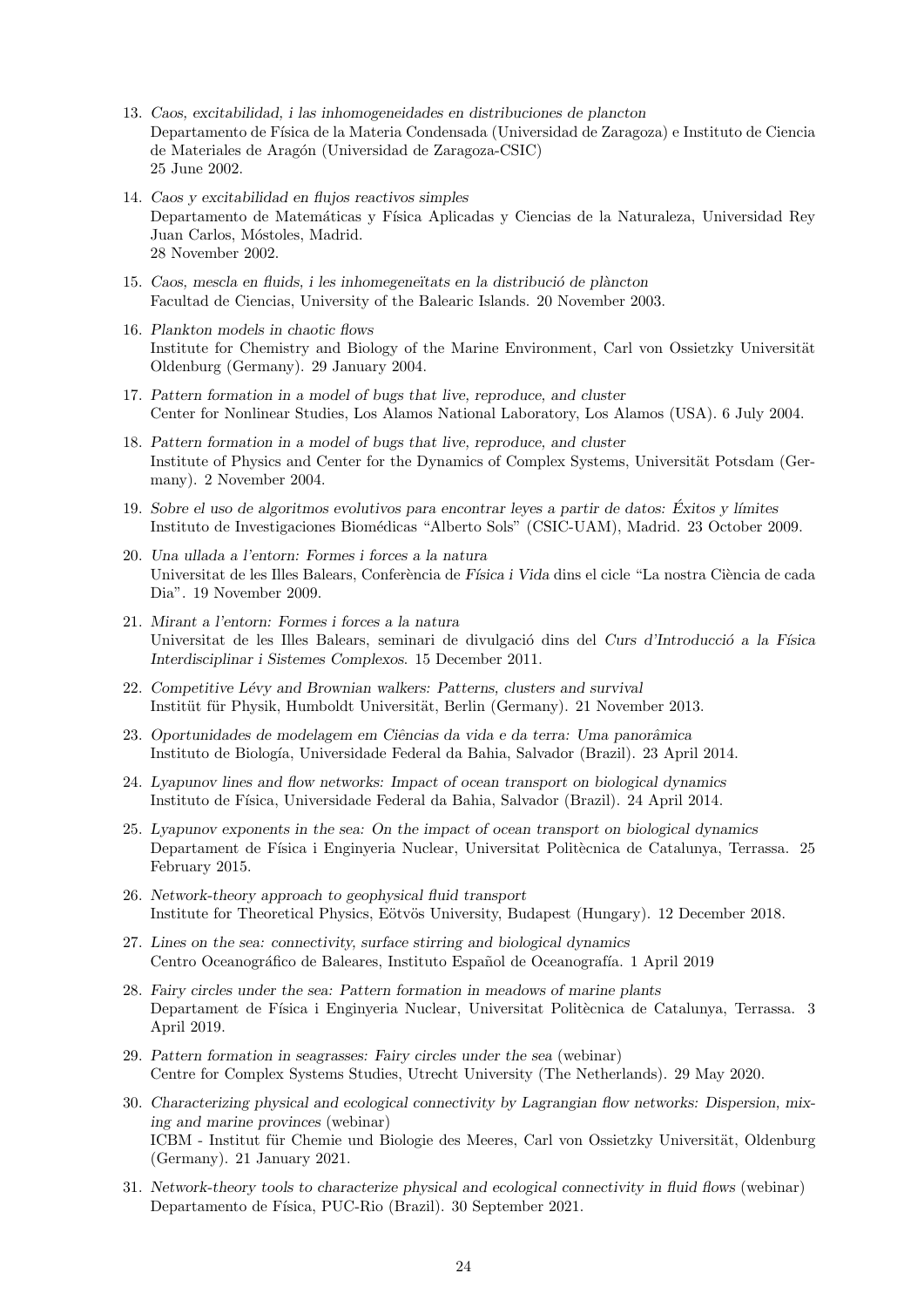## **ORAL COMMUNICATIONS IN CONFERENCES**

- 1. *Gain noise in dye lasers: Intensity fluctuations and correlation functions.* Workshop on 'Dynamics of Nonlinear Optical Systems'. Santander, October 1988.
- 2. Caracterización de desorden fuerte por la divergencia de un tiempo de difusión. III Congreso de Física Estadística, Badajoz, April 1990.
- 3. *Fluctuations and overlap distributions in the dynamics of non-equilibrium systems.* II Twinning of the European Network on 'Complexity and Chaos in Quantum Optics'. Nice, February 1992.
- 4. *Transient pattern dynamics and few mode truncations.* III Twinning of the European Network on 'Complexity and Chaos in Quantum Optics'. Palma de Mallorca, March 1993.
- 5. *Crecimiento de superficies rugosas en un campo dependiente del tiempo.* V Congreso de Física Estadística. El Escorial, May 1993.
- 6. *Transient pattern formation by multiple front propagation.* The Geometry of Forms in Equilibrium and Nonequilibrium Systems. St. Jonh's (Canada), July 1994.
- 7. *Effect of optical feedback and light injection on transient dynamics of single-mode semiconductor lasers.* CLEO/Europe-EQEC (paper CTuL4). Amsterdam, August 1994.
- 8. *Regular and Chaotic Behavior in the Vector Complex Ginzburg-Landau Equation*. **Invited conference** Chaos: Towards the next century. Como (Italy), June 1995.
- 9. *Una Inestabilidad tipo Eckhaus para Ondas Turbulentas.* VII Congreso de Física Estadística. Zaragoza, May 1996.
- 10. *Interfases y Ecuaciones de Fase: el caso de la ecuación de Ginzburg-Landau compleja.* Reunión Española sobre Procesos de Crecimiento y Fenómenos Interfaciales. Leganés, Madrid, July 1996.
- 11. *Caos espacio-temporal en ecuaciones complejas de Ginzburg-Landau.* **Invited conference**. No-lineal 97. Avila, April 1997.
- 12. *Spatio-Temporal Chaos in the Complex Ginzburg-Landau Equation.* Meeting of the Computational Physics Board of the European Physical Society. Palma de Mallorca, September 1997.
- 13. *Noise-sustained currents in geophysical flow over topography.* 7th Workshop on Instabilities and Nonequilibrium Structures. Valparaíso, Chile, December 1997.
- 14. *Spatiotemporal chaos in the Vector Complex Ginzburg-Landau equation.* STATPHYS 20, XX IUPAP International Conference on Statistical Physics. Paris, July 1998.
- 15. *Noise rectification in ocean dynamics.* Meeting of the Network *Nonlinear Dynamics of Spatio-temporal Selforganization*, Barcelona, February 1999.
- 16. *Filaments and multifractals in advected chemicals and planktonic communities.* European Science Foundation Study Center on *Transport in the Atmosphere and the Oceans* (TAO). Palma de Mallorca, September 1999.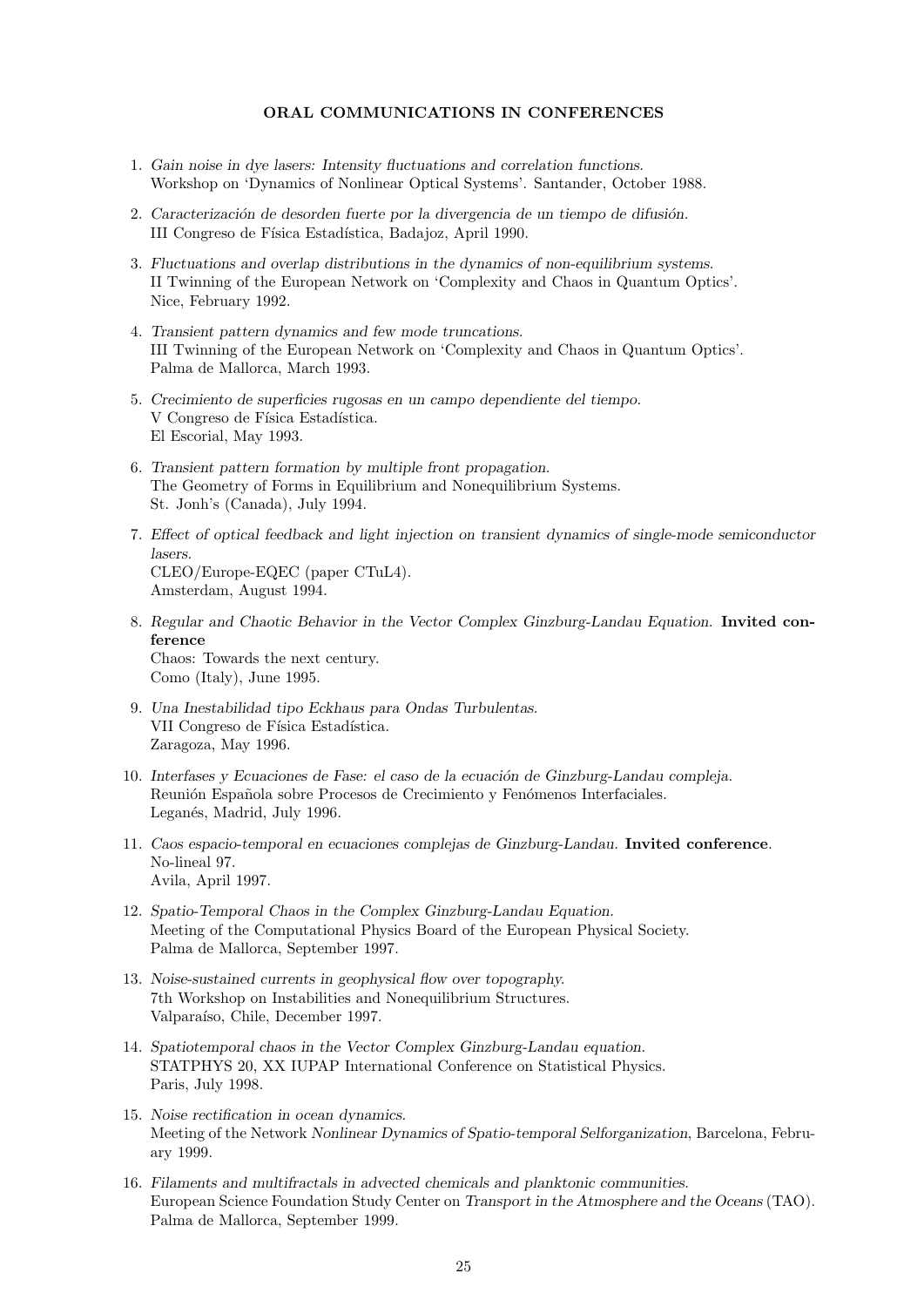- 17. *Noise rectification in quasigeostrophic forced turbulence.* European Science Foundation Study Center on *Transport in the Atmosphere and the Oceans* (TAO). Palma de Mallorca, September 1999.
- 18. *Spatial structures in relaxing and in excitable plankton models under chaotic advection* XXV General Assembly of the European Geophysical Society. Nice, France, April 2000.
- 19. *Ondas, defectos y paredes en la din´amica de medios autooscilantes*. **Invited conference**. NoLineal2000. Almagro (Ciudad Real). May 2000.
- 20. *Patchiness, excitability, and nonlinear dynamics in plankton distributions*. **Series of three invited conferences**. 2nd Latin American Summer School on Instabilities and Nonlinear Dynamics: Applications in Natural and Socio-Economical Systems. Valparaíso (Chile). December 2000.
- 21. *Spatial structures in reacting systems*. **Series of three invited conferences**. International Summer School on Dynamical Barriers, Stirring and Mixing in Geophysical Flows - Mathematical Models and Applications (GEOMIX 2001). Cargèse (France). August 2001.
- 22. *Spatial patterns in reacting flows: biological and chemical applications*. **Series of two invited conferences**. International Summer School on Atmospheric and Oceanic Sciences (ISSAOS 2001): Chaos in geophysical flows. L'Aquila, Italy. September 2001.
- 23. *Excitable media in open flows*. Chemical and Biological Activity in Flows (ACTIFLOW Workshop). Dresden, Germany, September 2002.
- 24. *A reminder on empirical orthogonal function analysis*. 2nd workshop of the EU project SOFT: Satellite-based ocean forecasting. Calanova (Mallorca), October 2002.
- 25. *Reactive media in open and closed chaotic flows: the case of excitable dynamics*. **Invited conference**. MEDYFINOL'02: XIII Meeting on Nonequilibrium Statistical Mechanics and Nonlinear Physics. Colonia del Sacramento, Uruguay, December 2002.
- 26. *Excitable dynamics in open chaotic flows*. European Geophysical Society/American Geophysical Union Joint Assembly, Nice, France, April 2003.
- 27. *Excitable population dynamics under fluid stirring: Plankton models in open flows*. 2nd International Conference on Mathematical Ecology (AICME II). Alcalá de Henares, September 2003.
- 28. *Population dynamics in flows: Excitability, persistence, and patterns*. **Invited conference**. Kolmogorov's Legacy in Physics: One Century of Chaos, Turbulence and Complexity. Trieste, Italy, September 2003.
- 29. *Clustering and advection in simple models of population dynamics* . Dynamics Days Europe 2003, Palma de Mallorca, September 2003.
- 30. *Plankton models in chaotic flows*. Minisymposium on *Interaction of biological growth and mixing processes in fluids*. Oldenburg (Germany), January 2004.
- 31. *Searching for manifolds in the Mediterranean sea: Some simple dynamical systems approaches* . **Invited conference**. London Mathematical Society Meeting on 'Scalar mixing in fluid flows and mappings'. Bristol (United Kingdom), May 2004.
- 32. *Biological dynamics in stirred fluids: Logistic growth and beyond*. **Invited conference**. Verhulst 200 on Chaos. Brussels (Belgium), September 2004.
- 33. *Pattern formation in a model of bugs that live, reproduce, and cluster*. **Invited conference**. MEDYFINOL'04: XIV Meeting on Nonequilibrium Statistical Mechanics and Nonlinear Physics. La Serena, Chili, December 2004.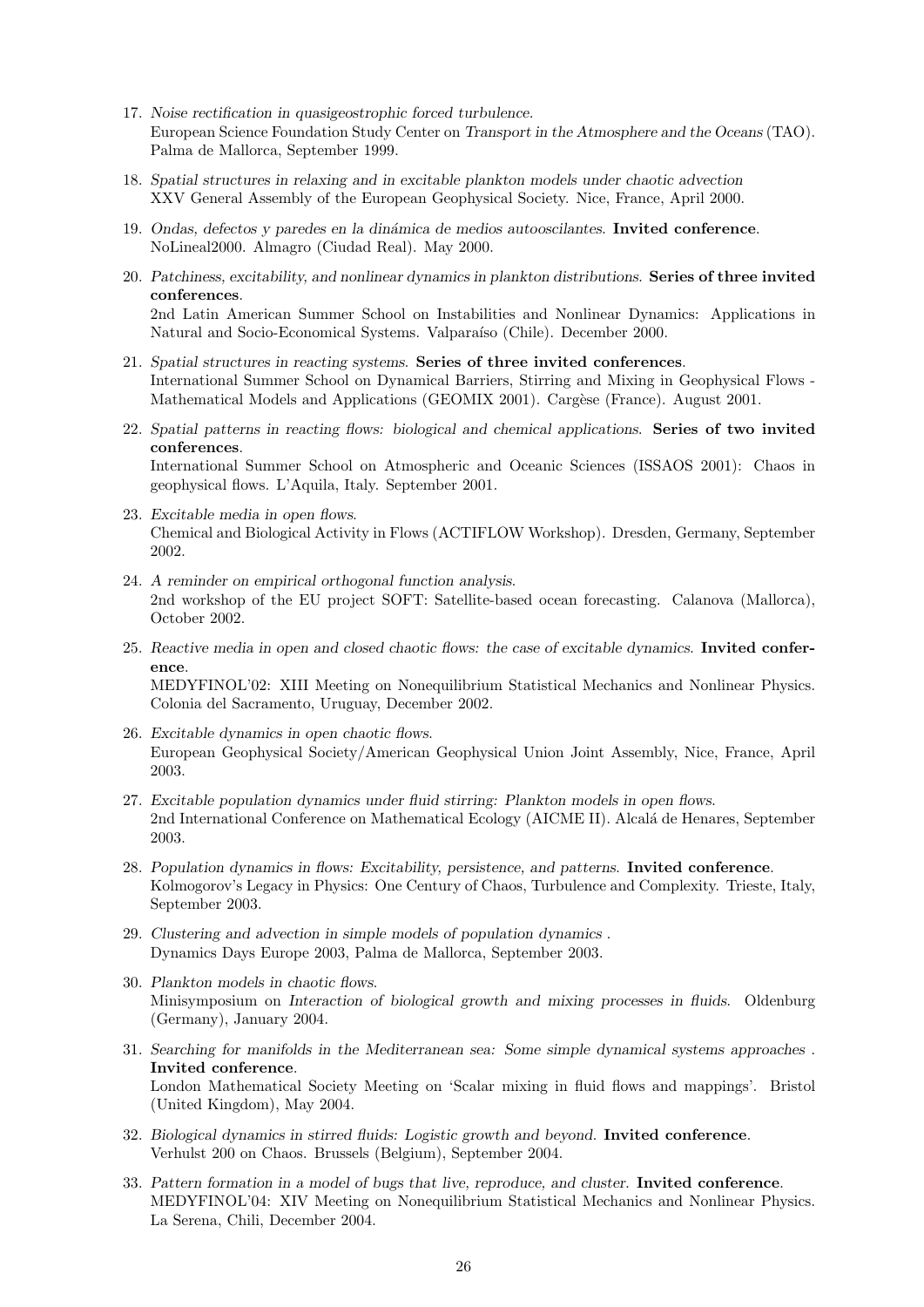- 34. *Nonlinear scenarios for planktonic dynamics in chaotic flows*. International Cross-Disciplinary Symposium on Physics and Biology. Oslo, Norway, March 2005.
- 35. *Din´amica de poblaciones en flujos turbulentos: caos, orden y excitabilidad*. **Invited conference**. FISES2005, XIII Congreso de Física Estadística. Madrid, June 2005.
- 36. *Excitability Threshold for Plankton in Open Flows*. 1st Annual Assembly of the THRESHOLDS Integrated Project. Madrid, February 2006
- 37. *Networks of genetic relationship between clonal plants*. Dynamics on Complex Networks and Applications (DYONET06 2nd week Seminar). Dresden, Germany, February 2006.
- 38. *Networks of Genetic Similarity in Populations of Clonal Plants*. Workshop on Social and Ecological Networks, European Conference on Complex Systems (ECCS06). Oxford, United Kingdom, September 2006.
- 39. *Genetic Similarity and Evolutionary Networks*. **Invited conference**. MEDYFINOL'06: XV Meeting on Nonequilibrium Statistical Mechanics and Nonlinear Physics. Mar del Plata, Argentina, December 2006.
- 40. *Transport dynamics in the Western Mediterranean: Stretching fields and hyperbolic lines* . **Invited conference**. Session NP6.01, European Geosciences Union General Assembly 2007. Vienna(Austria), April 2007.
- 41. *Stretching fields and lines in the transport dynamics of the Western Mediterranean*. **Invited conference**. Minisymposium on *Mixing in Industry and the Environment*, 6th International Congress on Industrial and Applied Mathematics (ICIAM07). Zürich, (Switzerland), July 2007.
- 42. *Genetic similarity networks: Weak and strong links in populations and in metapopulations*. European Conference on Complex Systems (ECCS07). Dresden, Germany, October 2007.
- 43. *Universal scaling in phylogenetic branching*. European Conference on Complex Systems (ECCS07). Dresden, Germany, October 2007.
- 44. *Ecological Diversity and Evolutionary Networks: The EDEN project.* Showcase of European Complexity Science Projects (CRP Forum). Dresden, Germany, October 2007.
- 45. *Genetic Similarity Networks in Populations and in Metapopulations.* Workshop on Dynamics and Evolution of Biological and Social Networks. Palma de Mallorca, Spain, February 2008.
- 46. *Characterizing ocean processes with finite-size Lyapunov exponents.* **Invited conference**. Session NP3.01, European Geosciences Union General Assembly 2008. Vienna(Austria), April 2008.
- 47. *Universal branching in phylogenetic trees.* **Invited conference** International Conference "Modelling and Computation on Complex Networks and Related Topics", Net-Works 2008. Pamplona, Spain, June 2008.
- 48. *Species clustering in models of biological evolution*. **Invited conference**. MEDYFINOL'08: XVI Conference on Nonequilibrium Statistical Mechanics and Nonlinear Physics. Punta del Este, Uruguay, December 2008.
- 49. *Synchronization and stochasticity in circadian oscillators ensembles*. BioSim workshop on Methodological Challenges for Systems Biology: linking networks, crossing scales. Venice, Italy, 30 March -3 April 2009.
- 50. *Ocean transport dynamics characterized by stretching fields and lines*. RTRA-STAE Workshop on Geometrical and multiscale approaches for predictability and analysis of complex data in astrophysics and geophysics. Montaigut-Sur-Save, France, May 2009.
- 51. *Stretching fields and lines in ocean transport dynamics*. **Invited conference**. EPSRC Symposium Capstone Conference. Minisymposium on *Lagrangian structure, Lagrangian data*. University of Warwick, United Kingdom, July 2009.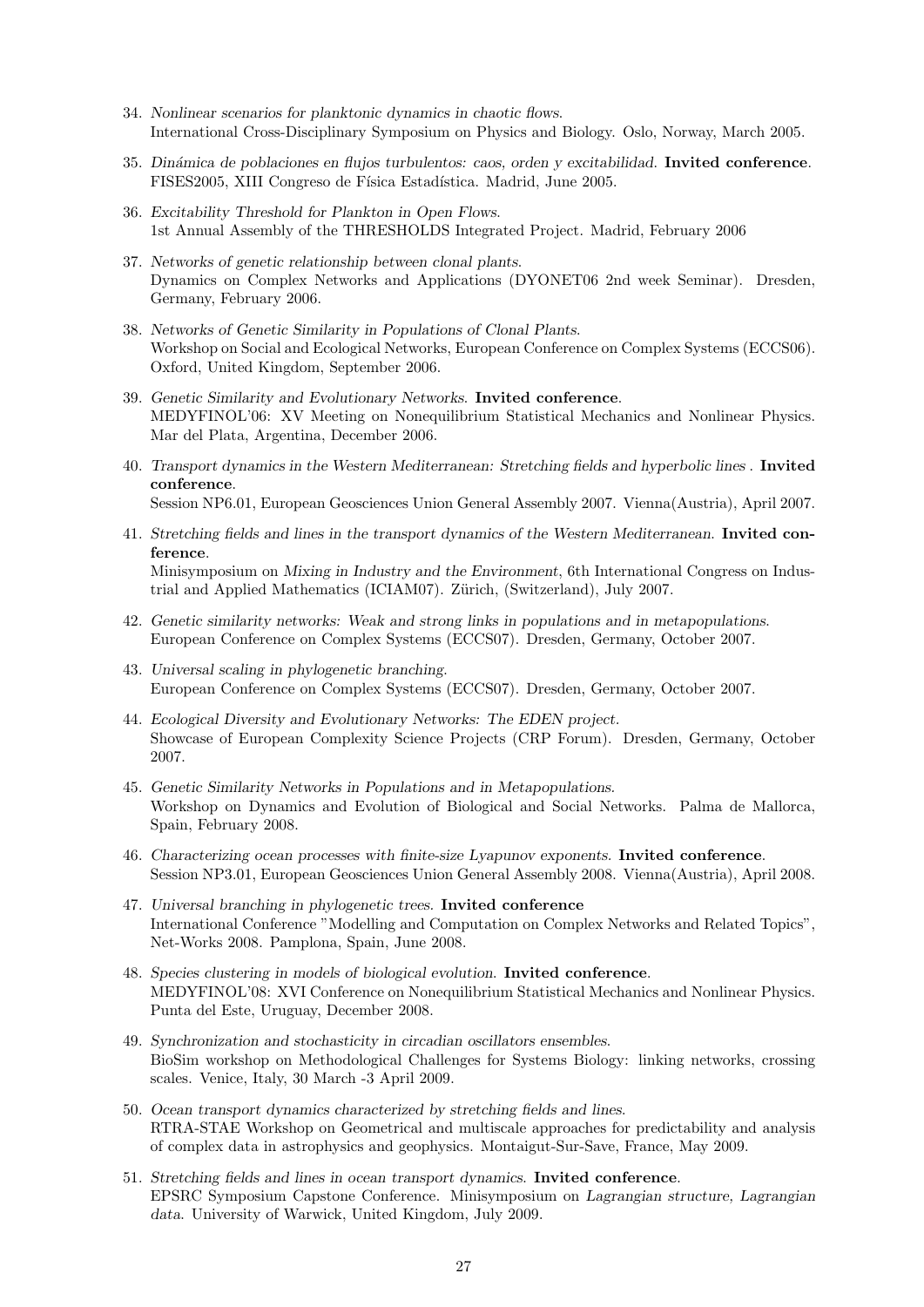- 52. *Frigatebirds follow Lagrangian Coherent Structures*. Lagrangian Analysis and Prediction of Coastal and Ocean Dynamics (LAPCOD) 2009. La Londedes-Maures, France, September 2009.
- 53. *Stretching structures from finite-size Lyapunov exponents: their impact across all biological scales*. Thematic Institute on *Lyapunov analysis: from theory to geophysical applications*. Institut des Systemes Complèxes (ISC-PIF), Paris, France, October 2009.
- 54. *Stretching fields and lines from finite-size Lyapunov exponents: ocean transport and biological impact*. **Invited conference**. Workshop on *Exploring Complex Dynamics in High-Dimensional Chaotic Systems: From Weather Forecasting to Oceanic Flows (ECODYC10)*. Dresden, Germany, January 2010.
- 55. *Biological impact of ocean transport: A finite-size Lyapunov characterization* 3rd Conference on Nonlinear Science and Complexity (NSC10). Ankara, Turkey, July 2010.
- 56. *Savanna-Fire Model: Combined effects of tree-tree establishment competition and spatially explicit fire on the spatial pattern of trees in savannas*. Emergence and Design of Robustness (ROBUST). Palma de Mallorca, September 2010.
- 57. *Stretching structures in the ocean surface: transport and biological impacts*. **Invited conference**. Coherent Structures in Dynamical Systems. Leiden (The Netherlands), May 2011.
- 58. *Following the line: Marine birds fly on top of ocean coherent structures*. **Invited conference**. Search and stochastic phenomena in complex physical and biological systems. Palma de Mallorca, May 2012.
- 59. *Heterogeneity effects on the synchronization and entrainment of coupled circadian oscillators*. 2012 International Symposium on Nonlinear Theory and its Applications, NOLTA2012. Palma de Mallorca, October 2012.
- 60. *Lines in the ocean: Impacts of chaotic stirring across biological scales*. **Invited conference**. MEDYFINOL 2012: XVII Conference on Nonequilibrium Statistical Mechanics and Nonlinear Physics. Santiago, Chili, December 2012.
- 61. *Anticipating climatic tipping points and regime shifts*. **Invited conference**. 2nd LINC (Learning about Interacting Networks in Climate) School. Soesterberg, The Netherlands, April 2013.
- 62. *Patterns and survival of competitive L´evy and Brownian walkers* Dynamics Days Europe 2013. Madrid, June 2013.
- 63. *Mobility and flow effects across biological scales*. **Invited conference**. Models in Population Dynamics and Ecology, MPDE'13. Osnabrück, Germany, August 2013.
- 64. *Competitive patterns of interacting random walkers*. **Invited conference**. Third Summer School on Statistical Physics of Complex and Small Systems. Palma de Mallorca, September 2013.
- 65. *Network approaches to transport and mixing*. **Invited conference**. Workshop on Mixing, Transport, and Coherent Structures, Mathematisches Forschungsinstitut Oberwolfach, Germany, January 2014.
- 66. Líneas de Lyapunov y redes de flujo: impacto del transporte oceánico en procesos biológicos. **Invited conference**. NoLineal 2014. Badajoz, June 2014.
- 67. *Stretching fields in the ocean from finite-size Lyapunov exponents: Biological impacts of fluid transport* **Invited conference**. 10th AIMS Conference on Dynamical Systems, Differential Equations and Applications. Madrid, July 2014.
- 68. *Large-scale transport in oceans: statistical and dynamical systems approaches*. **Series of five invited conferences**.

IV Summer School on Statistical Physics of Complex and Small Systems. Palma de Mallorca, September 2014.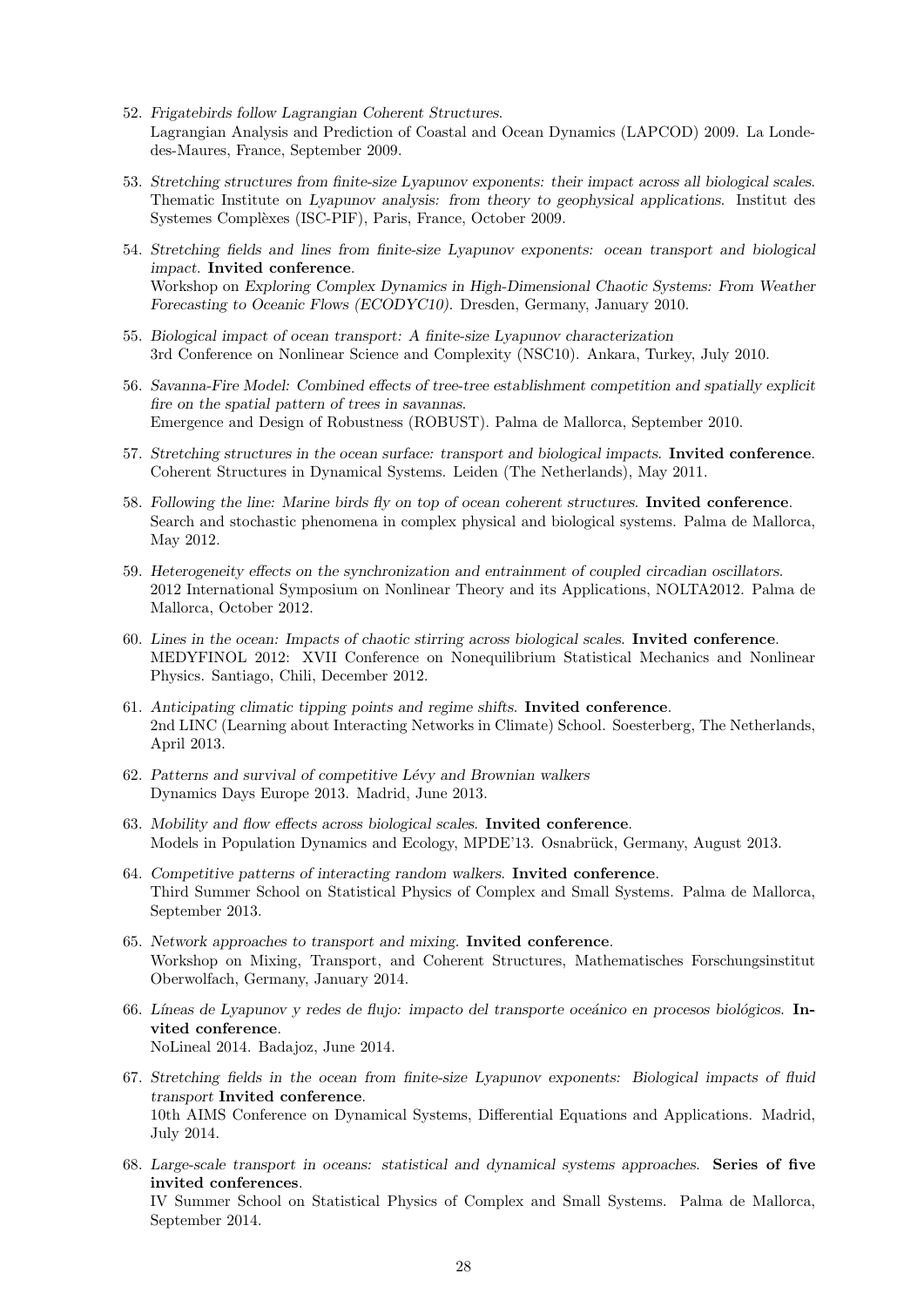- 69. *Networks of geophysical transport*. **Invited conference**. LINC - "Learning about Interacting Networks in Climate" Satellite in the European Conference on Complex Systems (ECCS14). Lucca, Italy, September 2014.
- 70. *Dominant transport pathways in oceanic and atmospheric flows* European Geosciences Union General Assembly 2015. Vienna, Austria, April 2015.
- 71. *Lagrangian flow networks: dispersion, mixing and coherence trough connectivity measures* CONFLOW 2015: Complex network perspectives on flow systems. Potsdam, Germany, September 2015.
- 72. *Birth, death, diffusion and repulsion: a variety of pattern forming instabilities arising from nonlocal interactions* XX Congreso de Física Estadística. Badajoz, October 2015.
- 73. *Fairy circles under the sea: Pattern formation in meadows of marine plants*. **Invited conference**. CSNDD'2016: Third International Conference on Structural Nonlinear Dynamics and Diagnosis. Minisymposium on Nonlinear dynamics in spatially extended systems: theory and experiments. Marrakech, Morocco, May 2016.
- 74. *Network approaches to oceanic and atmospheric transport*. **Invited conference**. DAMES 2016: Data Analysis and Modeling in Earth Sciences. Hamburg, Germany, September 2016.
- 75. *Lagrangian Flow Networks: Theory and applications*. 2nd HYDROGENCONNECT workshop. Erdemli,Turkey, October 2016.
- 76. *Stretching fields in the ocean: Transport and coherent structures*. **Invited conference**. EarthFlows2017 workshop on Interface Dynamics in Geophysical Flows. Oslo, Norway, June 2017.
- 77. *Lyapunov lines and flow networks: impact of ocean transport on biological dynamics*. **Invited conference**.

VIII Escola de F´ısica da Universidade Federal da Bahia. Salvador, Brazil, September 2017.

- 78. *Clustering together with your competitors: Cluster crystals in passive and active matter*. **Invited conference**. II Encontro Nacional de Física Estatística, ENFE 2017. Ilhéus, Brazil, September 2017.
	-
- 79. *Competing but close together: Cluster crystals in passive and active matter*. **Invited conference**. LAWNP2017, XV Latin American Workshop on Nonlinear Phenomena. La Serena, Chili, November 2017.
- 80. *Percolation and network indicators of network transitions*. **Invited conference**. International Workshop "Predicting transitions in complex systems". Dresden, Germany, April 2018.
- 81. *Stretching fields in ocean transport* "Mixing Day". Barcelona, May 2018.
- 82. *Ocean transport, coherent structures and their impact on chemical and ecological marine processes*. **Series of three invited conferences**. CNRS Summer School on "Active transport in the Ocean: Turbulence, Chemistry and Biology". Wimereux, France, July 2018.
- 83. *Vegetation patterns under the sea*. **Invited conference**. Dynamics Days Europe 2018, Minisymposium on "Pattern Formation". Loughborough, United Kingdom, September 2018
- 84. *Modeling the connectivity of marine populations by Lagrangian flow networks*. Physics and ecology: Challenges at the frontier. Maó, Menorca, October 2018.
- 85. *Underwater pattern formation in marine plants*. **Invited conference**. Advances in Pattern Formation: New Questions Motivated by Applications. Sede Boqer, Israel, February 2019.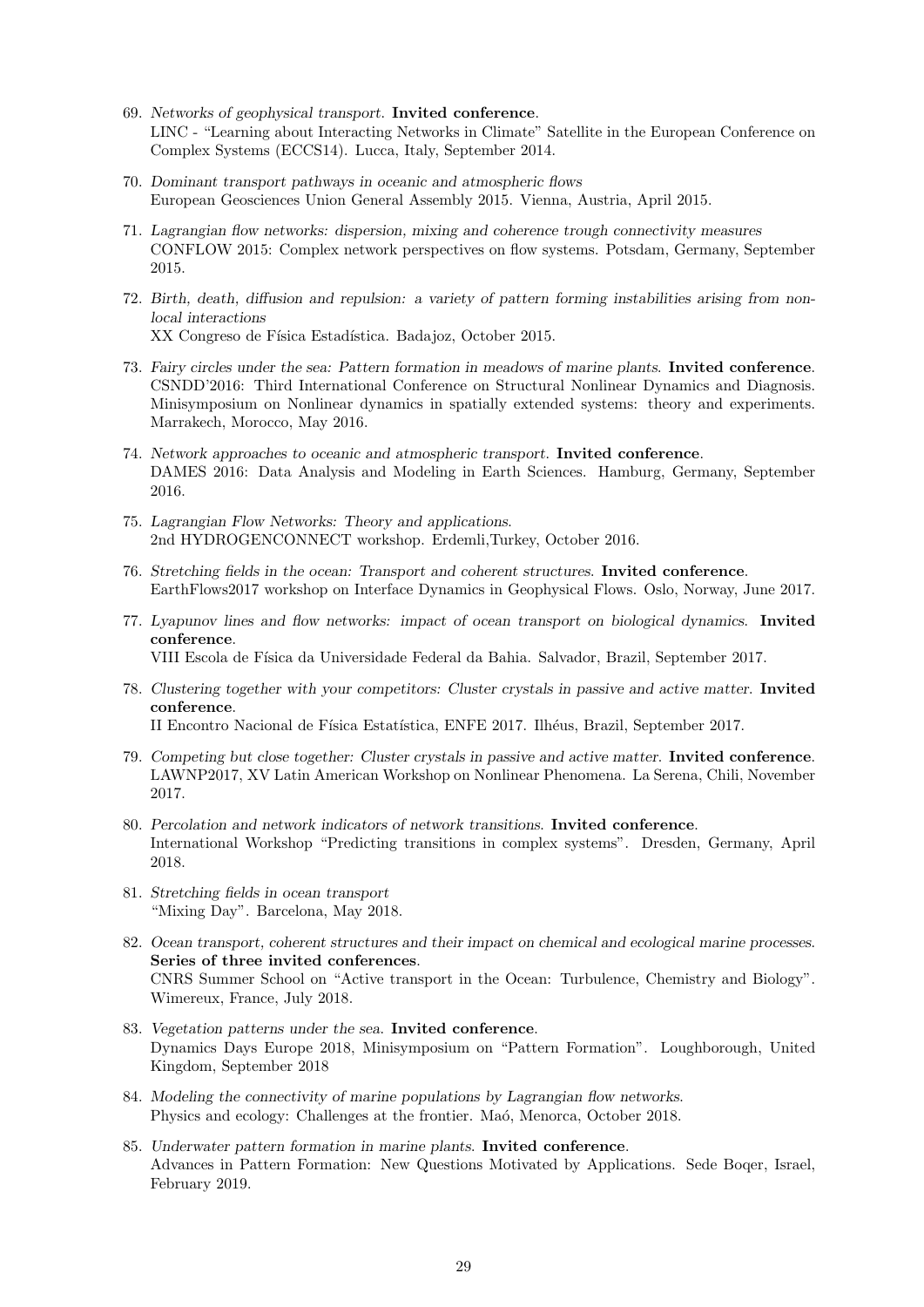- 86. *On the sinking of biogenic particles in ocean flows*. Turbulence Effects on Active Species in Atmosphere and Ocean (TEASAO) workshop. St-Ferréol, France, October 2019.
- 87. *Large-scale transport in the oceans*. **Invited conference** 1st CAFE (Climate Advanced Forecasting of sub-seasonal Extremes) School. Sitges, Barcelona, November 2019.
- 88. *Patterns and fronts in underwater clonal vegetation*. **Invited conference** XVII International Workshop on Instabilities and Nonequilibrium Structures. Valparaiso, Chile, December 2019.
- 89. *Anticipating climatic tipping points and regime shifts. Classical and Network methods of anticipation*. **Invited conference**. 1st CAFE (Climate Advanced Forecasting of sub-seasonal Extremes) online workshop. September 2020 (webinar).
- 90. *Optimal monitoring of the ocean surface by observing the transport crossroads*. European Geosciences Union General Assembly 2021 (vEGU21: Gather Online). April 2021.
- 91. *Lagrangian flow networks, connectivity and betweenness of marine populations*. ECONET2021: V Symposium on Ecological Networks. November 2021.
- 92. *Lagrangian Flow Networks. Combining network theory and dynamical systems to characterize physical and ecological connectivity in fluid flows*. **Invited conference** XVIII International Workshop on Instabilities and Nonequilibrium Structures (online), December 2021.

# **Partial list of poster (P), or oral communications presented by a collaborator**

- 1. E. Hernández-García, L. Pesquera, M.A. Rodríguez, M. San Miguel. *Tiempos de paso para difusi´on por ruido de Poisson.* (P) I Reunión de Física Estadística. Barcelona, April 1987.
- 2. E. Hernández-García, L. Pesquera, M.A. Rodríguez, M. San Miguel. *Caminos aleatorios en cadenas con desorden din´amico.* (P) II Congreso de Física Estadística. Palma, November 1988.
- 3. E. Hernández-García, M. Aguado, M. San Miguel *Transici´on de primer orden y funciones de correlaci´on en l´aseres con fluctuaciones de ganancia.* (P) II Congreso de Física Estadística. Palma, November 1988.
- 4. E. Hernández-García, M.A. Rodríguez, L. Pesquera, M.San Miguel. *New results for random walk in disordered chains.* (P) 9th General Conference of the Condensed Matter Division of the European Physical Society. Nice, March 1989.
- 5. E. Hernández-García, M.A. Rodríguez, L. Pesquera, M. San Miguel. *New results for random walk in disordered chains.* (P) NATO Advanced Research Workshop on Noise and Chaos in Nonlinear Dynamical Systems. Torino, March 1989.
- 6. E. Hernández-García, M. San Miguel, R. Toral, M. Aguado *Gain noise in dye lasers.* (P) Sixth Rochester Conference on Coherence and Quantum Optics. Rochester, June 1989.
- 7. E. Hernández-García, L. Pesquera, M.A. Rodríguez, M. San Miguel. *Random walk in dynamically disordered chains.* (P) 17th IUPAP International Conference on Thermodynamics and Statistical Mechanics. Rio de Janeiro, August 1989.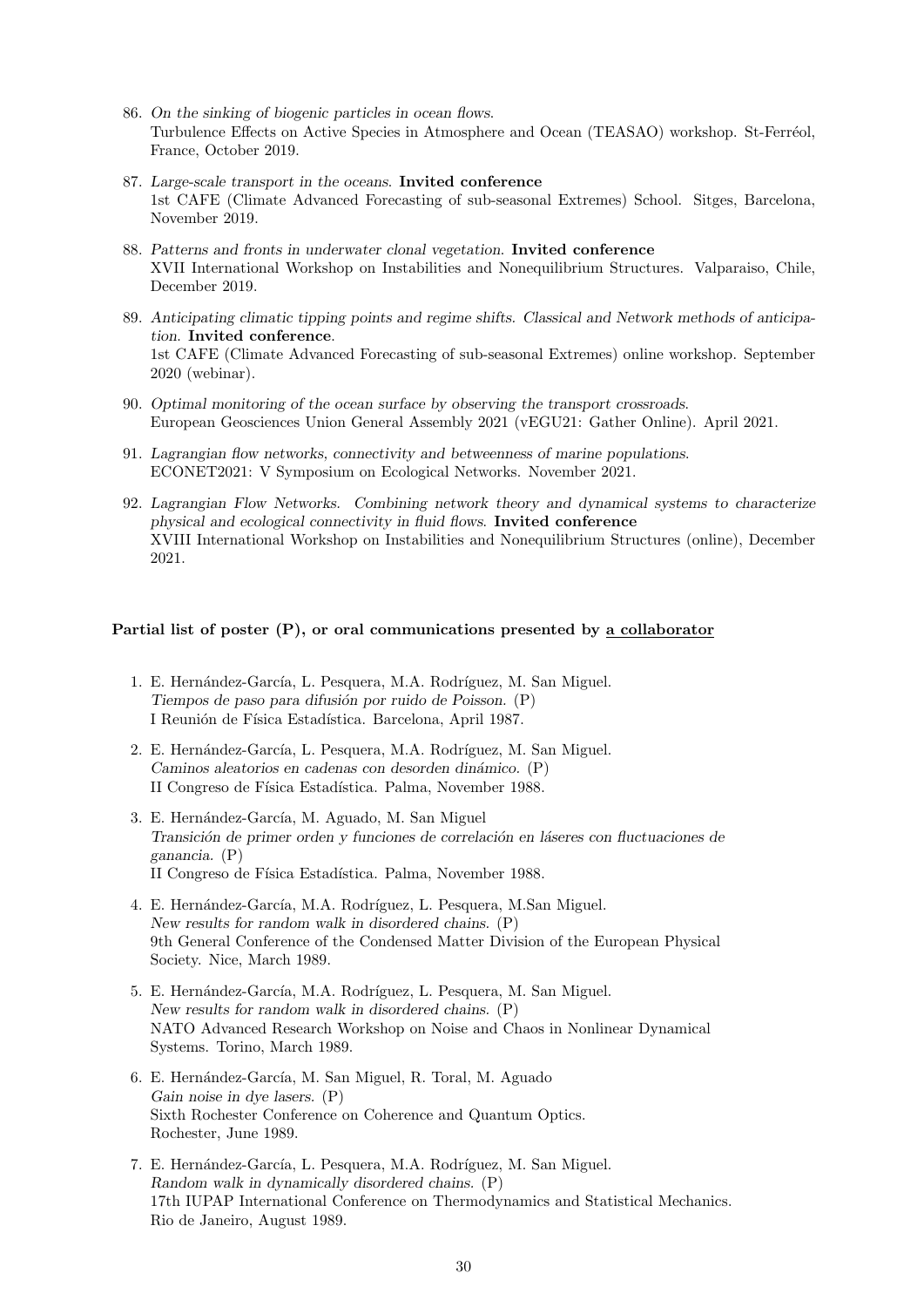- 8. M.A.Rodríguez, E.Hernández-García, L.Pesquera, M.San Miguel. *Diffusion in strong disordered chains.* 17th IUPAP International Conference on Thermodynamics and Statistical Mechanics. Rio de Janeiro, August 1989.
- 9. E. Hernández-García, M. San Miguel, R. Toral, M. Aguado. *Fluctuaciones de ganancia en l´aseres de colorante.* (P) XXII Reunión Bienal de la RSEF. Palma, October 1989.
- 10. E. Hernández-García, M.A. Rodríguez, L. Pesquera, M.San Miguel. *Caminos aleatorios en sistemas con desorden est´atico y din´amico.* (P) XXII Reunión Bienal de la RSEF. Palma, October 1989.
- 11. E. Hernández-García, J. Viñals, R. Toral, M. San Miguel. *Study of the Swift-Hohenberg equation in the presence of noise.* (P) Statistical physics at the 45th parallel. Montreal, October 1990.
- 12. E. Hernández-García, J. Viñals, R. Toral, M. San Miguel. *Noise and pattern selection in the one-dimensional Swift-Hohenberg equation.* (P) March Meeting of the APS. Cincinnati, March 1991.
- 13. E. Hernández-García, J. Viñals, R. Toral, M. San Miguel. *Noise, pattern selection and the Eckhaus instability.* (P) IV Congreso de Física Estadística. Gijón, September 1991.
- 14. E. Hernández-García, M. San Miguel, N.B. Abraham, F. de Pasquale. *Frequency selection and transient dynamics in single-mode lasers with optical feedback.* (P) IV Congreso de Física Estadística. Gijón, September 1991.
- 15. E. Hernández-García, J. Viñals, R. Toral, M. San Miguel. *Fluctuaciones críticas y selección de estructuras en la inestabilidad de Eckhaus.* (P) V Congreso de Física Estadística. El Escorial, May 1993.
- 16. A. Amengual, E. Hernández-García, M. San Miguel. *Efectos de tama˜no finito en la din´amica de estructuras transitorias unidimensionales.* (P) V Congreso de Física Estadística. El Escorial, May 1993.
- 17. E. Hernández-García, J. Viñals, R. Toral, M. San Miguel. *Fluctuations effects near an Eckhaus instability.* (P) Chaos, order and patterns, Como, Italy, September 1993.
- 18. R. Montagne, A. Amengual, E. Hernández-García, M. San Miguel. *Secondary front propagation into unstable states.* (P) Chaos, order and patterns, Como, Italy, September 1993.
- 19. C.R. Mirasso, E. Hernández-García. *Effects of Current Modulation of Diode Lasers in Short External Cavities.* Semiconductor and Integrated Optoelectronics (SIOE '94), Cardiff, United Kingdom, March 1994.
- 20. J. Revuelta, L. Pesquera, E. Hernández-García, C.R. Mirasso. *Turn-on Jitter of Laser Diodes with Phase Conjugate Feedback.* (P) Semiconductor and Integrated Optoelectronics (SIOE '94), Cardiff, United Kingdom, March 1994.
- 21. I.S. Graham, E. Hernández-García, M. Grant. *Damage spreading during domain growth* (P) 25 years of Statistical Mechanics. Sitges, June 1994.
- 22. R. Montagne, A. Amengual, E. Hernández-García, M. San Miguel. *Transient pattern formation by multiple front propagation*. (P) 25 years of Statistical Mechanics. Sitges, June 1994.
- 23. J. Revuelta, L. Pesquera, E. Hernández-García, C.R. Mirasso. *Effect of phase-conjugate optical feedback on turn-on jitter in laser diodes* (P) CLEO/Europe-EQEC. Amsterdam, August 1994.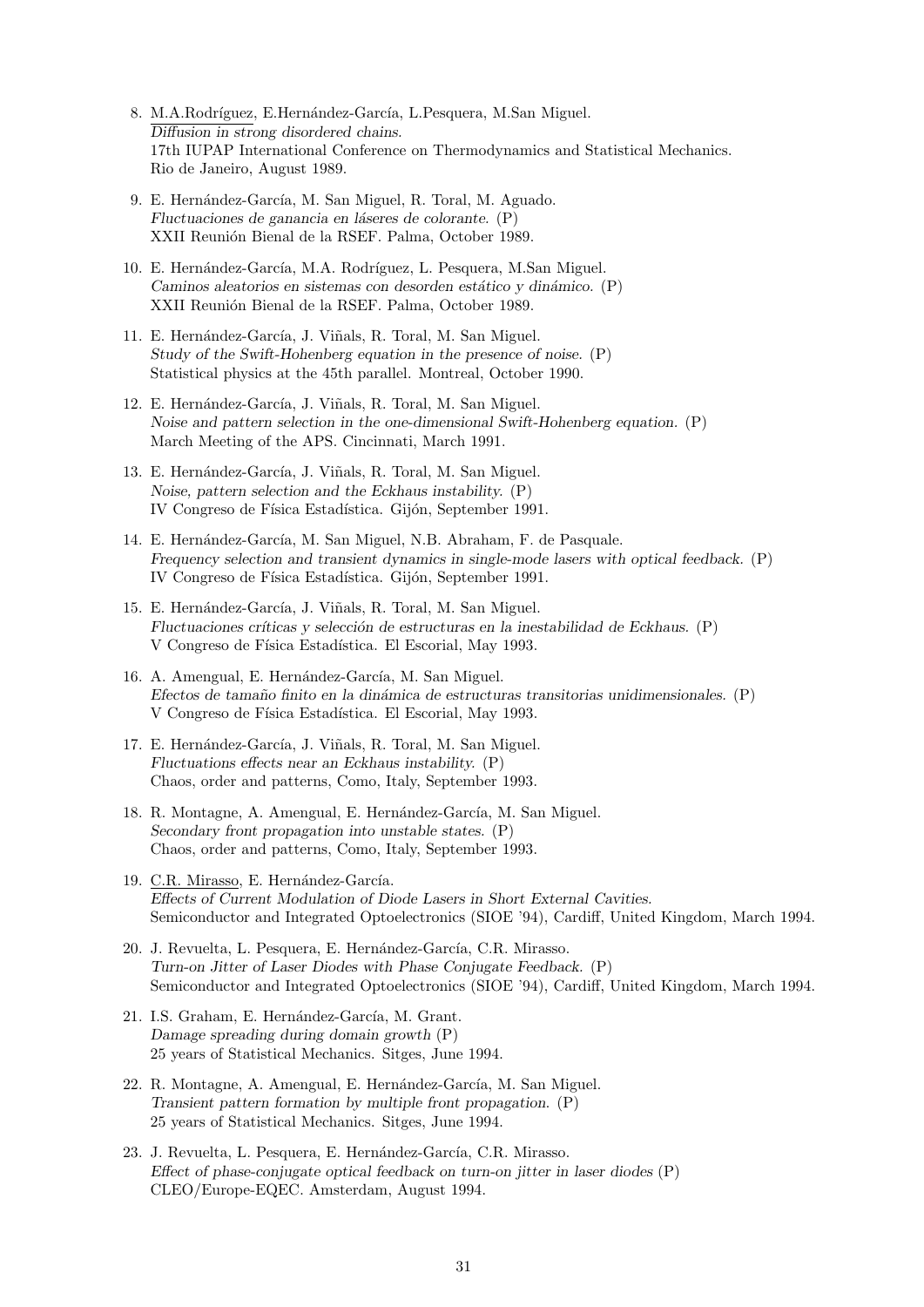- 24. E. Hernández-García, I.S. Graham, M. Grant. *Damage propagation out of equilibrium*. (P) VI Congreso de Física Estadística. Sevilla, October 1994.
- 25. J. Revuelta, L. Pesquera, E. Hernández-García, C.R. Mirasso. *Efecto del feedback conjugado en la dispersi´on del tiempo de encendido de un diodo l´aser*. (P) VI Congreso de Física Estadística. Sevilla, October 1994.
- 26. J. Dellunde, J.M. Sancho, M.C. Torrent, C.R. Mirasso, E. Hernández-García. *Estad´ıstica de tiempos de paso en un l´aser semiconductor con feedback y se˜nal inyectada*. (P) VI Congreso de Física Estadística. Sevilla, October 1994.
- 27. R. Montagne, E. Hernández-García, M. San Miguel. *Study of the disordered regimes in the complex Ginzburg-Landau equation and its non-equilibrium potential*. (P) VI Congreso de Física Estadística. Sevilla, October 1994.
- 28. E. Hernández-García, O. Piro. *Terremotos lubricados en medios excitables el´asticos*. VI Congreso de Física Estadística. Sevilla, October 1994.
- 29. A. Alvarez, J. Tintoré, E. Hernández-García. *Implications of Langevin topograpic turbulence on large-scale ocean modelling*. (P) XX General Assembly of the European Geophysical Society. Hamburgo, April 1995.
- 30. A. Amengual, M. San Miguel, R. Montagne, E. Hernández-García. *Polarization Pattern Dynamics in the Laser Vector Complex Ginzburg-Landau Equation*. (P) Nonlinear Dynamics in Optical Systems'95. Rochester, June 1995.
- 31. M. San Miguel, A. Amengual, E. Hernández-García, R. Montagne. *Polarization Pattern Dynamics in a Laser*. International Workshop on Measures of Spatio-Temporal Dynamics. Bryn Mawr, June 1995.
- 32. M. San Miguel, R. Montagne, E. Hernández-García. *Numerical Analysis of a Lyapunov Functional for the Complex Ginzburg-Landau Equation*. (P) International Workshop on Measures of Spatio-Temporal Dynamics. Bryn Mawr, June 1995.
- 33. E. Hernández-García, O. Piro. *Lubricated Earthquakes in Excitable Media*. Chaos: Towards the Next Century. Como, June 1995.
- 34. A. Amengual, E. Hernández-García, R. Montagne, M. San Miguel, D. Walgraef. *Regular and Chaotic Behavior in the Vector Complex Ginzburg-Landau Equation*. (P) Dynamics Days'95. Lyon, June 1995.
- 35. E. Hernández-García, O. Piro. *Lubricated Earthquakes in Elastic Excitable Media*. (P) Dynamics Days'95. Lyon, June 1995.
- 36. R. Montagne, E. Hernández-García, and M. San Miguel. *Survey on an Approximate Non-Equilibrium Potential for the Complex Ginzburg-Landau Equation*. (P) Dynamics Days'95. Lyon, June 1995.
- 37. A. Alvarez, E. Hernández-García, J. Tintoré. *Renormalization Group Analysis of Beta-plane Turbulence*. XXI General Assembly of the European Geophysical Society. The Hague, May 1996.
- 38. A. Alvarez, E. Hernández-García, J. Tintoré. *Corrientes sostenidas por ruido en turbulencia cuasigeostr´ofica sobre topograf´ıa*. (P) VII Congreso de Física Estadística. Zaragoza, May 1996.
- 39. R. Montagne, E. Hernández-García, and M. San Miguel. *Eckhaus-like instability in the phase-turbulence regime of the Complex Ginzburg-Landau equation.* (P) Dynamics Days'96. Lyon, July 1996.
	- 32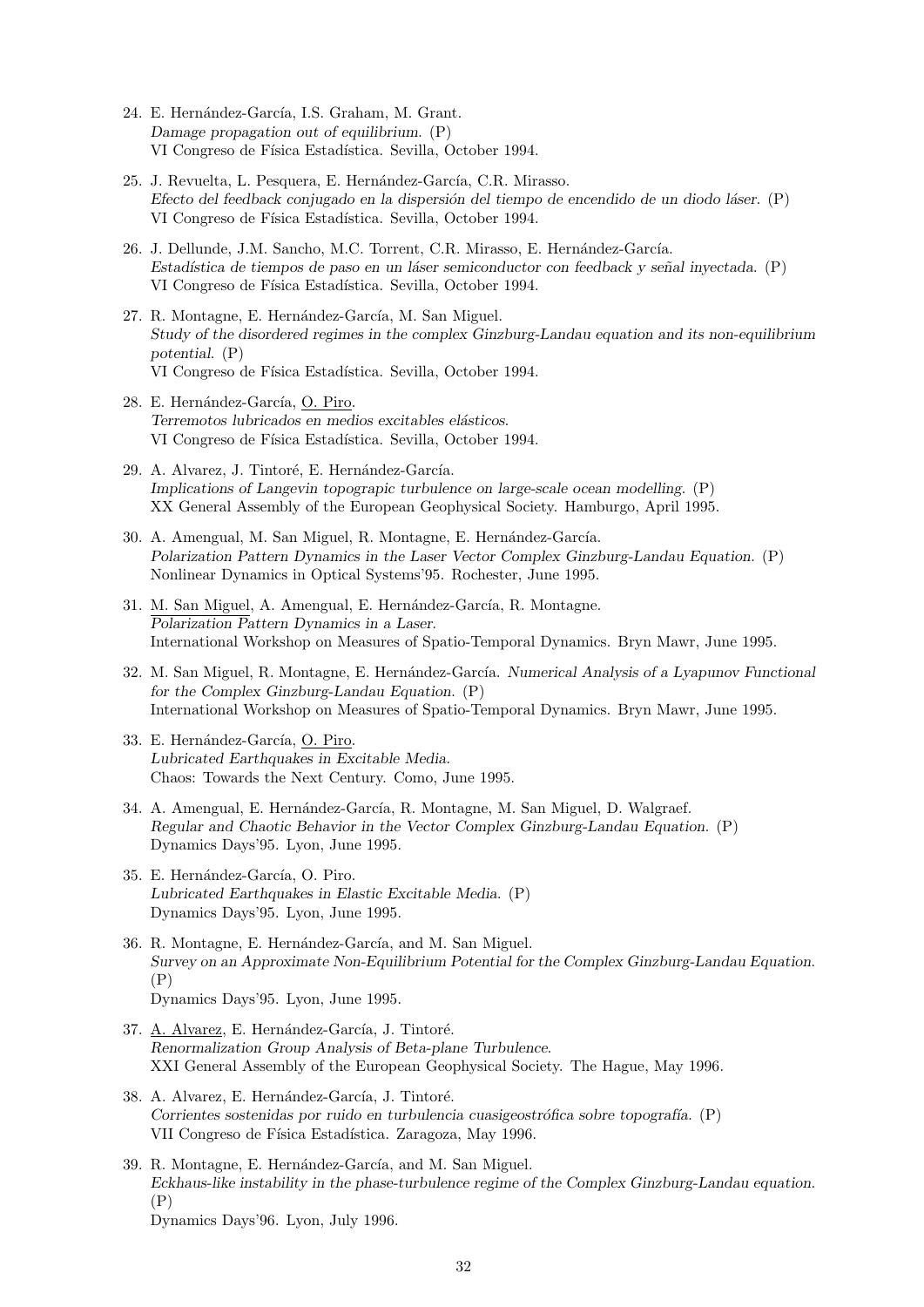- 40. A. Alvarez, E. Hernández-García, J. Tintoré. *Noise-induced average currents in quasigeostrophic turbulence over bottom topography.* (P) Dynamics Days'96. Lyon, July 1996.
- 41. V. Martínez, E. Hernández-García, O. Piro, S. Bal.le. *Caos espacial inducido por contornos ondulados.* (P) No-lineal 97. Avila, 10-12 April 1997.
- 42. J. Cartwright, E. Hernández-García, O. Piro. *Stick-slip dynamics, elastic excitable media, and active transmission lines.* (P) No-lineal 97. Avila, 10-12 April 1997.
- 43. A. Alvarez, E. Hernández-García, J. Tintoré. *Noise-sustained structures in quasigeostrophic turbulence.* (P) XXII General Assembly of the European Geophysical Society. Viena, April 1997.
- 44. C. Mirasso, E. Hernández-García, M. San Miguel, D. Lenstra, G. van Tartwijk, S. Lynch, P. Landais, P. Phelan, J. O'Gorman. *Self pulsation frequency dependence of CD lasers: a comparison between experiment and theory.* Semiconductor and Integrated Optoelectronics Conference SIOE'97. Cardiff, April 1997.
- 45. V. Martínez Eguíluz, E. Hernández-García, O. Piro, S. Bal.le. *Caos espacial inducido por contornos ondulados.* (P) VII Congreso de Física Estadística, FISES'97. Getafe, September 1997.
- 46. T. Ala-Nissilä, P. Colet, M. Dubé, E. Hernández-García, S. Majaniemi. *Resonancia estoc´astica en difusi´on de ad´atomos sobre superficies cristalinas.* (P) VII Congreso de Física Estadística, FISES'97. Getafe, September 1997.
- 47. C. López, A. Álvarez, E. Hernández-García. *EOF analysis of satellite and simulation data of the Mediterranean Sea.* (P) 7th Geophysical and Enviromental Fluid Dynamics Summer School, Cambridge, United Kingdom, September 1997.
- 48. E. Hernández-García, A. Amengual, R. Montagne, M. San Miguel, P. Colet, M. Hoyuelos. *Spatiotemporal intermittency in a complex Ginzburg-Landau equation.* (P) Patterns, non-linear dynamics and stochastic behaviour in spatially extended, complex systems (PNS'97). Budapest (Hungary), October 1997.
- 49. V.M. Eguíluz, E. Hernández-García, O. Piro, S. Bal.le. *Boundary induced frozen chaos.* (P) Patterns, non-linear dynamics and stochastic behaviour in spatially extended, complex systems (PNS'97). Budapest (Hungary), October 1997.
- 50. V.M. Eguíluz, E. Hernández-García, O. Piro, S. Bal.le. *Boundary induced frozen chaos.* (P) 7th Workshop on Instabilities and Nonequilibrium Structures. Valparaíso (Chile), December 1997.
- 51. E. Hernández-García, A. Amengual, R. Montagne, M. San Miguel, P. Colet, M. Hoyuelos, D. Walgraef. *Spatiotemporal intermittency in a complex Ginzburg-Landau equation.* (P) 7th Workshop on Instabilities and Nonequilibrium Structures. Valparaíso (Chile), December 1997.
- 52. C. López, E. Hernández-García. *Empirical orthogonal function analysis of altimetry data of the Algerian current: towards a lowdimensional dynamical system model.* (P) XXIII General Assembly of the European Geophysical Society. Nice (France), April 1998.
- 53. E. Hernández-García, A. Amengual, R. Montagne, M. San Miguel, M. Hoyuelos, P. Colet. *Spatiotemporal chaos in polarized light waves.* (P) Euroconference on Patterns in Nonlinear Optical Systems. Alicante, May 1998.
- 54. V. M. Eguíluz, E. Hernández-García, O. Piro. *Boundary effects in the complex Ginzburg-Landau equation.* Synchronization, Pattern Formation, and Spatio-Temporal Chaos in Coupled Chaotic Oscillators. Santiago de Compostela, June 1998.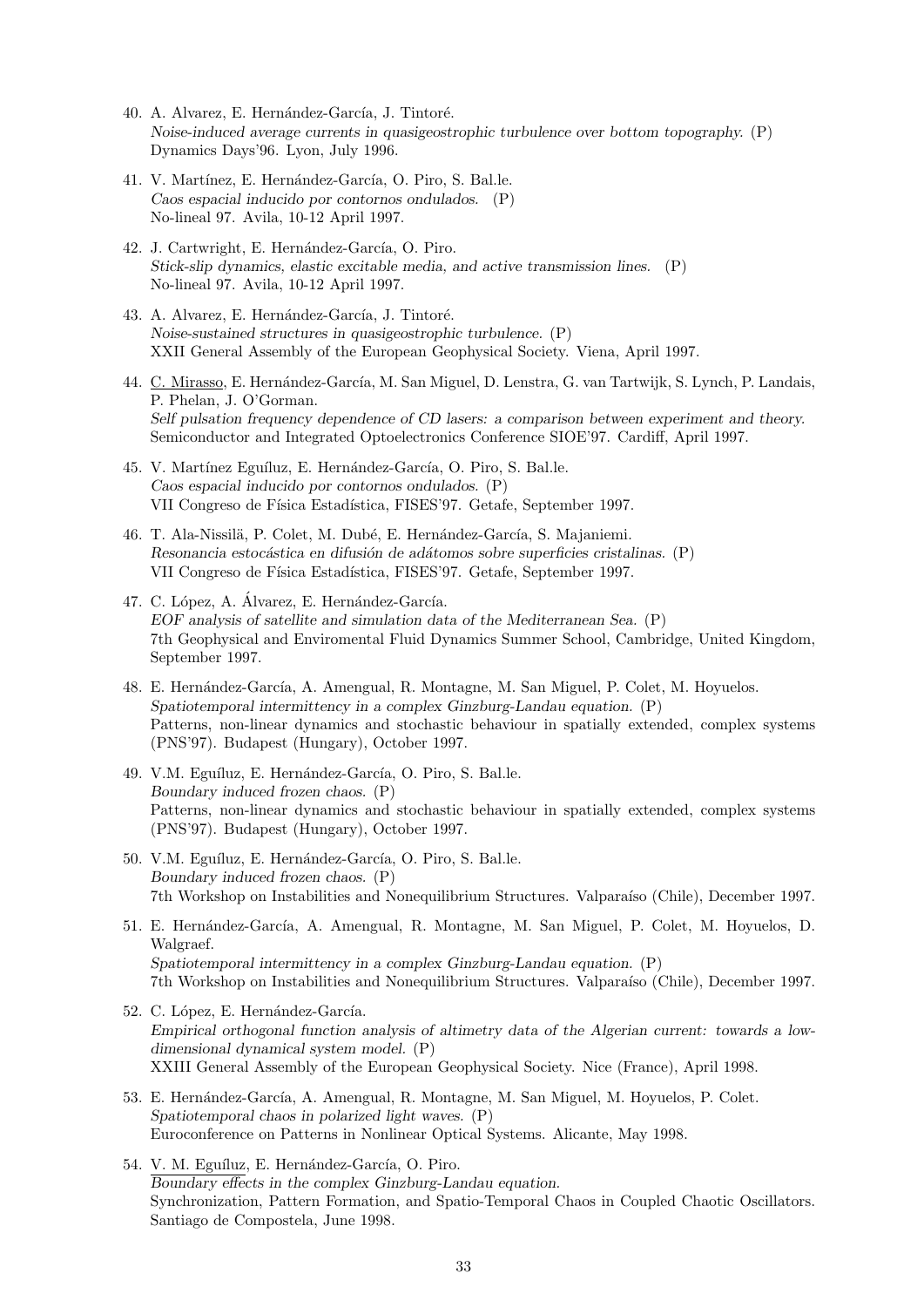- 55. E. Hernández-García, M. Hoyuelos, P. Colet, R. Montagne, M. San Miguel. *Spatiotemporal chaos, localized structures, and synchronization in the vector complex Ginzburg-Landau equation.* Synchronization, Pattern Formation, and Spatio-Temporal Chaos in Coupled Chaotic Oscillators. Santiago de Compostela, June 1998.
- 56. V. Martínez-Eguíluz, E. Hernández-García, O. Piro, P. Alstrom. *Boundary induced average patterns and frozen chaos.* (P) STATPHYS 20, XX IUPAP International Conference on Statistical Physics. Paris (France), July 1998.
- 57. E. Hernández-García, A. Álvarez, J. Tintoré. *Noise rectification in quasigeostrophic forced turbulence.* (P) STATPHYS 20, XX IUPAP International Conference on Statistical Physics. Paris (France), July 1998.
- 58. R. Montagne, V. Caselles, E. Hernández-García, M. San Miguel. *Localized solutions in coupled complex Ginzburg-Landau equations.* (P) STATPHYS 20, XX IUPAP International Conference on Statistical Physics. Paris (France), July 1998.
- 59. E. Hernández-García, A. Amengual, R. Montagne, M. San Miguel, M. Hoyuelos, P. Colet. *Spatiotemporal Chaos in Polarized Light Waves.* CLEO/EQEC. Glasgow, United Kingdom, September 1998.
- 60. J. Tintoré, M. Riera, V. Fernández, E. Hernández-García, A. Álvarez, D. Gomis, S. Monserrat, C. Reus, P. Ballester, J.L. López-Jurado, X. Jansà, J. Font. *Interaction between local, sub-basin and basin scale dynamics in the western Mediterranean: observations and modelling.* 3rd Mediterranean Target Project Meeting. Rhodes, Grecia, October 1998.
- 61. A. Álvarez, E. Hernández-García, J. Tintoré. *Large scale circulations induced by small and mesoscale forcings.* XXIV General Assembly of the European Geophysical Society. The Hague, The Netherlands, April 1999.
- 62. Z. Neufeld, C. López, P.H. Haynes, E. Hernández-García. *Smooth-filamental transition of active tracer fields stirred by chaotic advection.* (P) XXIV General Assembly of the European Geophysical Society. The Hague, The Netherlands, April 1999.
- 63. C. López, Z. Neufeld, E. Hernández-García, P.H. Haynes. *Transici´on suave filamentosa para estructuras espaciales de trazadores qu´ımicamente activos mezclados por advección caótica.* (P) VIII Congreso de Física Estadística, FISES'99. Santander, May 1999.
- 64. R. Toral, C.R. Mirasso, E. Hernández-García, O. Piro. *Synchronization of chaotic systems by common random forcing.* (P) VIII Congreso de Física Estadística, FISES'99. Santander, May 1999.
- 65. E. Hernández-García, M. Hoyuelos, P. Colet, M. San Miguel. *Spatiotemporal chaos in the vector complex Ginzburg-Landau equation.* (P) VIII Congreso de Física Estadística, FISES'99. Santander, May 1999.
- 66. V.M. Eguíluz, E. Hernández-García, O. Piro. Paredes y esquinas en la dinámica de medios auto-oscilantes. (P) VIII Congreso de Física Estadística, FISES'99, Santander, May 1999.
- 67. V.M. Eguíluz, E. Hernández-García, O. Piro. *Boundary effects on complex Ginzburg-Landau dynamics.* (P) Fifth SIAM Conference on Applications of Dynamical Systems 1999. Snowbird, Utah, USA, May 1999.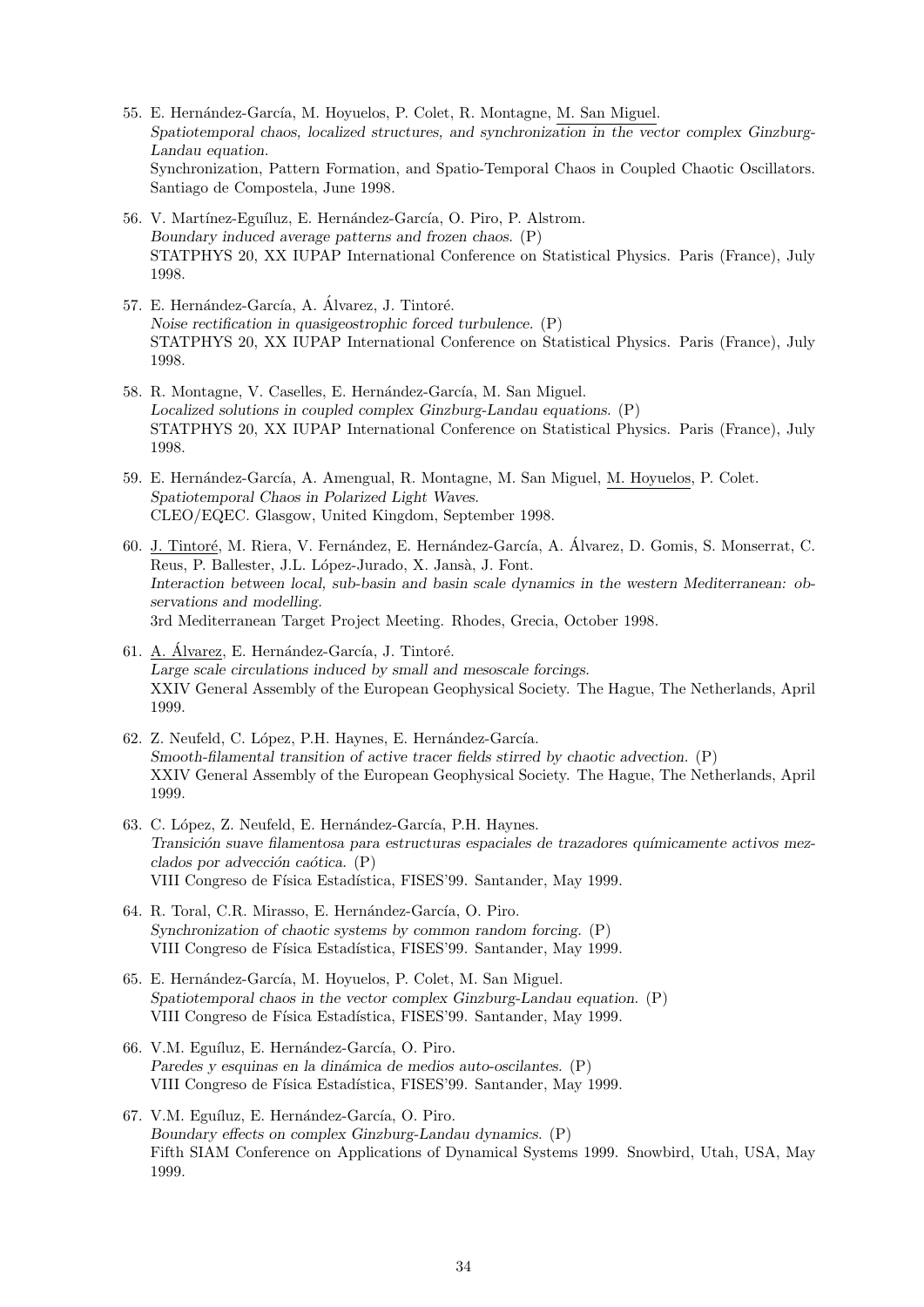- 68. E. Hernández-García, P. Colet, M. San Miguel, M. Hoyuelos. *Defect dynamics in the vector complex Ginzburg-Landau equation.* (P) Fifth SIAM Conference on Applications of Dynamical Systems 1999. Snowbird, Utah, USA, May 1999.
- 69. M. Santagiustina, M. San Miguel, E. Hernández-García, G-L. Oppo, A. Scroggie. *Dynamics and stabilization of vectorial defects in type-II optical parametric oscillators.* (P) Quantum Optics X, Mallorca, October 1999.
- 70. Víctor M. Eguíluz, Emilio Hernández-García, and Oreste Piro. *Boundary effects in extended dynamical systems.* (P) LAWN'99, Córdoba, Argentina, 1999.
- 71. M. Santagiustina, M. San Miguel, Emilio Hernández-García, G-L. Oppo, A. Scroggie. *Dynamics and stabilization of vectorial defects in type-II optical parametric oscillators.* (P) COCOS 99, Münster, Germany, 1999.
- 72. A. Álvarez, C. López, M. Riera, E. Hernández-García, J. Tintoré. *A satellite based ocean forecasting system using genetic algorithms.* (P) XXV General Assembly of the European Geophysical Society. Nice, France, April 2000.
- 73. C. López, E. Hernández-García, O. Piro, A. Vulpiani, E. Zambianchi. *Spatial inhomogeneities in discrete predator-prey models advected by chaotic flows.* (P) XXV General Assembly of the European Geophysical Society. Nice, France, April 2000.
- 74. A. Orfila, A.Álvarez, J. Tintoré, E.Hernández-García. *Extracting dynamics from empirical data: an evolutionary computation approach.* XXV General Assembly of the European Geophysical Society. Nice, France, April 2000.
- 75. Cristóbal López, E. Hernández-García, A.Álvarez. *Predicción de dinámica espaciotemporal mediante algoritmos genéticos.* (P) NoLineal2000. Almagro (Ciudad Real). May 2000.
- 76. M. Santagiustina, E. Hernandez-García, M. San Miguel, G-L. Oppo, A. Scroggie. *Vectorial Vortices in Type-II Optical Parametric Oscillators.* CLEO/EUROPE IQEC 2000. Nice, France, September 2000.
- 77. Cristóbal López, Zoltán Neufeld, Emilio Hernández-García, Oreste Piro, Angelo Vulpiani, E. Zambianchi. *Estructuras espaciales en modelos de transporte de plancton.* (P) FISES2000. Santiago de Compostela. September 2000.
- 78. Cristóbal López, Alberto Álvarez, Emilio Hernández-García, Margalida Riera, Joaquín Tintoré. *Predicción de dinámica espaciotemporal mediante algoritmos genéticos.* (P) FISES2000. Santiago de Compostela. September 2000.
- 79. V. Pérez-Muñuzuri, I. Sendiña-Nadal, V.M. Eguíluz, E. Hernández-García, O. Piro. *Cuasiperiodicidad en sistemas excitables inducida por un contorno ondulado.* (P) FISES2000. Santiago de Compostela. September 2000.
- 80. M. Santagiustina, G. Izús, M. San Miguel, E. Hernández-García, G. L. Oppo and A. Scroggie. *Vectorial defects and Bloch Polarization Domain Walls in Optical Parametric Oscillators.* Interdisciplinary International Conference PELS-2000: Polarization effects in lasers, spectroscopy and optoelectronics. Southampton (Inglaterra), September 2000
- 81. A. Álvarez, E. Hernández-García, J. Tintoré. *The effect of small scale ocean processes on topographically induced currents in a quasigeostrophic baroclinic ocean.* XXVI General Assembly of the European Geophysical Society. Nice (France), March 2001.
- 82. C. López, E. Hernández-García, Z. Neufeld. Lagrangian studies of chaotic advection of decaying substances: the rôle of diffusion. (P) XXVI General Assembly of the European Geophysical Society. Nice (France), March 2001.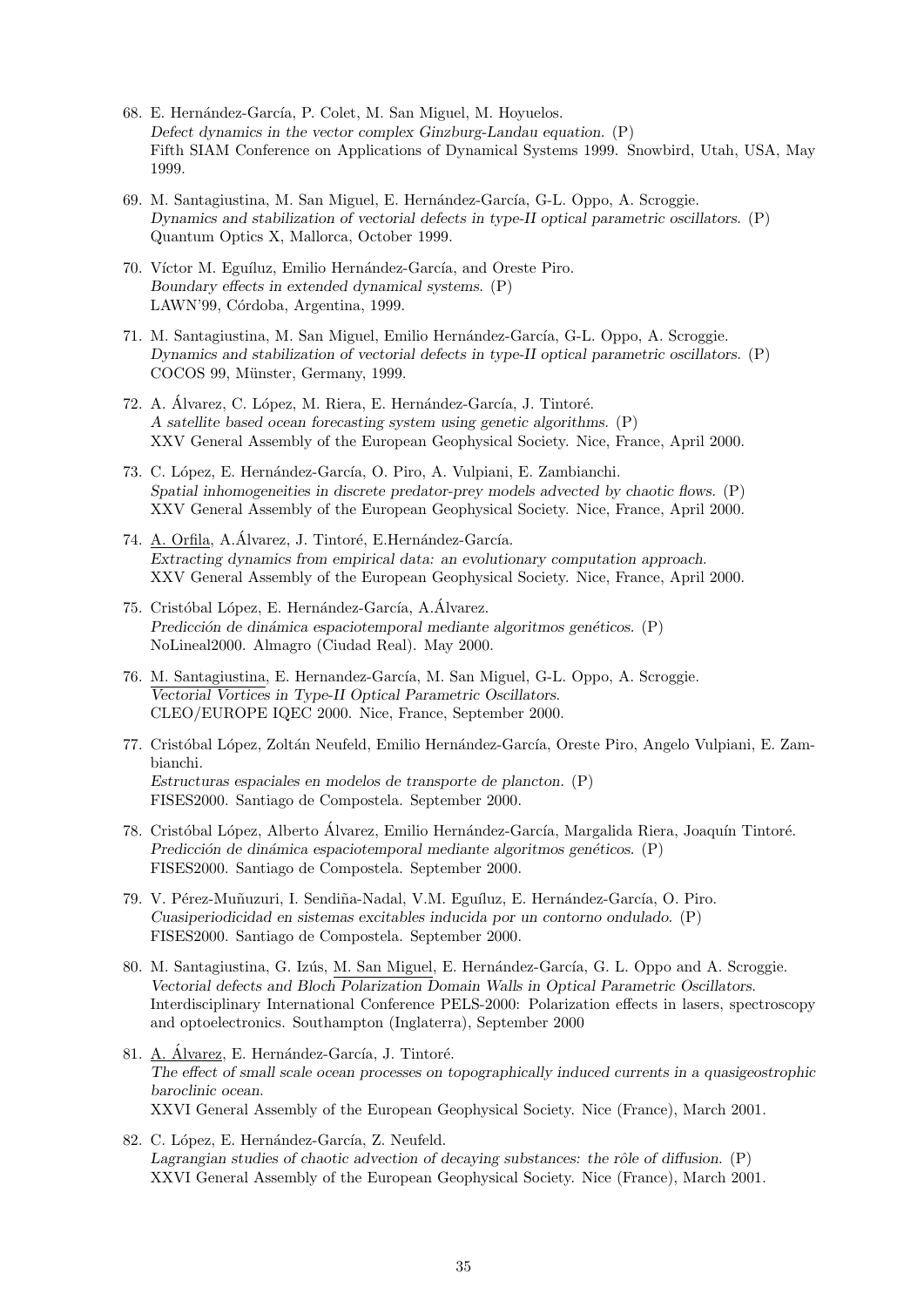- 83. V.M. Eguíluz, E. Hernández-García, O. Piro. *Wall effects on nonlinear dissipative waves in oscillating media.* (P) Waves and Wave Turbulence. Nyborg (Denmark), August 2001.
- 84. G. Basterretxea, A. Orfila, A. Jordi, A. Álvarez, E. Hernández-García, J. Tintoré. *Satellite Ocean Forecasting sysTem (SOFT): A new tool to predict ocean variability.* 3 Asamblea Hispano Portuguesa de Geodesia y Geofísica. Valencia. February 2002.
- 85. E. Hernández-García, O. Piro, Z. Neufeld, C. López. *Medios excitables en flujos caóticos.* (P) FISES2002. Tarragona. May 2002.
- 86. J.G. Schneider, V. Fernández, E. Hernández-García *Visualization techniques for geophysical flows* (P) European Geophysical Society/American Geophysical Union Joint Assembly. Nice (France). April 2003.
- 87. J.G. Schneider, V. Fernández, E. Hernández-García *Open flow approach to the stable and unstable foliation of the Mediterranean Sea* (P) European Geophysical Society/American Geophysical Union Joint Assembly. Nice (France). April 2003.
- 88. Emilio Hernández-García and Cristóbal López *Brownian bug models with neighborhood-dependent reproduction rate: Continuum description and pattern formation* (P) FISES2003. Pamplona. October 2003.
- 89. Francesco d'Ovidio, Vicente Fernández, Emilio Hernández-García, Cristóbal López *Finite-size Lyapunov exponents of surface velocity data of the Mediterranean Sea* (P) III Jornades de la Xarxa Tem`atica *Nonlinear Dynamics of Spatio-Temporal Selforganization*. Barcelona. February 2004.
- 90. Cristóbal López and Emilio Hernández-García *Agregaci´on en modelos de individuos con interacciones no locales* III Jornades de la Xarxa Tem`atica *Nonlinear Dynamics of Spatio-Temporal Selforganization*. Barcelona. February 2004.
- 91. F. d'Ovidio, V. Fernández, E. Hernández-García, and C. López *Finite-size Lyapunov exponents and mixing in the Mediterranean Sea* 1st General Assembly of the European Geosciences Union. Nice (France). April 2004.
- 92. J.G. Schneider, V. Fernández and E. Hernández-García *Water exchanges in the upper Western Mediterranean: Seasonal variability and transport routes* (P) 1st General Assembly of the European Geosciences Union. Nice (France). April 2004.
- 93. J.G. Schneider, V. Fernández and E. Hernández-García *Routes of transport of passive particles in the Mediterranean* (P) 1st General Assembly of the European Geosciences Union. Nice (France). April 2004.
- 94. F. d'Ovidio, V. Fernández, E. Hernández-García, C. López *Mesoscale Mixing and transport in the Mediterranean Sea by Finite-Size Lyapunov Exponents calculations* Dynamics Days 2004. Palma de Mallorca. September 2004.
- 95. J. Isern, E. García-Ladona, F. d'Ovidio, E. Hernández-García and C. López *Transport and mixing in the Mediterranean Sea: Comparison between Okubo-Weiss and finite size Lyapunov exponents calculation* (P) 2nd General Assembly of the European Geosciences Union. Viena (Austria). April 2005.
- 96. F. d'Ovidio, C. López, E. Hernández-García, J. Isern-Fontanet and E. García-Ladona *Estimating chlorophyll and sea surface temperature patterns from altimetry data* 2nd General Assembly of the European Geosciences Union. Viena (Austria). April 2005.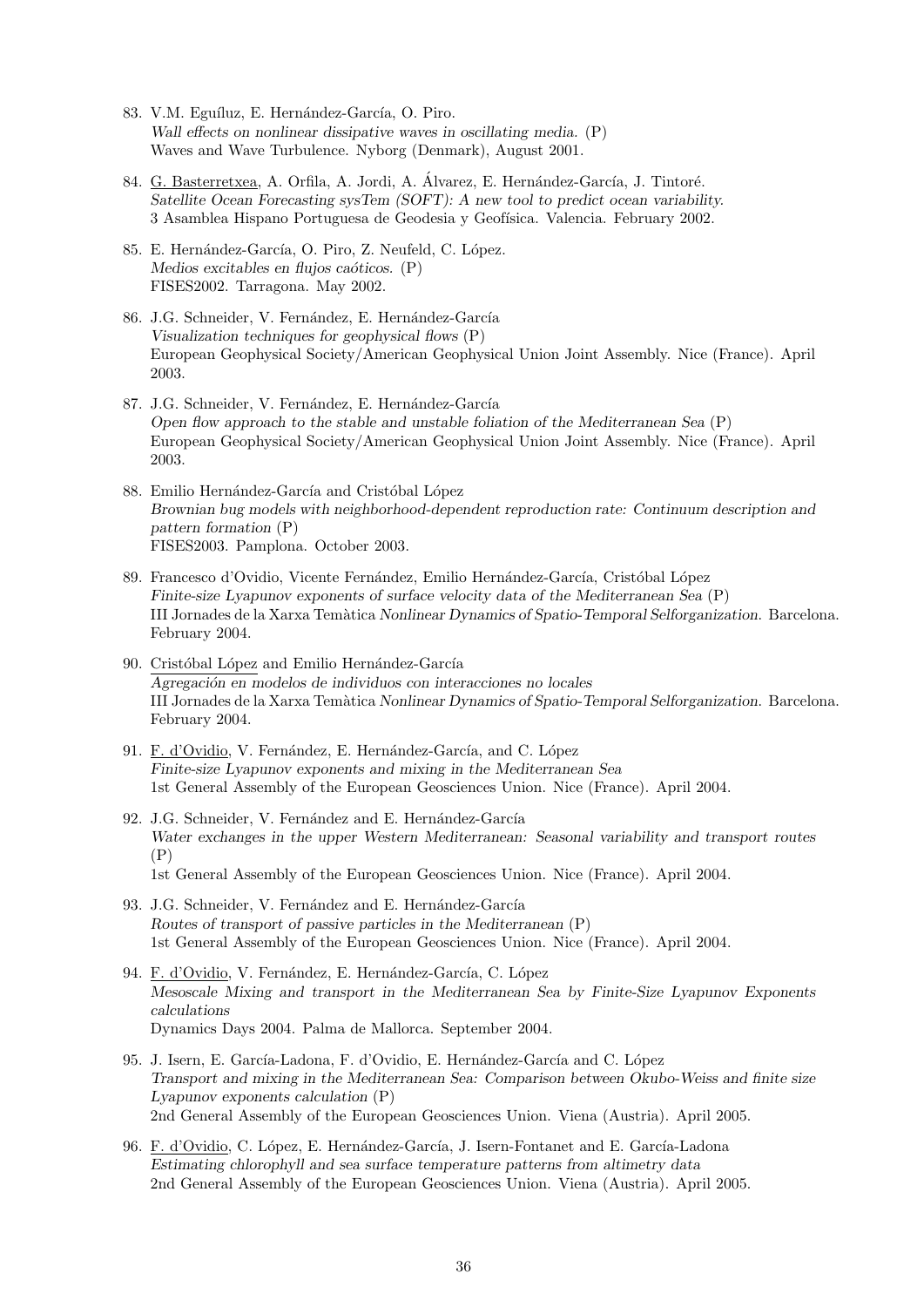- 97. A. M. Mancho, E. Hernández-García, S. Wiggins, D. Small and V. Fernández *Lobe dynamics and transport predictions across the North-East Balearic front* (O & P) 3rd LAPCOD (Lagrangian Analysis and Prediction of Coastal and Ocean Dynamics) Meeting, Lerici (Italia) June 2005.
- 98. C. López, F. d'Ovidio, E. Hernández-García and V. Fernández *Transport and mixing in the Mediterranean sea by Finite Size Lyapunov Exponents* 3rd LAPCOD (Lagrangian Analysis and Prediction of Coastal and Ocean Dynamics) Meeting, Lerici (Italia) June 2005.
- 99. C. López, E. Hernández-García, M. A. Muñoz *Brownian bug models with neighborhood-dependent reproduction rate: Critical properties* (P) FISES2005, XIII Congreso de Física Estadística. Madrid, June 2005.
- 100. F. d'Ovidio, C. López, E. Hernández-García *Mixing structures in the Mediterranean Sea* (P) FISES2005, XIII Congreso de Física Estadística. Madrid, June 2005.
- 101. A. F. Rozenfeld, V.M. Eguíluz, E. Hernández-García, M. A. Matías, C. M. Duarte, S. Arnaud-Haond *Network approach to the genetic relationships between clonal plants* (P) Dynamics Days 2005, Berlin (Germany), July 2005.
- 102. M. Sandulescu, C. López, E. Hernández-García, U. Feudel *Transport enhancement by the wake of an island* (P) Dynamics Days 2005, Berlin (Germany), July 2005.
- 103. C. López, E. Hernández-García, F. d'Ovidio, J. Isern-Fontanet, E. Garcia-Ladona *Transport and mixing in the Mediterranean Sea: Comparison between Okubo-Weiss and finite size Lyapunov exponents calculation.* (P) IV Jornades de la Xarxa Temàtica Nonlinear Dynamics of Spatio-Temporal Selforganization, Barcelona, February 2006.
- 104. M. Sandulescu, C. López, E. Hernández-García, U. Feudel *Transport enhancement by the wake of an island* (P) IV Jornades de la Xarxa Tematica Nonlinear Dynamics of Spatio-Temporal Selforganization, Barcelona, February 2006.
- 105. A. F. Rozenfeld, V.M. Eguíluz, E. Hernández-García, M. A. Matías, C. M. Duarte, S. Arnaud-Haond *Network approach to the genetic relationships between clonal plants* (P) IV Jornades de la Xarxa Tematica Nonlinear Dynamics of Spatio-Temporal Selforganization, Barcelona, February 2006.
- 106. F. d'Ovidio, B. Legras, E. Hernández-García, C. López, E. García-Ladona, J. Isern-Fontanet, M. Lévi, Y. Lehahn *Transport and mixing properties of observational datasets from finite-size Lyapunov exponent calculations* 3rd General Assembly of the European Geosciences Union. Viena (Austria). April 2006.
- 107. M. Sandulescu, C. López, E. Hernández-García, U. Feudel *Simple modelling of the biological activity at the Canary Islands* 3rd General Assembly of the European Geosciences Union. Viena (Austria). April 2006.
- 108. A. F. Rozenfeld, S. Arnaud-Haond, E. Hernández-García, V.M. Eguíluz, M. A. Matías, E. Serrão and C. M. Duarte *Genetic similarity networks in clonal plant populations* (P) FISES2006, XIV Congreso de Física Estadística. Granada, September 2006.
- 109. M. Sandulescu, C. López, E. Hernández-García, U. Feudel *Transport enhancement by the wake of an island* (P) FISES2006, XIV Congreso de Física Estadística. Granada, September 2006.
- 110. A. Jacobo, P. Colet and E. Hernández-García *Jump detection in ecological data series using nonlinear dynamics of extended systems* (P) FISES2006, XIV Congreso de Física Estadística. Granada, September 2006.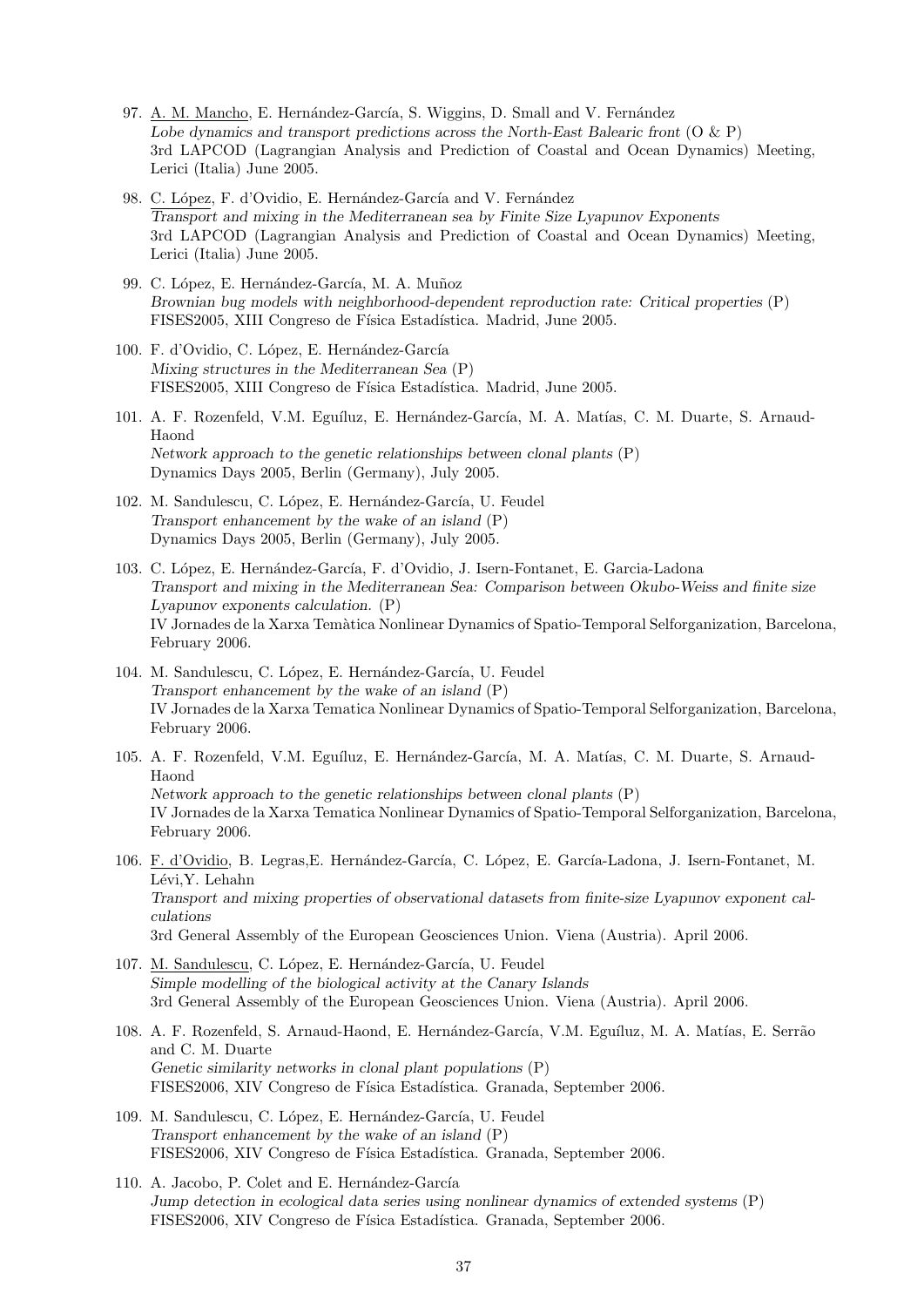- 111. E. A. Herrada, V. M. Eguíluz, E. Hernández-García and C. M. Duarte *Scaling properties of intraspecific and interspecific phylogenies in the tree of life* (P) FISES2006, XIV Congreso de Física Estadística. Granada, September 2006.
- 112. E. A. Herrada, V. M. Eguíluz, E. Hernández-García and C. M. Duarte *Scaling properties of intraspecific and interspecific phylogenies in the tree of life* (P) 10th Evolutionary Biology Meeting. Marseille (France), September 2006.
- 113. E. A. Herrada, V. M. Eguíluz, E. Hernández-García and C. M. Duarte *Scaling properties in the Tree of Life* Workshop on Social and Ecological Networks, European Conference on Complex Systems (ECCS06). Oxford, United Kingdom, September 2006.
- 114. E. A. Herrada, C.R. Tessone, V. M. Eguíluz, E. Hernández-García and C. M. Duarte *Scaling properties of intraspecific and interspecific phylogenies in the tree of life* (P) MEDYFINOL'06: XV Meeting on Nonequilibrium Statistical Mechanics and Nonlinear Physics. Mar del Plata, Argentina, December 2006.
- 115. A. Jacobo, P. Colet and E. Hernández-García *ThEnhancer, a computer program to detect jumps in ecological time series* (P) 2nd Annual Assembly of the THRESHOLDS Integrated Project. Helsinki, Finland, January 2007.
- 116. M. Sandulescu, C. Lopez, E. Hernández-García, U. Feudel Biological activity in the wake of an island close to a coastal upwelling European Geosciences Union General Assembly 2007. Vienna(Austria), April 2007.
- 117. V. Rossi, C. López, J. Sudre, E. Hernández-García, V. Garçon Spatio-temporal variations of stirring in the surface ocean of the Canary, Benguela, Humboldt and Iberian peninsula upwellings EurOceans General Assembly, Athens(Greece), April 2007.
- 118. J.-M. Zaldivar-Comenges, F.S. Bacelar, S. Dueri, E. Hernández-García, P. Viaroli *A modelling approach to nutrient-driven regime shifts in shallow coastal systems: competition between seagrass and macroalgae* (P) 6th International Congress on Industrial and Applied Mathematics (ICIAM07). Zürich, (Switzerland), July 2007.
- 119. C. López, S. Pigolotti, E. Hernández-García *Species clustering in competitive Lotka Volterra models* (P) 23rd International Conference on Statistical Physics (STATPHYS 23), Genova (Italy), July 2007.
- 120. F.S. Bacelar, J.-M. Zaldivar-Comenges, S. Dueri, E. Hernández-García, *Regime changes in competing floating-submerged plant ecosystems* (P) European Conference on Complex Systems (ECCS07). Dresden, Germany, October 2007.
- 121. E. Hernández-García, A. F. Rozenfeld, S. Arnaud-Haond, V.M. Eguíluz, E. Serrão and C. M. Duarte *Genetic similarity networks: Weak and strong links in populations and in metapopulations* (P) European Conference on Complex Systems (ECCS07). Dresden, Germany, October 2007.
- 122. E. A. Herrada, C.J. Tessone, V. M. Eguíluz, E. Hernández-García and C. M. Duarte *Universal scaling in phylogenetic branching* (P) European Conference on Complex Systems (ECCS07). Dresden, Germany, October 2007.
- 123. The EDEN team *Ecological Diversity and Evolutionary Networks: The EDEN project* (P) Showcase of European Complexity Science Projects (CRP Forum). Dresden, Germany, October 2007.
- 124. J.M. Zaldívar, D. Marinov, F. Somma, F.S. Bacelar, E. Hernández-García, I. Puillat-Felix, and P. Viaroli *Nutrient driven regime shifts in coastal lagoons: a 3d modelling approach* 3rd European Conference on Lagoon Research, Naples, Italy, November 2007.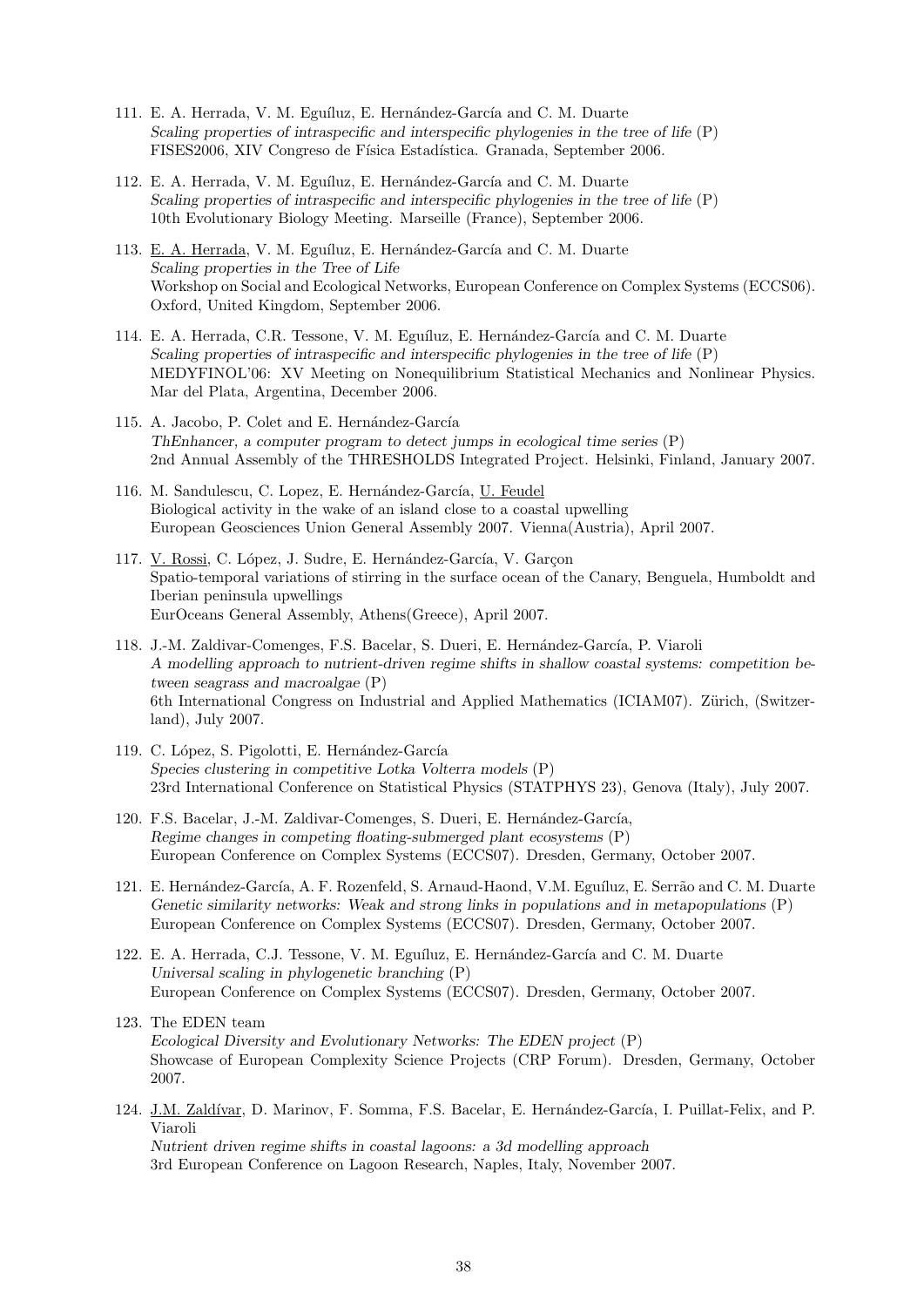- 125. A. Murza, N. Komin, T. Pérez, C. Mirasso, E. Hernández-García, Raúl Toral *The role of light - dark cycle and constructive diversity in synchronizing circadian oscillators* (P) EUFEPS (European Federation for Pharmaceutical Sciences) Conference on Optimising Drug Discovery and Development, Basel, Switzerland, December 2007.
- 126. J.M. Zaldívar, D. Marinov, S. Dueri, I. Puillat-Felix, F. Somma, F.S. Bacelar, E. Hernández-García and P. Viaroli *Nutrient and temperature driven regime shifts in coastal lagoons: A 3D modelling approach* 3rd Annual Assembly of the THRESHOLDS Integrated Project. Rome, Italy, January 2008.
- 127. E. A. Herrada, C.J. Tessone, K. Klemm, V.M. Eguíluz, E. Hernández-García, C.M. Duarte *From genes to species: Universal scaling?* Workshop on Dynamics and Evolution of Biological and Social Networks. Palma de Mallorca, Spain, February 2008.
- 128. E. A. Herrada, C.J. Tessone, V. M. Eguíluz, E. Hernández-García and C. M. Duarte *Scaling properties in protein evolution* (P) FISES2008, XV Congreso de Física Estadística. Salamanca, March 2008.
- 129. F.S. Bacelar, J.-M. Zaldívar-Comenges, S. Dueri, E. Hernández-García *Regime changes in competing floating-submerged plant ecosystems* (P) FISES2008, XV Congreso de Física Estadística. Salamanca, March 2008.
- 130. F.S. Bacelar, S. Dueri, E. Hernández-García, J.-M. Zaldívar-Comenges, *Join effects of nutrients and contaminants on the dynamics of a food chain in marine ecosystems* (P) FISES2008, XV Congreso de Física Estadística. Salamanca, March 2008.
- 131. V. Rossi, C. López, J. Sudre, E. Hernández-García, V. Garcon *Mixing, Lyapunov exponents, and biological activity in the Benguela and the Canary upwelling systems* European Geosciences Union General Assembly 2008. Vienna(Austria), April 2008.
- 132. V. Rossi, C. López, J. Sudre, E. Hernández-García, V. Garçon *A comparative study of the Benguela and the Canary upwelling systems* (P) 4th IGBP Congress, Sustainable Livelihoods in a Changing Earth System, Capetown (South-Africa), May 2008.
- 133. Emilio Hernández-García Alejandro F. Rozenfeld, Sophie Arnaud-Haond, Víctor M. Eguíluz, Ester Serrão and Carlos M. Duarte *Networks of Genetic Similarity in Populations and in Metapopulations* (P) International Conference "Modelling and Computation on Complex Networks and Related Topics", Net-Works 2008. Pamplona, Spain, June 2008.
- 134. E. Hernández-García, V. Rossi, C. López, J. Sudre, V. Garçon *Mixing, Lyapunov exponents, and biological activity in the Benguela and the Canary upwelling systems* (P) Nonlinear Processes in Oceanic and Atmospheric Flows, NLOA2008. Castro Urdiales, Spain, July 2008.
- 135. I. Hernández-Carrasco, C. López, E. Hernández-García, A. Turiel *Statistical properties and robustness of dispersion from surface velocity data*(P) Nonlinear Processes in Oceanic and Atmospheric Flows, NLOA2008. Castro Urdiales, Spain, July 2008.
- 136. U. Feudel, M. Sandulescu, J.C. Zahnow, C. López, E. Hernández-García, T. Tél, R.D. Vilela *Interplay between hydrodynamic motion and biological activity: Plankton blooms and marine aggregates* Nonlinear Processes in Oceanic and Atmospheric Flows, NLOA2008. Castro Urdiales, Spain, July 2008.
- 137. V. Garçon, V. Rossi, C. López, J. Sudre, E. Hernández-García *Marine ecosystem dynamics and horizontal stirring and mixing* Nonlinear Processes in Oceanic and Atmospheric Flows, NLOA2008. Castro Urdiales, Spain, July 2008.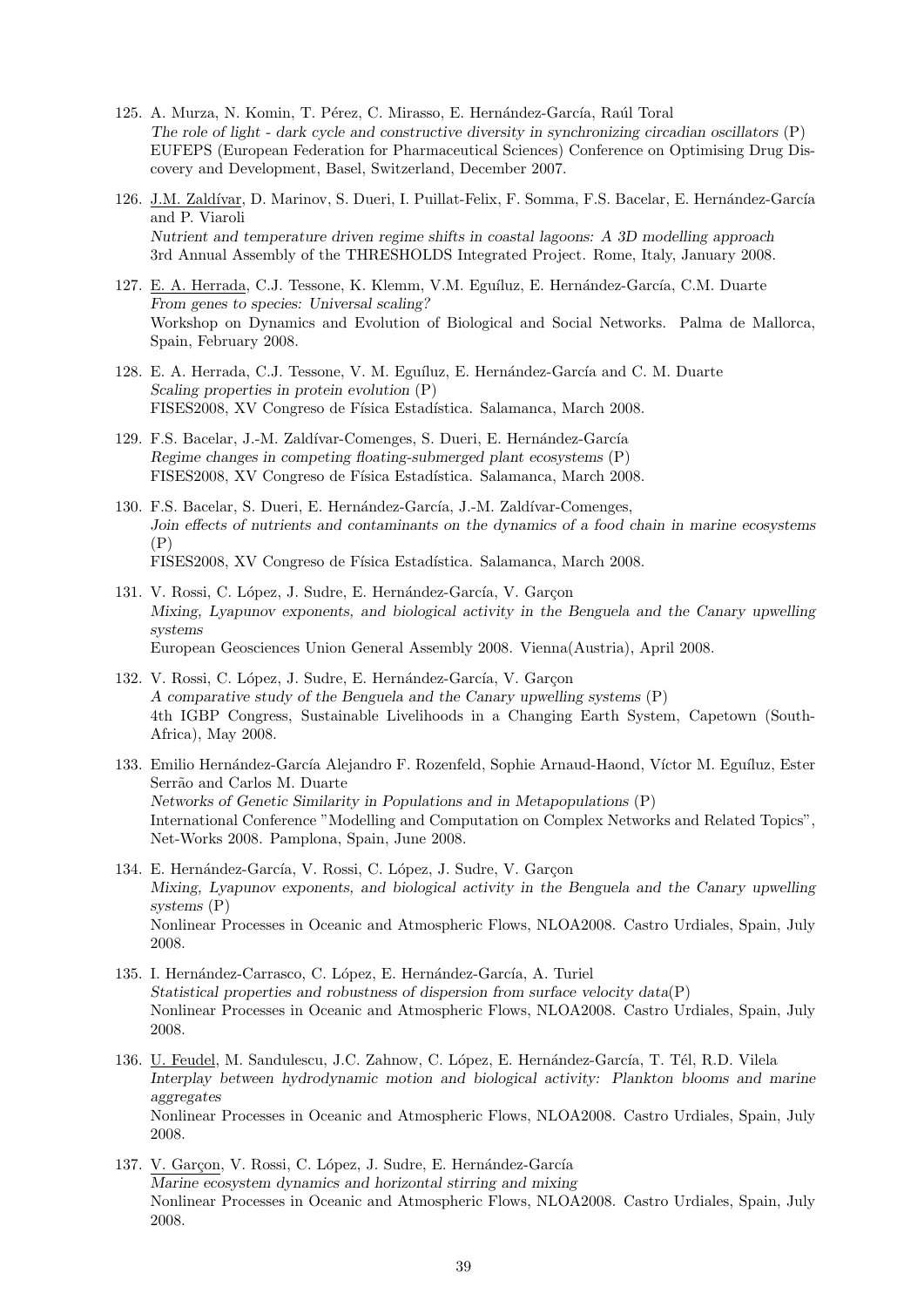- 138. S. Wiggins, A. Mancho, D. Small, E. Hernández-García, V. Fernández, M. Branicki *The Dynamical Systems Approach to Transport Associated with Fronts and Eddies in a Realistic Numerical Model of Flow in the Northwest Mediterranean* Nonlinear Processes in Oceanic and Atmospheric Flows, NLOA2008. Castro Urdiales, Spain, July 2008.
- 139. I. Hernández-Carrasco, C. López, E. Hernández-García, A. Turiel *Statistical properties and robustness of dispersion from surface velocity data*(P) Dynamics of Inertial Particles: From Ocean and Atmosphere to Planets. Dresden, Germany, September 2008.
- 140. A. Murza, S. Bernard, N. Komin, T. Pérez, E. Hernández-García, R. Toral *The role of light-dark cycle, constructive diversity and coupling symmetries in synchronizing circadian oscillators* (P) 4th BioSim Conference. Budapest, Hungary, September 2008.
- 141. I. Hernández-Carrasco, C. López, E. Hernández-García, A. Turiel *Extremes of stretching in ocean flow: Intermittency and its impact in transport and mixing* (P) Extreme Events: Theory, Observations, Modeling and Prediction. Palma de Mallorca, Spain, November 2008.
- 142. M. Patriarca, R. Toral, E. Hernández-García *Diversity in a neuronal model for the wake-sleep cycle* BioSim workshop on Methodological Challenges for Systems Biology: linking networks, crossing scales. Venice, Italy, 30 March -3 April 2009
- 143. I. Hernández-Carrasco, E. Hernández-García, C. López, A. Turiel *Statistical properties and robustness of dispersion measurements from surface velocity data* (P) European Geosciences Union General Assembly 2009. Vienna(Austria), April 2009.
- 144. V. Rossi, E. Tewkai, C. López, J. Sudre, E. Hernández-García, V. Garçon *Marine ecosystem dynamics, ocean circulation and horizontal stirring* European Geosciences Union General Assembly 2009. Vienna(Austria), April 2009.
- 145. M. Patriarca, R. Toral, E. Hernández-García *Effect of diversity in a neuronal model for the sleep-wake cycle* 5th Conference of the BioSim Network of Excellence. Copenhagen, (Denmark). August 2009.
- 146. A. Murza, N. Komin, E. Hernández-García, R. Toral *Synchronization of coupled circadian oscillators* (P) 5th BioSim Conference. Copenhagen, Denmark, August 2009.
- 147. I. Hernández-Carrasco, E. Hernández-García, C. López, A. Turiel *Reliability of a Lagrangian analysis from FSLEs* ( & P) Lagrangian Analysis and Prediction of Coastal and Ocean Dynamics (LAPCOD) 2009. La Londedes-Maures, France, September 2009.
- 148. M. Patriarca, E. Hernández-García, R. Toral, *Role of diversity in a neuronal model of wake-sleep cycle* (P) FISES2009, XVI Congreso de Física Estadística. Huelva, September 2009.
- 149. F.S. Bacelar, J. Calabrese, V. Grimm, E. Hernández-García, *Savanna-Fire Model: Combined effects of tree-tree establishment competition and spatially explicit fire on the spatial pattern of trees in savannas* (P) FISES2009, XVI Congreso de Física Estadística. Huelva, September 2009.
- 150. E. Heinsalu, E. Hernández-García, C. López, *Nonlocally interacting particle systems: L´evy flights versus Gaussian jumps* (P) FISES2009, XVI Congreso de Física Estadística. Huelva, September 2009.
- 151. N. Komin, A. Murza, R. Toral, E. Hernández-García, *Constructive effects of diversity in the synchronisation of a model for the circadian clock in mammals*  $(P)$ FISES2009, XVI Congreso de Física Estadística. Huelva, September 2009.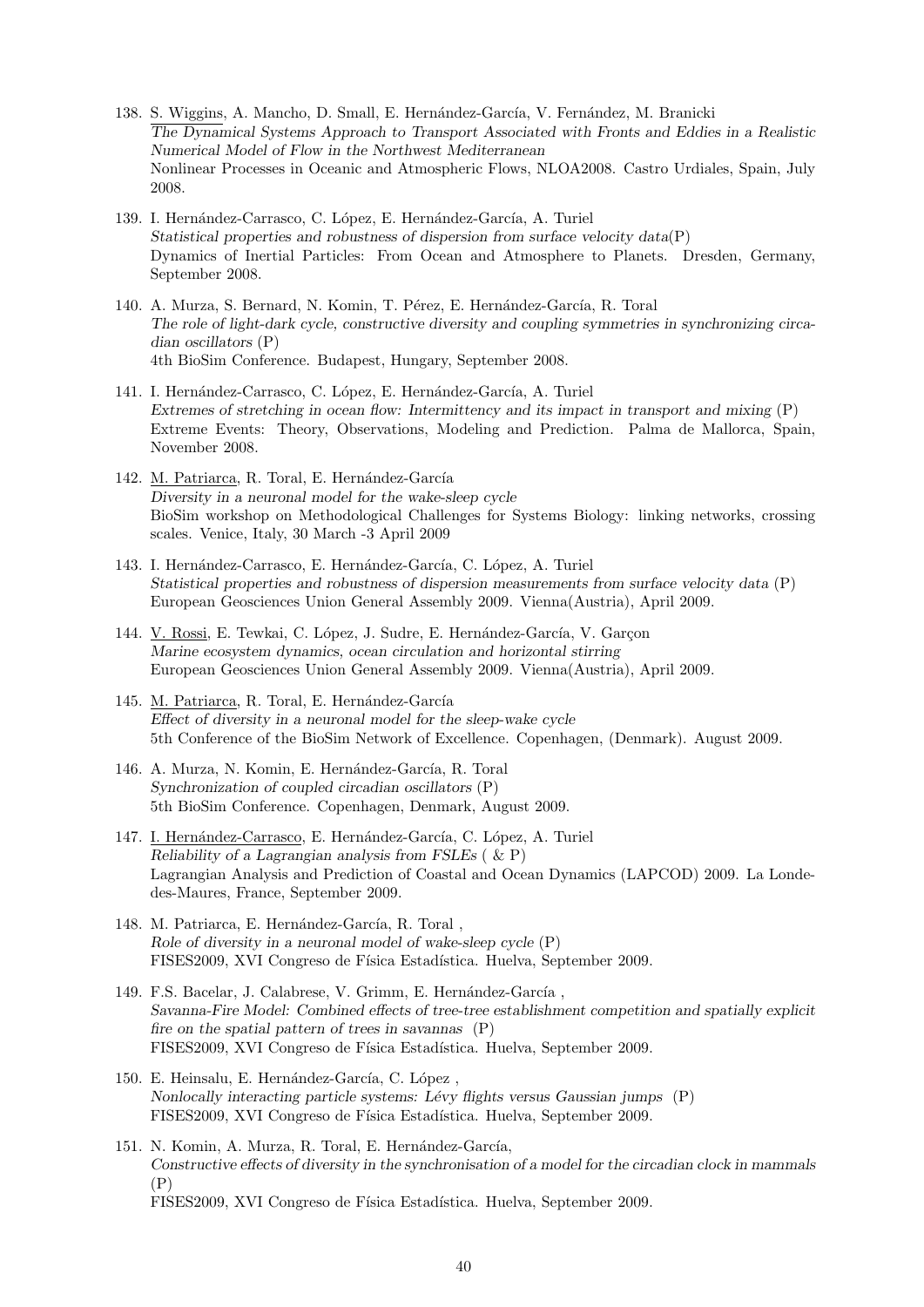- 152. I. Hernández-Carrasco, E. Hernández-García, C. López, A. Turiel *Scaling and robustness of finite-size Lyapunov exponents in surface marine flows* (P) FISES2009, XVI Congreso de Física Estadística. Huelva, September 2009.
- 153. Raúl Toral, Miguel Pineda, and Emilio Hernández-García *Role of noise in a continuous opinion model* (P) FISES2009, XVI Congreso de Física Estadística. Huelva, September 2009.
- 154. Stephanie Keller-Schmidt, Murat Tuğrul, Víctor M. Eguíluz, Emilio Hernández-García, Konstantin Klemm *Shapes of Phylogenetic Trees: Age Model and Likelihoods* (P) International Workshop on *150 Years after Darwin: From Molecular Evolution to Language*. Trends in Complex Systems series. Palma de Mallorca, November 2009.
- 155. Murat Tuğrul, Stephanie Keller-Schmidt, Víctor M. Eguíluz, Emilio Hernández-García, Konstantin Klemm *Can Age Explain Macroevolution?* (P) International Workshop on *150 Years after Darwin: From Molecular Evolution to Language*. Trends in Complex Systems series. Palma de Mallorca, November 2009.
- 156. I. Hernández-Carrasco, E. Hernández-García, C. López, A. Turiel *How reliable are Finite-Size Lyapunov Exponents for the assessment of ocean evolution?* (P) European Geosciences Union General Assembly 2010. Vienna(Austria), May 2010.
- 157. Flora S. Bacelar, Justin Calabrese, Volker Grimm, Emilio Hernández-García *Savanna-Fire Model: Combined effects of tree-tree establishment competition and spatially explicit fire on the spatial pattern of trees in savannas* CMPD 3: Conference on Computational and Mathematical Population Dynamics. Bordeaux, France, June 2010.
- 158. João Bettencourt, Cristóbal López, Emilio Hernández-García *Coherent Structures in a Three Dimensional Turbulent Velocity Field* (P) International Workshop on *Living organisms on flows (Orflow10)*. Trends in Complex Systems series. Palma de Mallorca, June 2010.
- 159. I. Hernández-Carrasco, E. Hernández-García, C. López, A. Turiel *Reliability of Lagrangian diagnosis from finite-size Lyapunov exponents.* (P) International Workshop on *Living organisms on flows (Orflow10)*. Trends in Complex Systems series. Palma de Mallorca, June 2010.
- 160. M. Patriarca, E. Hernández-García, R. Toral, S. Postnova, H.A. Braun *Diversity effects in a homeostatic model of the wake-sleep cycle* STATPHYS 24, The XXIV International Conference on Statistical Physics of the International Union for Pure and Applied Physics (IUPAP), Cairns, Queensland (Australia), July 2010.
- 161. E. Heinsalu, E. Hernández-García, C. López *Nonlocally interacting particle systems: Levy flights versus Gaussian jumps* (P) STATPHYS 24, The XXIV International Conference on Statistical Physics of the International Union for Pure and Applied Physics (IUPAP), Cairns, Queensland (Australia), July 2010.
- 162. Flora S. Bacelar, Justin Calabrese, Emilio Hernández-García *Combined effects of tree-tree establishment competition and spatially explicit fire on the spatial pattern of trees in savannas* (P) Emergence and Design Robustness (ROBUST). Palma de Mallorca, September 2010.
- 163. M. Pineda, R. Toral, E. Hernández-García *Noisy continuous-opinion dynamics* (P) Emergence and Design Robustness (ROBUST). Palma de Mallorca, September 2010.
- 164. N. Komin, A. Murza, R. Toral, E. Hernández-García *Synchronization properties of coupled circadian oscillators* (P) Emergence and Design Robustness (ROBUST). Palma de Mallorca, September 2010.
- 165. M. Patriarca, E. Hernández-García, R. Toral, S. Postnova, H.A. Braun *Noise and diversity effects in a homeostatic model of wake-sleep cycle* Emergence and Design Robustness (ROBUST). Palma de Mallorca, September 2010.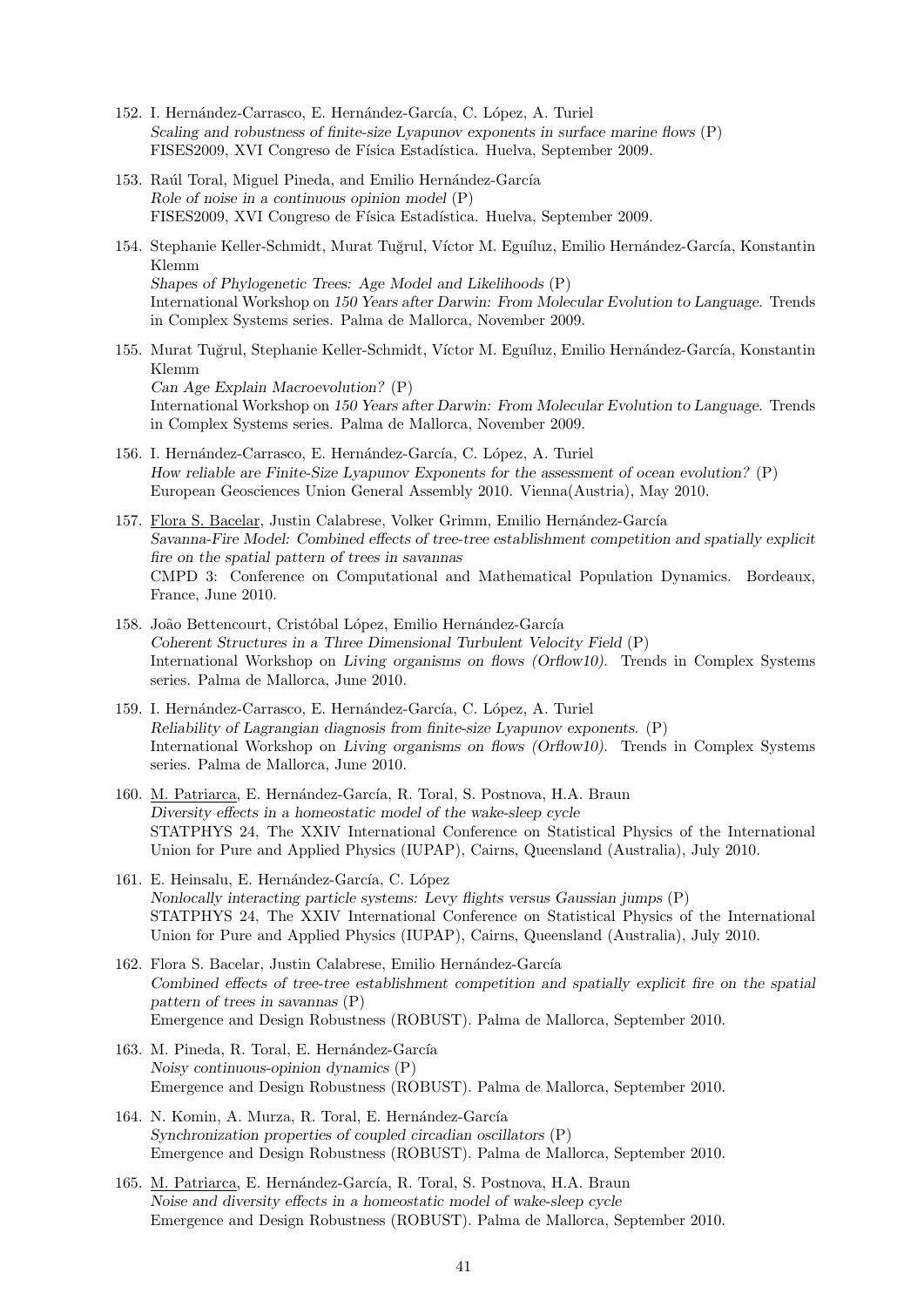- 166. I. Hernández-Carrasco, C. López, E. Hernández-García, V. Rossi, V. Garcon *Transport of plankton in the Benguela upwelling system* (P) Anomalous Transport: from Billiards to Nanosystems. Sperlonga, Italy, September 2010.
- 167. J. Bettencourt, C. López, E. Hernández-García *Coherent Structures in a Three Dimensional Velocity Field* (P) Anomalous Transport: from Billiards to Nanosystems. Sperlonga, Italy, September 2010.
- 168. C. López, E. Heinsalu, E. Hernández-García *Spatial clustering of interacting particles: Levy flights versus Gaussian jumps* (P) Statistical Physics of Collective Motion. Dresden, Germany, November 2010.
- 169. I. Hernández-Carrasco, C. López, E. Hernández-García, A. Turiel *Horizontal Stirring in the global ocean* (P) Coherent Structures in Dynamical Systems. Leiden, The Netherlands, May 2011.
- 170. J. Bettencourt, C. López, E. Hernández-García *Coherent structures in three-dimensional flows* (P) Coherent Structures in Dynamical Systems. Leiden, The Netherlands, May 2011.
- 171. E. Hernández-García, S. Keller-Schmidt, M. Tuğrul, V.M. Eguíluz, K. Klemm *An Age-Dependent Branching Model for Macroevolution* (P) FISES2011, XVII Congreso de Física Estadística. Barcelona, June 2011.
- 172. Ismael Hernández-Carrasco, Vincent Rossi, Cristóbal López, Emilio Hernández-García, Joel Sudre Veronique Garcon *Simulation of plankton dynamics in the turbulent Benguela upwelling system* (P) 3rd 'Advances in Marine Ecosystem Modelling Research Symposium' (AMEMR III), Plymouth, United Kingdom, June 2011.
- 173. Cristóbal López, João Bettencourt, Emilio Hernández-García *Three-dimensional oceanic coherent structures* Dynamics Days Europe 2011, Oldenburg, Germany, September 2011.
- 174. Emilie Tew-Kai, Joel Sudre, David Gremillet, Hussein Yahia, Vincent Rossi, Emilio Hernández-García, Cristóbal López, Francis Marsac, Henri Weimerskirch, Véronique Garçon *Impact of oceanic submesoscale coherent structures on marine top predators: new tools and challenges* American Geophysical Union (AGU) Fall meeting 2011 (Session OS04: Recent Advances in Satellite Oceanography), San Francisco, USA, December 2011.
- 175. J. H. Bettencourt, C. López, and E. Hernández-García *Oceanic three-dimensional Lagrangian Coherent Structures in the Benguela ocean region.* (P) European Geosciences Union General Assembly 2012. Vienna(Austria), April 2012.
- 176. C. López, E. Heinsalu, E. Hernández-García *Competitive Brownian and L´evy walkers* Search and stochastic phenomena in complex physical and biological systems. Palma de Mallorca, May -June 2012.
- 177. M. Tugrul, E. Hernández-García, V.M. Eguíluz, S. Keller-Schmidt, K. Klemm *Branching models with distributed ages for macroevolution* (P) International Conference on Delayed Complex Systems (DCS 2012). Palma de Mallorca, June 2012.
- 178. A.P. Masucci, K. Alkiviadis, V.M. Eguíluz, E. Hernández-García *Wikipedia Information Flow Analysis Reveals the Scale-Free Architecture of the Semantic Space* NetSci. Evanston IL (USA), June 2012.
- 179. J.H. Bettencourt, C. López, E. Hernández-García *Estructuras Lagrangeanas Coerentes na mesoescala oce´anica* Encontro de Oceanografia Fisica. Figueira da Foz Portugal, June 2012.
- 180. G. Manzano, F. Galve, G. Giorgi, P. Colet, E. Hernández-García, R. Zambrini *From classical to quantum synchronization* Quantum Twin Workshops 2012. Favignana (Trapani), Italy, June 2012.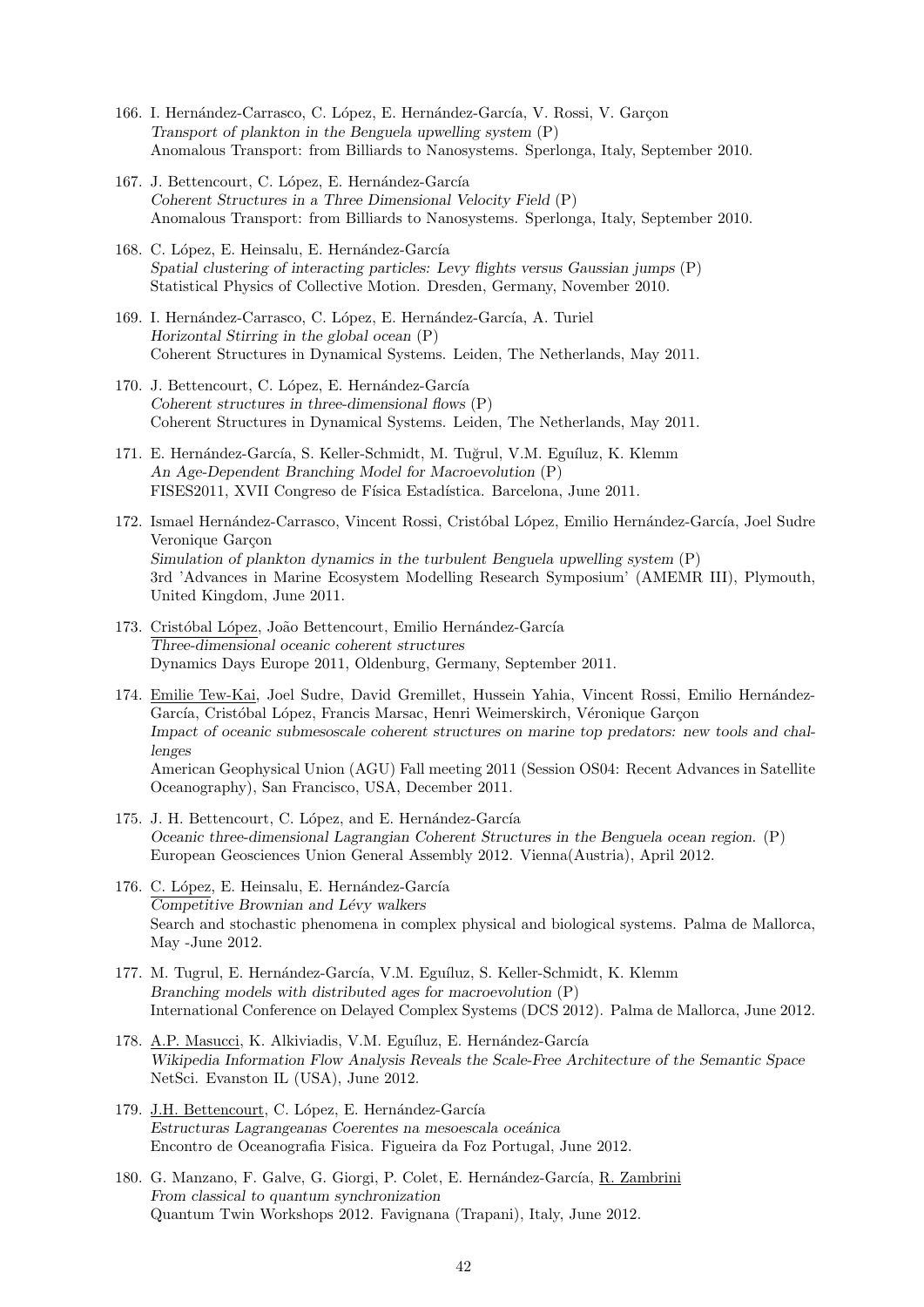- 181. E. Hernández-García, J.H. Bettencourt, C. López, *Coherent Structures in Three-Dimensional Flows* (P) 2nd International Workshop on "Nonlinear Processes in Oceanic and Atmospheric Flows", July 2012.
- 182. C. López, I. Hernández-Carrasco, V. Rossi, J. Sudre, E. Hernández-García, V. Garcon. *Reduction of biological production due to vigorous horizontal mixing in the Benguela upwelling system* (P) 2nd International Workshop on "Nonlinear Processes in Oceanic and Atmospheric Flows", July 2012.
- 183. J.H. Bettencourt, C. López, E. Hernández-García *Mesoscale three-dimensional Lagrangian Coherent Structures* 2nd International Workshop on "Nonlinear Processes in Oceanic and Atmospheric Flows", July 2012.
- 184. E. Hernández-García, I. Hernández-Carrasco, V. Rossi, V. Garçon, C. López *Biological production and plankton dynamics in a turbulent ocean upwelling system* (P) FISES2012, XVIII Congreso de Física Estadística. Palma de Mallorca, October 2012.
- 185. C. López, J. H. Bettencourt, E. Hernández-García *Lagrangian Coherent Structures in three-dimensional flows* (P) FISES2012, XVIII Congreso de Física Estadística. Palma de Mallorca, October 2012.
- 186. R. Zambrini, G. Manzano, G. Giorgi, F. Galve, P. Colet, E. Hernández-García *Synchronization and quantum correlations in networks* (P) FISES2012, XVIII Congreso de Física Estadística. Palma de Mallorca, October 2012.
- 187. M. Patriarca, S. Postnova, H.A. Braun, E. Hernández-García and R. Toral *Modelling the homeostatic regulation of the sleep-wake cycle: role of diversity* 2012 International Symposium on Nonlinear Theory and its Applications, NOLTA2012, Palma de Mallorca, October 2012.
- 188. M. Pineda, R. Toral and E. Hernández-García *Effects of noise on the Hegselmann-Krause model for continuous opinion dynamics* (P) MEDYFINOL 2012: XVII Conference on Nonequilibrium Statistical Mechanics and Nonlinear Physics. Santiago, Chili, December 2012.
- 189. J. Bettencourt, C. López, E. Hernández-García, I. Montes, J.Sudre, B. Dewitte, A. Paulmier, V. Garcon *Lagrangian variability of the Eastern Tropical Pacific Oxygen Minimum Zone* (P) European Geosciences Union General Assembly 2013. Vienna(Austria) April 2013.
- 190. G. Manzano, F. Galve, G.-L. Giorgi, P. Colet, E. Hernandez-Garcia, R. Zambrini *Synchronization and quantum correlations in harmonic networks* CLEO Europe-IQEC Conference 2013. Munich (Germany), May 2013
- 191. G. Manzano, F. Galve, G.-L. Giorgi, P. Colet, E. Hernandez-Garcia, R. Zambrini *Synchronization and quantum correlations in harmonic networks* (P) Dynamics Days Europe 2013. Madrid, June 2013
- 192. E. Ser-Giacomi, E. Hernandez-Garcia, C. Lopez *Networks of oceanic transport in the Mediterranean* (P) Dynamics Days Europe 2013. Madrid, June 2013
- 193. G. Manzano, F.Galve, G. Giorgi, P.Colet, E. Hernández-García, R. Zambrini *Synchronization and quantum correlations in networks* (P) Third Summer School on Statistical Physics of Complex and Small Systems. Palma de Mallorca, September 2013.
- 194. S. Crespí, J. Bettencourt, C. López and E. Hernández-García *Airflow dynamics models support the hypothesis of the hydrotherapy pool as the source of infection in a travel-associated outbreak of legionnaires' disease* (P) 8th International Conference on Legionella. Melbourne, Australia, October 2013.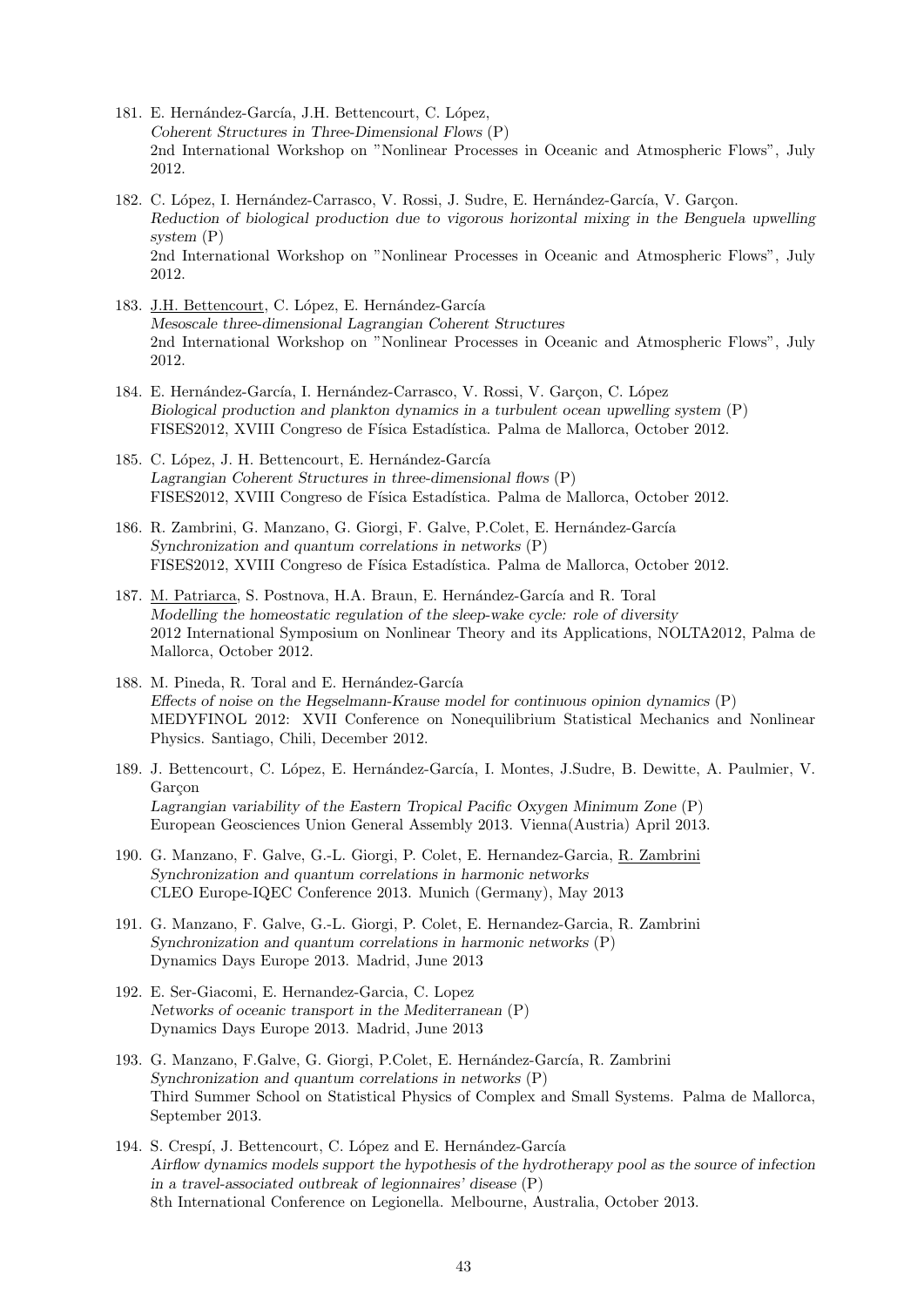- 195. J.H. Bettencourt, C. López, E. Hernández-García, I. Montes, J. Sudre, B. Dewitte, A. Paulmier and V. Garcon *Lagrangian variability of the Eastern Tropical Pacific Oxygen Minimum Zone* (P) A Changing Ocean - EUR-OCEANS Hot Topics Conference, Gran Canaria, November 2013.
- 196. I. Hernández-Carrasco, V. Rossi, E. Hernández-García, V. Garcon and C. López *The reduction of plankton biomass induced by mesoscale stirring: a modelling study in the Benguela upwelling* (P) A Changing Ocean - EUR-OCEANS Hot Topics Conference, Gran Canaria, November 2013.
- 197. V. Rossi, E. Ser-Giacomi, C. López, E. Hernández-García *Hydrodynamic provinces and oceanic connectivity from a transport network help designing marine reserves.* 2014 Ocean Sciences Meeting (AGU/ASLO/TOS), Honolulu, USA. February 2014.
- 198. E. Ser-Giacomi, E. Hernández-García, C. López and V. Rossi *Geophysical-flow transport networks* (P) World Climate Research Programme (WCRP) Conference for Latin America and Caribbean: Developing, linking and applying climate knowledge. Montevideo, Uruguay, March 2014.
- 199. E. Ser-Giacomi, E. Hernández-García, C. López and V. Rossi *Networks of fluid transport in the ocean* (P) FISES2014, XIX Congreso de Física Estadística. Ourense, April 2014.
- 200. R. Martínez-Garcia, J. Calabrese, E. Hernández-García, C. Lopez *Vegetation pattern formation in semiarid systems induced by long-range competition in the absence of facilitation mechanisms.* (P) FISES2014, XIX Congreso de Física Estadística. Ourense, April 2014.
- 201. R. Martínez-Garcia, J. Calabrese, E. Hernández-García, C. Lopez *Vegetation pattern formation in semiarid systems induced by long-range competition in the absence of facilitation mechanisms.* (P) European Geosciences Union General Assembly 2014. Vienna(Austria) April 2014.
- 202. C. López, V. Rossi, E. Ser-Giacomi, E. Hernández-García, *Oceanic provinces and basin-scale connectivity derived from a hydrodynamical network help designing marine reserves in the Mediterranean Sea.* European Geosciences Union General Assembly 2014. Vienna(Austria) April 2014.
- 203. J.H. Bettencourt, C. López, E. Hernández-García, I. Montes, J. Sudre, B. Dewitte, A. Paulmier and V. Garçon *Mesoscale structures as barriers to mixing in the East Tropical Pacific Oxygen Minimum Zone.* (P) 46th International Liège Colloquium on Ocean Dynamics: Low Oxygen Environments in Marine, Estuarine and Fresh Waters. Liège, Belgium, May 2014.
- 204. S. Potsnova, H.A. Braun, E. Hernández-García, R. Toral, M. Patriarca *Diversity and noise effects in generalized multi-neuron models of homeostatic regulation of the sleep-wake cycle.* International Conference on Statistical Physics 2014, Rhodes, Greece, July 2014.
- 205. F.S. Bacelar, J. M. Calabrese, E. Hernández-García *Exploring the tug of war between positive and negative interactions among savanna trees: Competition, dispersal, and protection from fire.* MEDYFINOL 2014: XVIII Conference on Nonequilibrium Statistical Mechanics and Nonlinear Physics, Maceió, Brazil, October 2014.
- 206. V. Rossi, M. Dubois, E. Ser-Giacomi, S. Arnaud-Haond, C. López, E. Hernández-García *Linking basin-scale connectivity, oceanography and population dynamics for the management of marine ecosystems in the Mediterranean sea* Ateliers de Modélisation de l'Atmosphère 2015 / Session modélisation climatique régionale intégrée, Toulouse, France, January 2015.
- 207. E. Ser-Giacomi, E. Hernández-García, C. López, V. Rossi, R. Vasile *Lagrangian Flow networks: a new way to characterize transport and connectivity in geophysical flows.* (P)

Conference on Complex Networks and Climate Variability, Vienna, Austria, April 2015.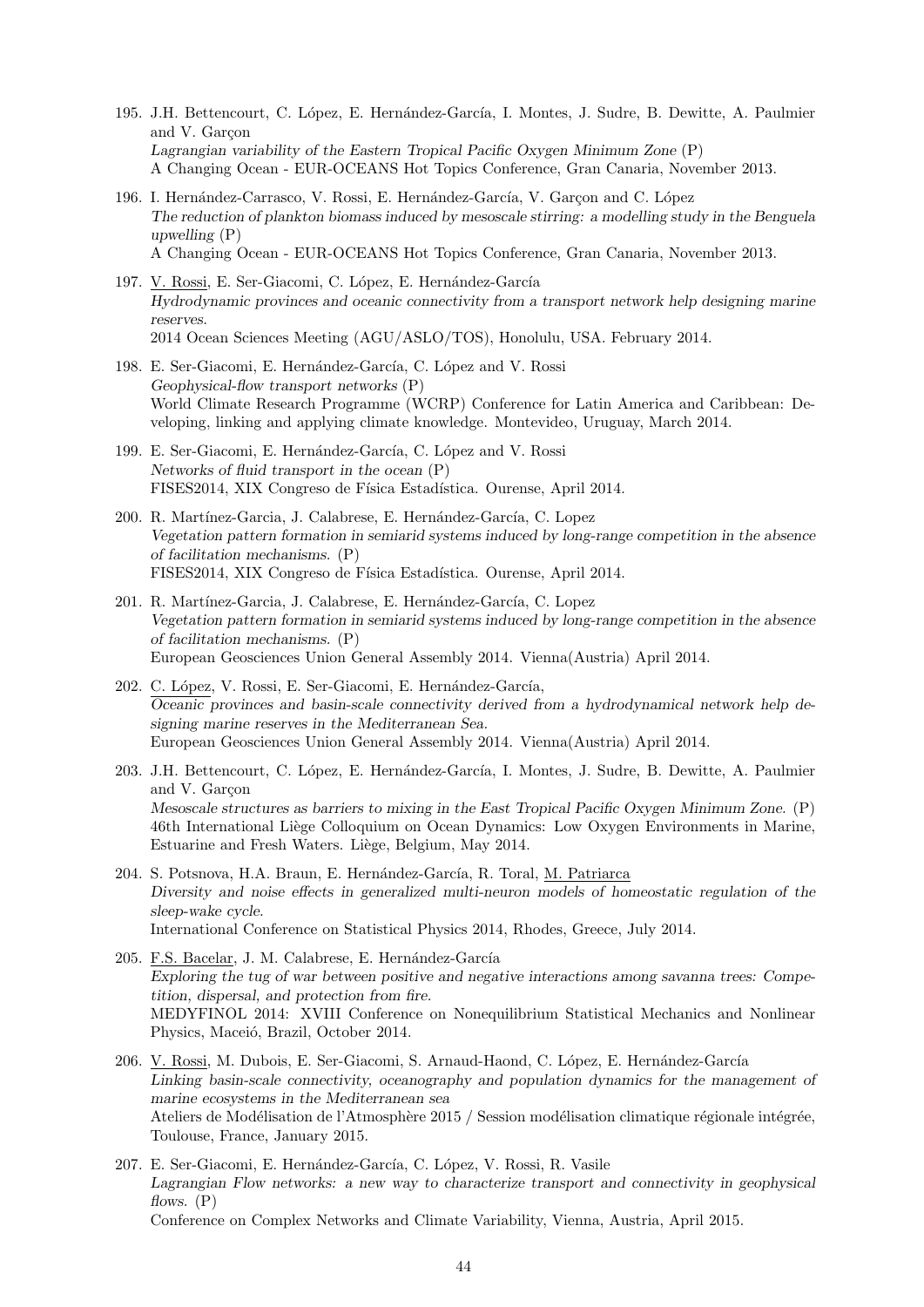- 208. L. Tupikina, N. Molkenthin, E. Hernández-García, C. López, N. Marwan, J. Kurths *Time-dependent flow-networks* (P) Conference on Complex Networks and Climate Variability, Vienna, Austria, April 2015.
- 209. V. Martín, E. Hernández-García, M. Barreiro, C. López *Interdecadal variability of the moisture sources during the Austral summertime over Southeastern South America* Conference on Complex Networks and Climate Variability, Vienna, Austria, April 2015.
- 210. V. Rodríguez-Méndez, J.J. Ramasco, V.M. Eguíluz, E. Hernández-García *Percolation-based precursors of transitions in dynamical systems.* Conference on Complex Networks and Climate Variability, Vienna, Austria, April 2015.
- 211. E. Ser-Giacomi, E. Hernández-García, C. López, V. Rossi, R. Vasile *Lagrangian Flow networks* Conference on Complex Networks and Climate Variability, Vienna, Austria, April 2015.
- 212. V. Rossi, E. Ser-Giacomi, E. Hernández-García, C. López, M. Dubois, S. Arnaud-Haond *Linking basin-scale connectivity, oceanography and population dynamics for the management of marine ecosystems* Conference on Complex Networks and Climate Variability, Vienna, Austria, April 2015.
- 213. E. Ser-Giacomi, E. Hernández-García, C. López, V. Rossi, R. Vasile *Lagrangian Flow networks: a new way to characterize transport and connectivity in geophysical flows.* (P) European Geosciences Union General Assembly 2015, Vienna, Austria, April 2015.
- 214. L. Tupikina, N. Molkenthin, E. Hernández-García, C. López, N. Marwan, J. Kurths *Time-dependent flow-networks* (P) European Geosciences Union General Assembly 2015, Vienna, Austria, April 2015.
- 215. V. Rodríguez-Méndez, J.J. Ramasco, V.M. Eguíluz, E. Hernández-García *Percolation-based precursors of transitions in dynamical systems.* European Geosciences Union General Assembly 2015, Vienna, Austria, April 2015.
- 216. V. Rossi, M. Dubois, E. Ser-Giacomi, S. Arnaud-Haond, C. López, E. Hernández-García *Linking basin-scale connectivity, oceanography and population dynamics for the management of marine ecosystems* European Geosciences Union General Assembly 2015, Vienna, Austria, April 2015.
- 217. M. Patriarca, Els Heinsalu, Emilio Hernández-García and Raúl Toral *Stochastic resonance and diversity-induced resonance in complex systems* 7th International Conference on Unsolved Problems on Noise, UPoN2015, Barcelona, July 2015.
- 218. D. Ruiz, D. Gomila, T. Sintes, E. Hernández-García *Continuous model for clonal growth plants*(P) V Summer School on Statistical Physics of Complex and Small Systems, Centre de Recerca Matem`atica, Barcelona, July 2015.
- 219. C. López, E. Ser-Giacomi, I. Recuerda, V. Rossi, R. Vasile, E. Hernández-García. *Lagrangian flow networks: applications to geophysical flows* CONFLOW 2015: Complex network perspectives on flow systems, Potsdam, Germany, September 2015.
- 220. L. Tupikina, N. Molkenthin, E. Hernández-García, C. López, N. Marwan, J. Kurths *Time-dependent correlation flow-networks* CONFLOW 2015: Complex network perspectives on flow systems, Potsdam, Germany, September 2015.
- 221. E. Ser-Giacomi, R. Vasile, E. Hernández-García, C. López *Most probable paths in time-dependent flow networks* CONFLOW 2015: Complex network perspectives on flow systems, Potsdam, Germany, September 2015.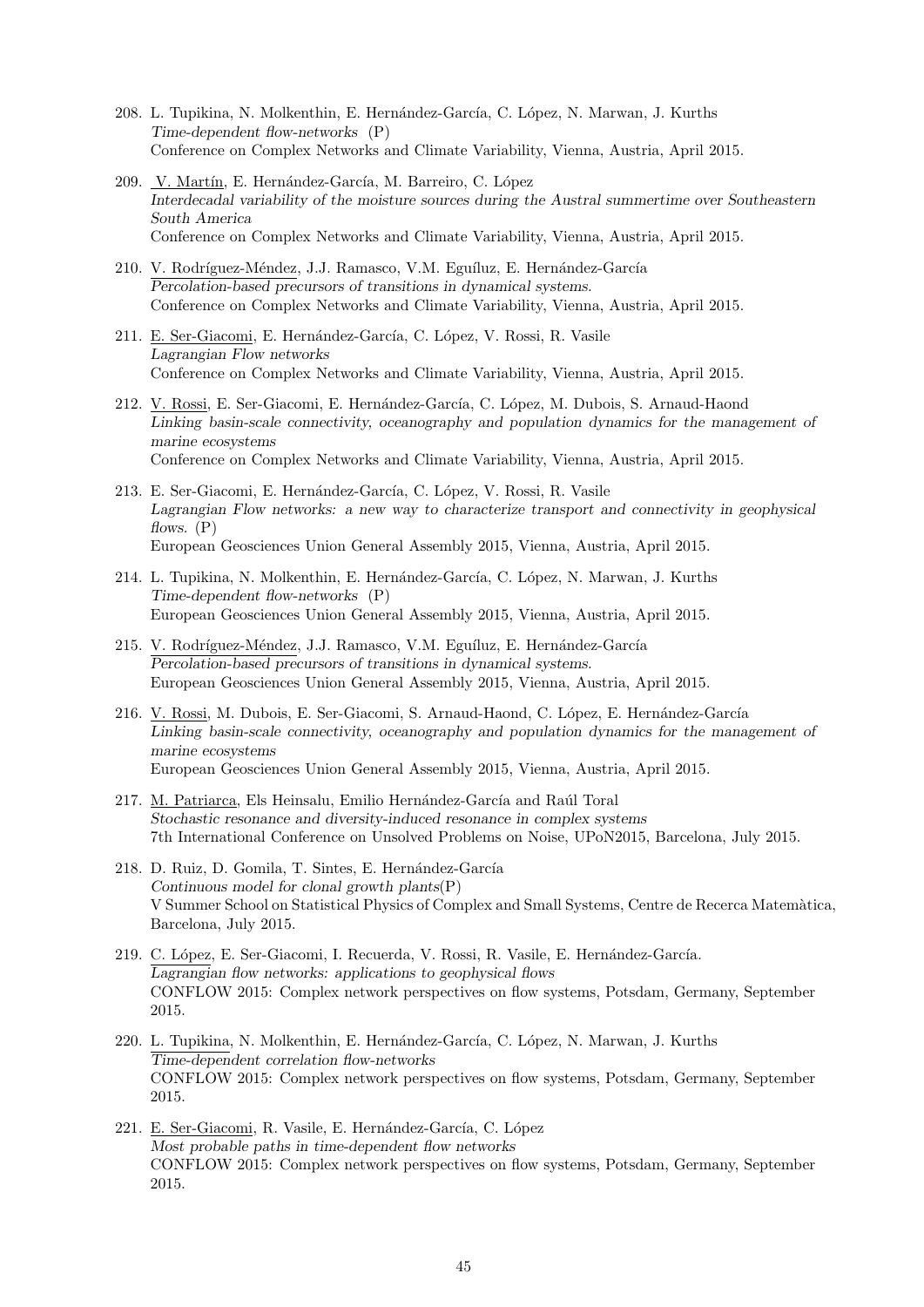- 222. V. Rossi, M. Hidalgo, M. Dubois, E. Ser-Giacomi, P. Monroy, S. Arnaud-Haond, C. L´opez, E. Hernández-García *Studying connectivity processes and the structural complexity of marine populations using Lagrangian Flow Network: a case study of the European hake in the western Mediterranean Sea* MarCo Annual Meeting, Montpellier, France, September 2015.
- 223. V. Rossi, M. Dubois, E. Ser-Giacomi, P. Monroy, E. Hernández-García, C. López. *Lagrangian Flow Network: a new tool to evaluate connectivity and understand the structural complexity of marine populations* ICES Annual Science Conference 2015, Copenhagen, Denmark, September 2015.
- 224. P. Monroy, V. Rossi, C. López and E. Hernández-García *Sinking of Inertial Particles in Ocean Flows* (P) FISES2015, XX Congreso de Física Estadística. Badajoz, October 2015.
- 225. E. Ser-Giacomi, E. Hernández-García, C. López and V. Rossi *Lagrangian flow networks: a new paradigm to characterize transport phenomena* (P) FISES2015, XX Congreso de Física Estadística. Badajoz, October 2015.
- 226. V. Rodríguez-Méndez, V.M. Eguíluz, Jose J. Ramasco and E. Hernández-García *Network-based precursors for critical transitions* (P) FISES2015, XX Congreso de Física Estadística. Badajoz, October 2015.
- 227. V. Rossi, P. Monroy, C. López, E. Hernández-García *Modeling the dynamical sinking of biogenic particles in the ocean* (P) Workshop LEFE-CYBER sur la modélisation, Marseille, France, November 2015.
- 228. S. Keller-Schmidt, M. Tuğrul, V.M. Eguiluz, E. Hernández-García, K. Klemm *Age-dependent branching as a model of evolutionary trees* (P) NetSci X 2016, International School and Conference on Network Science, Wrochlau, Poland, January 2016.
- 229. V. Rossi, E. Ser-Giacomi, M. Dubois, P. Monroy, M. Hidalgo, E. Hernández-García, C. López *Lagrangian Flow Networks: a new framework to study the multi-scale connectivity and the structural complexity of marine populations* CIESM International Research Workshop 48: "Marine Connectivity - Migratory routes, stepping stones, larval dispersal", Sòller, Mallorca, March 2016.
- 230. V. Rossi, E. Ser-Giacomi, P. Monroy, M. Dubois, C. López, E. Hernández-García *Lagrangian Flow Network: theory and applications* Third International Workshop on Nonlinear Processes in Oceanic and Atmospheric Flows (NLOA2016), Madrid, July 2016.
- 231. E. Hernández-García, E. Ser-Giacomi, R. Vasile, C. López *Pathways of dominant transport in atmospheric and oceanic flows* (P) Third International Workshop on Nonlinear Processes in Oceanic and Atmospheric Flows (NLOA2016), Madrid, July 2016.
- 232. P. Monroy, C. López, E. Hernández-García, V. Rossi *Sinking of Inertial Particles in Ocean Flows* (P) Third International Workshop on Nonlinear Processes in Oceanic and Atmospheric Flows (NLOA2016), Madrid, July 2016.
- 233. C. López, J.H. Bettencourt, E. Hernández-García, I. Montes, J. Sudre, B. Dewitte, A. Paulmier, V. Garcon *Boundaries of the Peruvian Oxygen Minimum Zone shaped by coherent mesoscale dynamics* (P) Third International Workshop on Nonlinear Processes in Oceanic and Atmospheric Flows (NLOA2016), Madrid, July 2016.
- 234. F.S. Bacelar, D. Kiziridis, C. López, E. Hernández-García *The evolution of dispersal of reproducing competitive individuals* Statphys26, Lyon, France, July 2016.
- 235. F.S. Bacelar, D. Kiziridis, C. López, E. Hernández-García *The evolution of dispersal of reproducing competitive individuals* Encontro de Física 2016, Natal, Brazil, September 2016.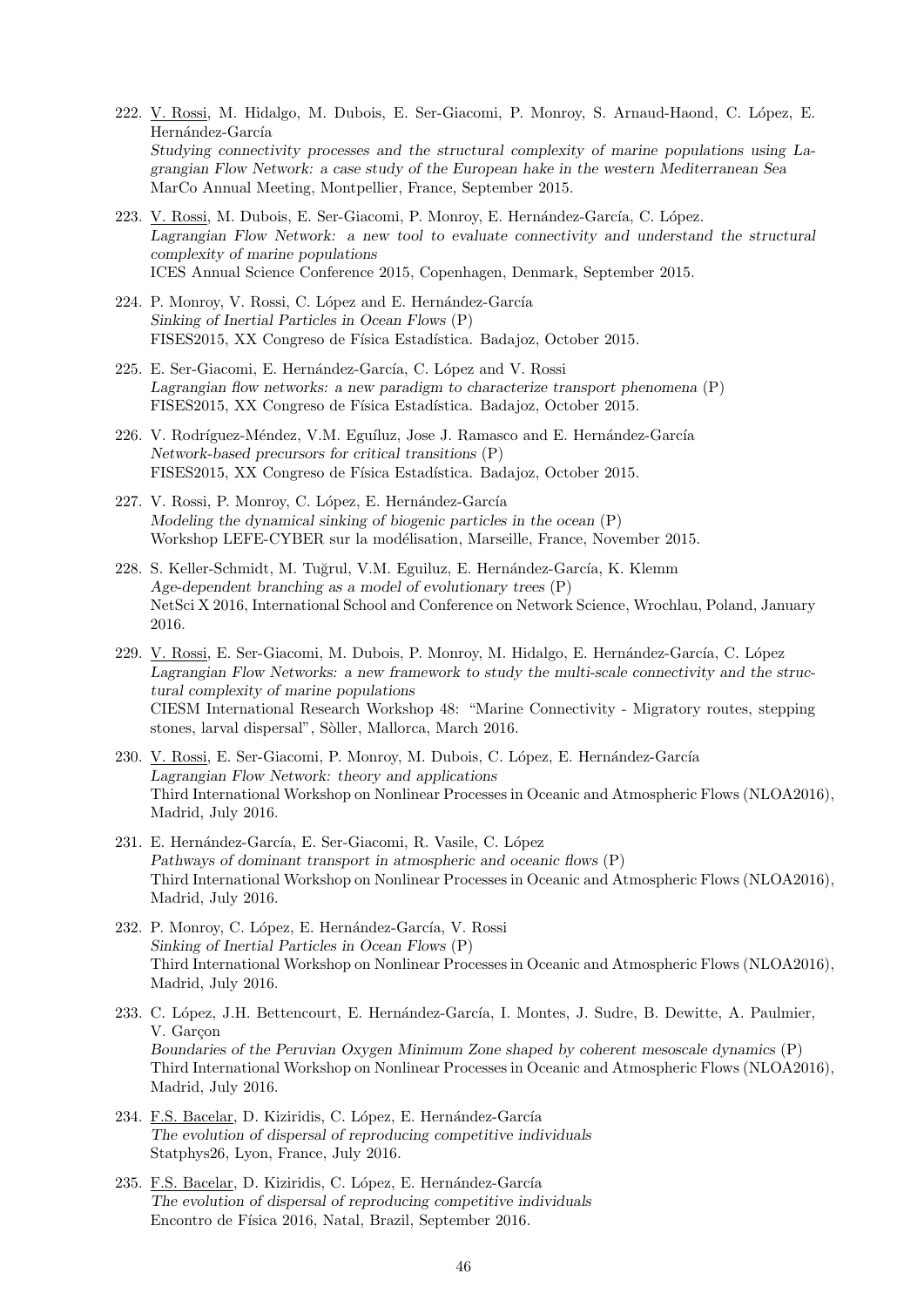- 236. D. Ruiz-Reynés, D. Gomila1, T. Sintes, E. Hernández-García, N. Marbà and C. M. Duarte *Pattern formation in Posidonia Oceanica meadows* Fises17, XXI Congreso de Física Estadística, Sevilla, March 2017.
- 237. J.-B. Delfau, C. López, E. Hernández-García *Active cluster crystals* (P) Fises17, XXI Congreso de Física Estadística, Sevilla, March 2017.
- 238. N. Khalil, C. López, E. Hernández-García *Nonlocal birth-death competitive dynamics with volume exclusion* (P) Fises17, XXI Congreso de Física Estadística, Sevilla, March 2017.
- 239. Pedro Monroy, Vincent Rossi, Enrico Ser-Giacomi, Cristóbal López Emilio Hernández-García *Connectivity diagnostics in the Mediterranean obtained from Lagrangian Flow Networks; global patterns, sensitivity and robustness* European Geosciences Union General Assembly 2017, Vienna, Austria, April 2017.
- 240. Vincent Rossi, Pedro Monroy, Cristóbal López and Emilio Hernández-García *Modeling the dynamical sinking of biogenic particles in eastern-boundary upwelling systems* (P) European Geosciences Union General Assembly 2017, Vienna, Austria, April 2017.
- 241. Daniel Ruiz-Reynés, Damià Gomila, Tomàs Sintes, Emilio Hernández-García, Núria Marbà, Carlos M. Duarte *Pattern Formation and Fairy Circles in Posidonia Oceanica Meadows* Crossroads in Complex Systems, Palma de Mallorca, June 2017.
- 242. Vincent Rossi, Enrico Ser-Giacomi, Pedro Monroy, Cristóbal López, and Emilio Hernández-García *Lagrangian Flow Network: Theory and Applications* Crossroads in Complex Systems, Palma de Mallorca, June 2017.
- 243. Jean-Baptiste Delfau, Emilio Hernández-García and Cristóbal López *Active cluster crystals in systems of self-propelled particles* (P) Crossroads in Complex Systems, Palma de Mallorca, June 2017.
- 244. Emilio Hernández-García, E. Ser-Giacomi, P. Monroy, V. Rodríguez-Méndez, V. Rossi, and Cristóbal López *Network description of fluid transport: Lagrangian Flow Networks* (P) Crossroads in Complex Systems, Palma de Mallorca, June 2017.
- 245. Nagi Khalil, Cristóbal López, and Emilio Hernández-García *Model of nonlocal birth-death competition with volume exclusion* (P) Crossroads in Complex Systems, Palma de Mallorca, June 2017.
- 246. Pedro Monroy, Vincent Rossi, Enrico Ser-Giacomi, Cristóbal López, and Emilio Hernández-García *Connectivity measures in the Mediterranean sea from Lagrangian Flow Networks: patterns, sensitivity and robustness* (P) Crossroads in Complex Systems, Palma de Mallorca, June 2017.
- 247. Ehsan Sadighrad, Vincent Rossi, Manuel Hidalgo, Enrico Ser-Giacomi, Bettina Fach, and Emilio Hernández-García *Modelling the connectivity of early-life stages for exploited species: a new approach for the delimitation of fishery assessment units in the Mediterranean Sea* 2018 AGU/ASLO Ocean Sciences Meeting, Portland, OR, USA, February 2018.
- 248. João Bettencourt, Vincent Rossi, Emilio Hernández-García, Martinho Marta-Almeida, and Cristóbal López *Characterization of the structure and cross-shore transport properties of a coastal upwelling filament using three-dimensional finite-size Lyapunov exponents* (P) European Geosciences Union General Assembly 2018, Vienna, Austria, April 2018.
- 249. Gabor Drotos, Pedro Monroy, Emilio Hernández-García, and Cristóbal López *Inhomogeneities and caustics in the sedimentation of marine biogenic particles as passive tracers in incompressible flows* (P) European Geosciences Union General Assembly 2018, Vienna, Austria, April 2018.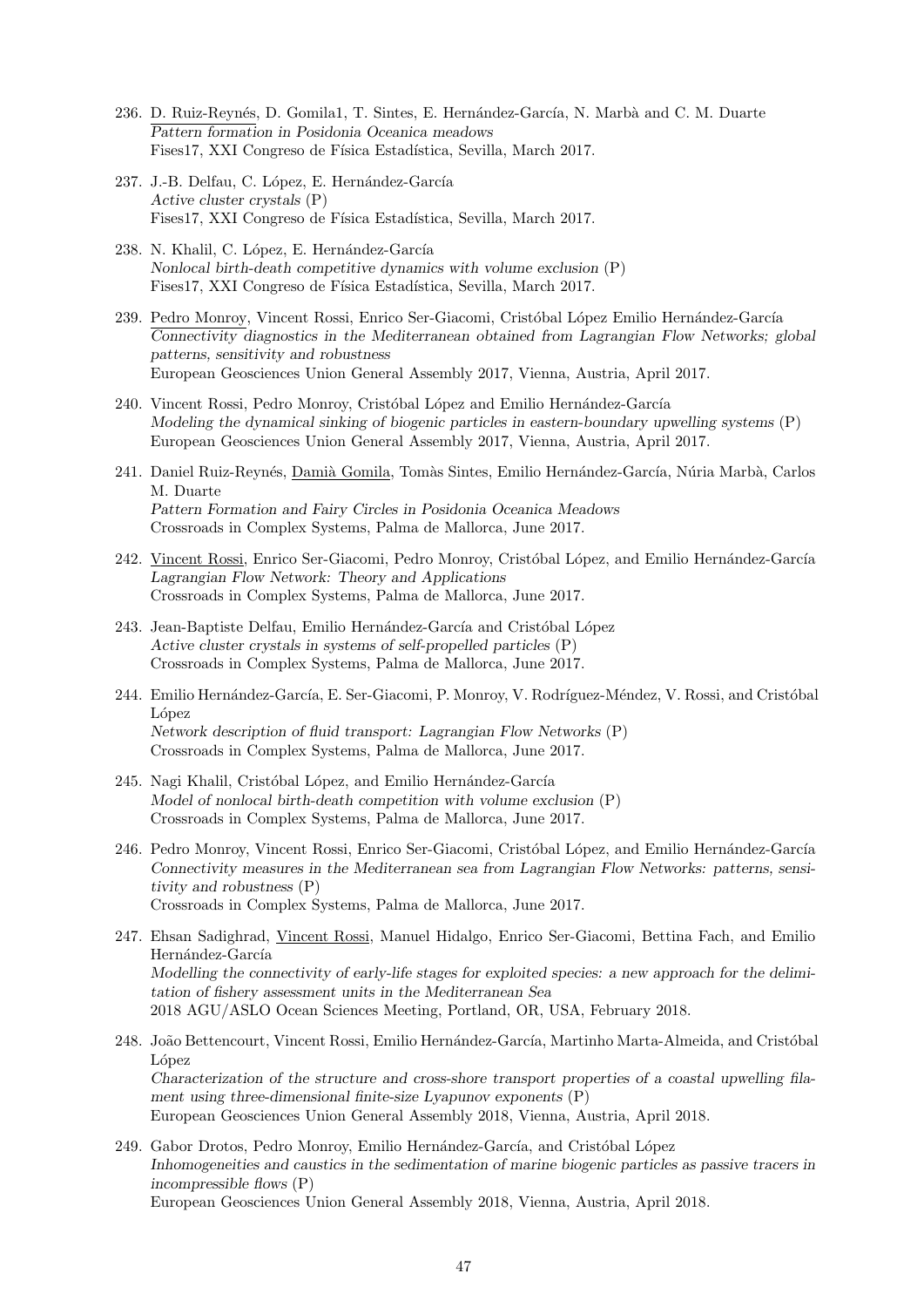- 250. Enrico Ser-Giacomi, Emilio Hernández-García, Cristóbal López, Vincent Rossi, Ruggero Vasile, Alberto Baudena, Francesco d'Ovidio *Unveiling geophysical transport skeleton using Lagrangian Flow Networks* NetSci2018, International School and Conference on Network Science. Paris, France, June 2018.
- 251. Rebeca de la Fuente, Cristóbal López, Emilio Hernández-García *Flow Network characterization of bilayers* (P) CNRS Summer School on "Active transport in the Ocean: Turbulence, Chemistry and Biology". Wimereux, France, July 2018.
- 252. Rebeca de la Fuente, Cristóbal López, and Emilio Hernández-García *Bipartite network characterization of fluid flows and its relation with the classical Lyapunov exponent* (P) FISES2018, XXII Congreso de Física Estadística. Madrid, October 2018.
- 253. Daniel Ruiz-Reynés, Francesca Schönsberg, Emilio Hernández-García, and Damià Gomila *A simple model for clonal-growth plants* (P) FISES2018, XXII Congreso de Física Estadística. Madrid, October 2018.
- 254. Cristóbal López, Gabor Drótos, Pedro Monroy, and Emilio Hernández-García *Inhomogeneities and caustics in passive particle sedimentation in incompressible flows* (P) FISES2018, XXII Congreso de Física Estadística. Madrid, October 2018.
- 255. Rebeca de la Fuente, Audun Skaugen, Luiza Angheluta, Emilio Hernández-García, and Cristóbal López *Lagrangian structures in two-dimensional quantum turbulence* (P) FISES2018, XXII Congreso de Física Estadística. Madrid, October 2018.
- 256. Vincent Rossi, Ehsan Sadighrad, Enrico Ser-Giacomi, Emilio Hernández-García, Bettina Fach, Manuel Hidalgo *Modelling early-life stages connectivity to better understand marine population structure and inform fisheries management* Forum on fisheries science in the Mediterranean and the Black sea, FishForum2018, Rome, December 2018.
- 257. Daniel Ruiz-Reynés, Emilio Hernández-García, Tomás Sintes, Núria Marbà and Damià Gomila *Sulfide concentration as a mechanism for pattern formation in Posidonia oceanica meadows*(P). Advances in Pattern Formation: New Questions Motivated by Applications. Sede Boqer, Israel, February 2019.
- 258. Eduardo H. Colombo, Ricardo Martínez-García, Cristóbal López, Emilio Hernández-García. *Spatial eco-evolutionary feedbacks mediate coexistence in prey-predator systems*. Fluctuations, tipping points and emergence in eco-evolutionary dynamics. Leeds (UK), July 2019.
- 259. Eduardo H. Colombo, Ricardo Martínez-García, Cristóbal López, Emilio Hernández-García. *Spatial eco-evolutionary feedbacks mediate coexistence in prey-predator systems*. Evolution of interacting populations. Plön (Germany), September 2019.
- 260. Violeta Calleja-Solanas, Sandro Meloni, Emilio Hernández-García. *Structured vs. higher-order interactions in competitive ecosystems*. Conference on Complex Systems 2019. Singapore, September 2019.
- 261. Alvaro Corral and the CAFE-H2020-MSCA-ITN Team (M. Barreiro, A. Corral, C. Deandreis, R. ´ Donner, H. Douville, N. Ehstand, E. Faust, L. Ferranti, S. Gupta, E. Hernandez-Garcia, P. Herrera, X. Hu, A. John, H. Kantz, Meriem Krouma, J. Kurths, , L. Magnusson, C. Masoller, N. Mastrantonas, J. Matschullat, M. Minjares, F. Pappenberger, I. Perez, N. Rieger, E. Rouges, R. Silini, A. Turiel, P. Yiou.

*Climate Advanced Forecasting of sub-seasonal Extremes (CAFE), ITN Project* (P, online presentation).

European Geosciences Union General Assembly 2020. Vienna(Austria), May 2020.

262. G. Drótos, R. de la Fuente, E. Hernández-García, C. López *Vertical dispersion of noninertial particles when sinking in mesoscale oceanic flows*. Dynamics Days Digital 2020. August 2020.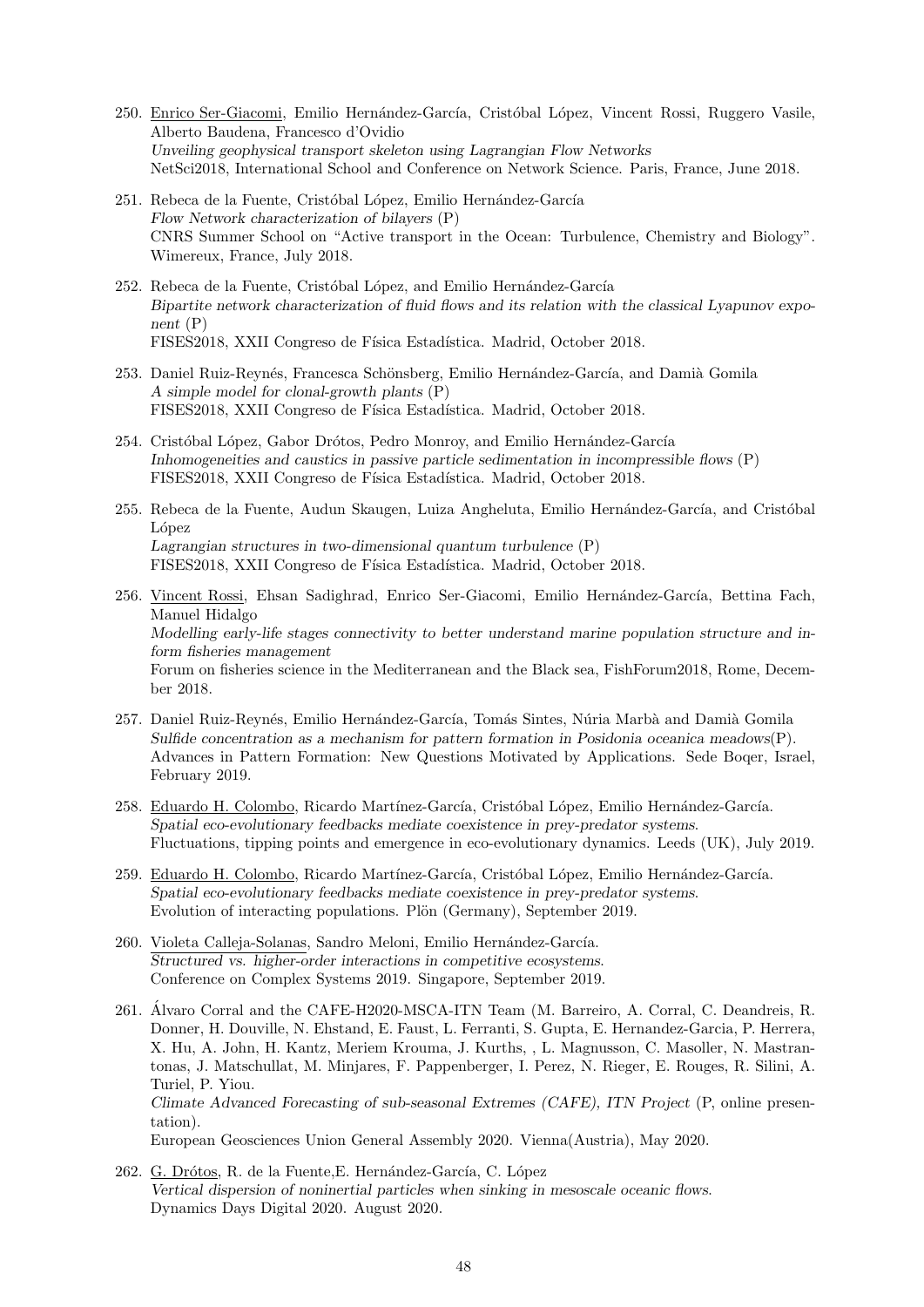- 263. V. Calleja-Solanas, S. Meloni, E. Hernández-García, N. Khalil, J. Gómez-Gardeñes *Structured interactions in competitive ecological systems*. NETSCI 2020 (online). September 2020.
- 264. N. Ehstand, R. Donner, C. López, E. Hernández-García *A Lagrangian flow network approach to atmospheric blocking*. (P) Conference on Complex Systems 2020 (CCS2020, online). December 2020.
- 265. R. de la Fuente, G. Drótos, E. Hernández-García, C. López, E. van Sebille *Sinking microplastics in the water column: simulations in the Mediterranean Sea*. European Geosciences Union General Assembly 2021 (vEGU21: Gather Online). April 2021.
- 266. E. Ser-Giacomi, A. Baudena, V. Rossi, M. Follows, R. Vasile, C. López, and E. Hernández-García *Lagrangian betweenness: detecting fluid transport bottlenecks in oceanic flows*. European Geosciences Union General Assembly 2021 (vEGU21: Gather Online). April 2021.
- 267. N. Ehstand, R. Donner, C. López, and E. Hernández-García *Detection and tracking of atmospheric blocks: a Lagrangian flow network approach*. European Geosciences Union General Assembly 2021 (vEGU21: Gather Online). April 2021.
- 268. N. Ehstand, R. Donner, C. López, and E. Hernández-García *Characteristic signatures of blocking events in a Lagrangian flow network representation of the atmospheric circulation*. Atmospheric Blocking Virtual Workshop 2021. LMU Munich, online. September 2021.
- 269. Violeta Calleja-Solanas, Emilio Hernández-García, Sandro Meloni *Structural Predictors for Species Survival in Ecological Networks* Conference on Complex Systems, CCS2021. Lyon, France, October 2021.
- 270. Tomás Sintes, Eva Llabrés, Daniel Ruiz-Reynés, Damià Gomila, Emilio Hernández-García, Núria Marb`a, Carlos M. Duarte *Population dynamics and competition in seagrass meadows in a global warming scenario* (P) ECONET2021: V Symposium on Ecological Networks. November 2021.
- 271. Violeta Calleja-Solanas, Emilio Hernández-García, Sandro Meloni *Structural Predictors for Species Survival in Ecological Networks* ECONET2021: V Symposium on ecological networks. November 2021.
- 272. Enrico Ser-Giacomi, Alberto Baudena, Vincent Rossi, Mick Follows, Sophie Clayton, Ruggero Vasile, Cristóbal López and Emilio Hernández-García *Lagrangian betweenness and bottlenecks in ocean flow networks* (P) FISES2022, XXIII Congreso de Física Estadística. Zaragoza, May 2022.
- 273. Noémie Ehstand, Reik V. Donner, Cristóbal López, and Emilio Hernández-García *Using complex networks to predict abrupt changes in oscillatory systems* European Geosciences Union General Assembly 2022. May 2022.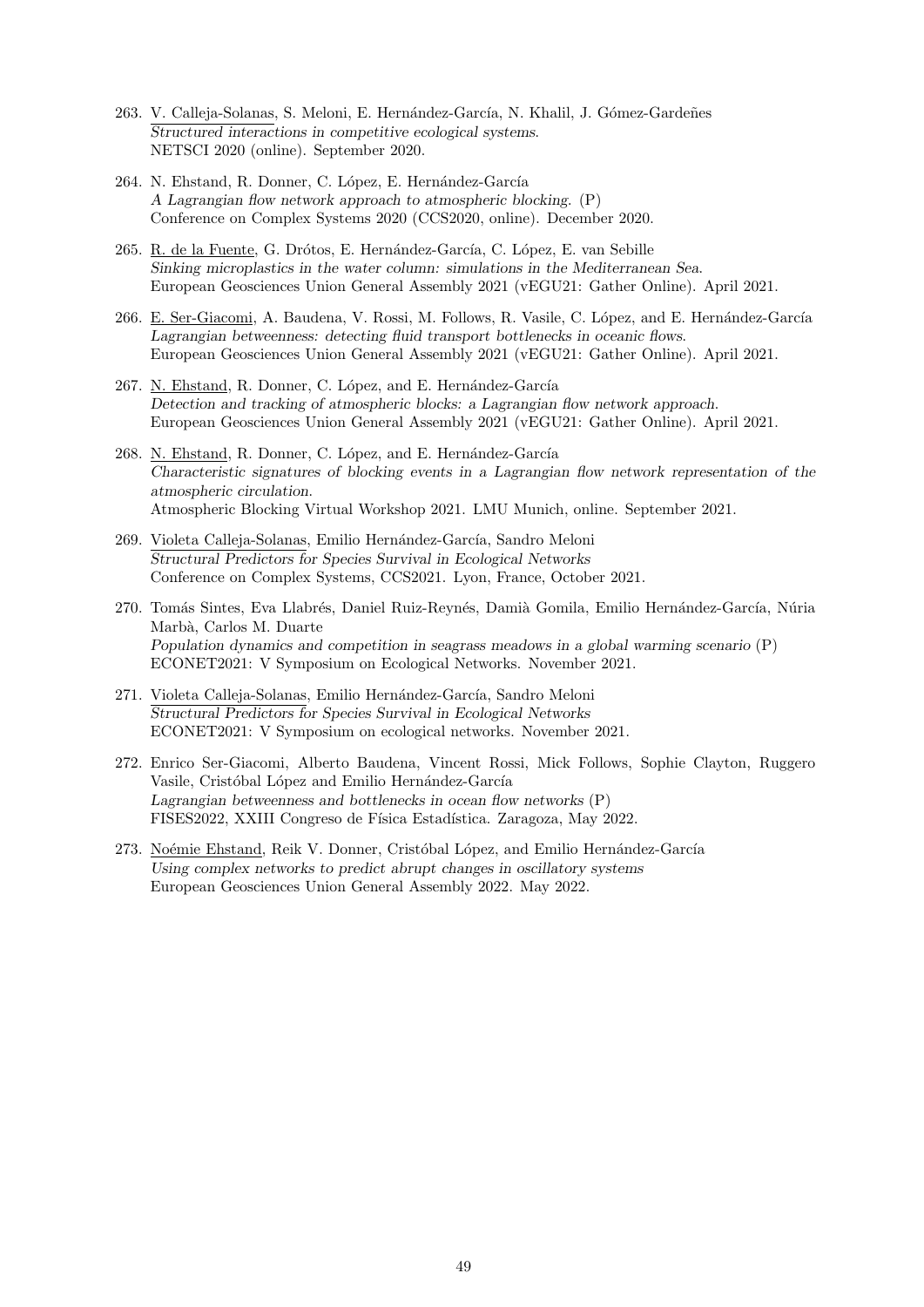## **THESIS DIRECTED**

PhD Thesis

- 1. *Dynamics of disordered regimes in spatially extended systems: The complex Ginzburg-Landau equation*. University of the Balearic Islands. Student: Raúl Montagne Dugrós. Dissertation presented on 25 November 1996. Qualification: Apto *cum laude* (codirected with M. San Miguel).
- 2. *Complex dynamics of physical, biological, and socio-economical systems*. University of the Balearic Islands. Student: Víctor Martínez Eguíluz. Dissertation presented on 13 December 1999. Qualification: Sobresaliente *cum laude* (codirected with O. Piro).
- 3. *Some applications of nonlinear physics to ocean dynamics: from Lagrangian chaos to genetic algorithms*. University of the Balearic Islands. Student: Cristophal Lopez Sanchez. Dissertation presented on 13 November 2000. Qualification: Sobresaliente *cum laude*.
- 4. *Nonlinear Dynamics and Regime Shifts in Ecosystems*. University of the Balearic Islands. Student: Flora Souza Bacelar. Dissertation presented on 24 November 2010. Qualification: Sobresaliente *cum laude*.
- 5. *A complex network approach to phylogenetic trees: From genes to the Tree of Life*. University of the Balearic Islands. Student: E. Alejandro Herrada. Dissertation presented on 4 February 2011. Qualification: Sobresaliente *cum laude*. (codirected with V.M. Eguíluz & C.M. Duarte).
- 6. *Horizontal transport and mixing and their connection with dynamical and biological processes in the ocean*. University of the Balearic Islands. Student: Ismael Hernández-Carrasco. Dissertation presented on 28 May 2013. Qualification: Apto *cum laude*. (codirected with C. López).
- 7. *Three Dimensional Lagrangian Structures in Turbulent Flows: Application to Oceanic Processes*. University of the Balearic Islands. Student: João H. Bettencourt. Dissertation presented on 27 November 2014. Qualification: Sobresaliente *cum laude*. (codirected with C. López).
- 8. *A complex network theory approach to oceanic and atmospheric transport phenomena*. University of the Balearic Islands. Student: Enrico Ser-Giacomi. Dissertation presented on 21 December 2015. Qualification: Sobresaliente *cum laude*. (codirected with C. López).
- 9. *Lagrangian studies of sedimentation and transport. Impact on marine ecosystems*. University of the Balearic Islands. Student: Pedro Monroy. Dissertation presented on 17 September 2019. Qualification: Sobresaliente *cum laude*. (codirected with C. López).
- 10. *Lagrangian transport of sinking particles. From theoretical characterization to oceanic applications*. University of the Balearic Islands. Student: Rebeca de la Fuente. Dissertation presented on 30 May 2022. Qualification: Sobresaliente. (codirected with C. López).

Master Thesis

- 1. *Bifurcation analysis of a marine food chain*. University of the Balearic Islands. Student: Flora Souza Bacelar. Dissertation presented on 19 September 2008.
- 2. *Simple Branching Models for Macroevolution*. University of the Balearic Islands. Student: Murat Tugrul. Dissertation presented on 3 September 2009 (codirected with V.M. Eguíluz).
- 3. *Scaling properties and robustness of finite-size Lyapunov exponents*. University of the Balearic Islands. Student: Ismael Hernández-Carrasco. Dissertation presented on 25 September 2009 (codirected with C. López).
- 4. *Lagrangian study of an atmospheric blocking event*. University of the Balearic Islands. Student: Irene Recuerda. Dissertation presented on 29 September 2014 (codirected with C. López).
- 5. *Evolution of movement strategies under competitive interactions*. University of the Balearic Islands. Student: Diogenis Kiziridis. Dissertation presented on 3 October 2014 (codirected with C. López).
- 6. *Network properties of genotype-phenotype mappings*. University of the Balearic Islands. Student: Rebeca de la Fuente. Dissertation presented on 20 September 2016.
- 7. Pattern formation in clonal plants. University of the Balearic Islands. Student: Francesca Schönsberg. Dissertation presented on 30 September 2016 (codirected with D. Gomila).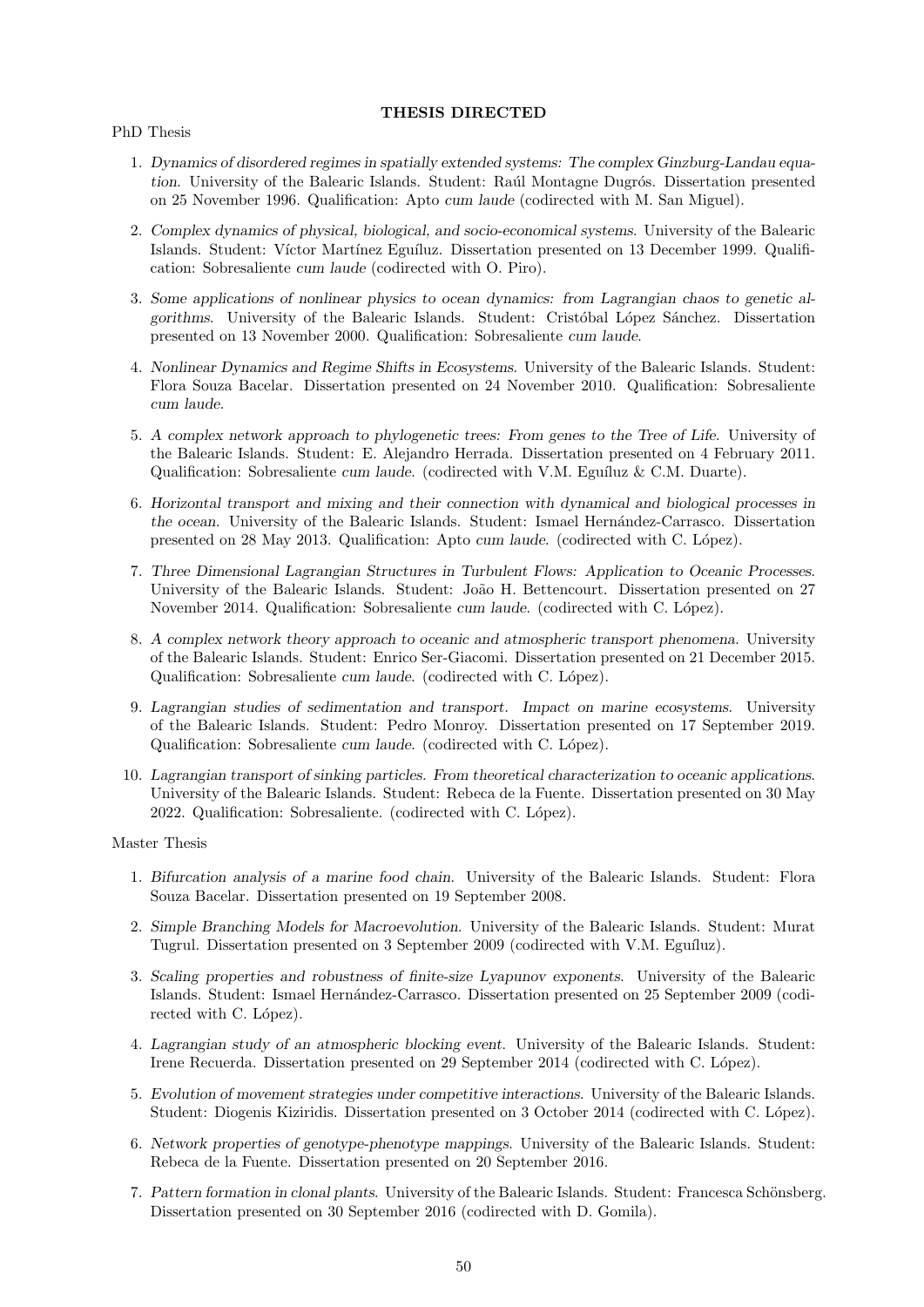- 8. *Dynamics of attracting Brownian particles*. University of the Balearic Islands. Student: Adrián García. Dissertation presented on 31 July 2017 (codirected with C. López).
- 9. *Cluster crystals under an external flow.* University of the Balearic Islands. Student: Martín E. Maza-Cuello. Dissertation presented on 26 July 2018 (codirected with C. López).
- 10. *Collective motion of Brownian walkers in a birth-death gradient*. University of the Balearic Islands. Student: Alberto Pueyo Wagner. Dissertation presented on 27 September 2018 (codirected with C. López).
- 11. *Network description of dynamical systems: The clustering coefficent*. University of the Balearic Islands. Student: Alex Arcas. Dissertation presented on 27 September 2019. `

# **COMMITEES, ORGANIZATION OF R+D ACTIVITIES, AND MANAGEMENT**

Director Instituto de Física Interdisciplinar y Sistemas Complejos (IFISC), 2021-present Deputy Director, Instituto de Física Interdisciplinar y Sistemas Complejos (IFISC), 2007-2021

Member of the Editorial Advisory Board of the journal Ecological Complexity (2012-). Subdirector Revista Española de Física (November 2012-November 2014)

Member of Organizing Commitee: European Science Foundation Study Center on *Transport in the Atmosphere and the Oceans* (TAO). Palma de Mallorca, 7 September -1 October 1999.

Member of Scientific Commitee: Reunión Española de Física Estadística (FISES), 1999-2003.

Member of Governing Board: Grupo Especializado de Física Estadística y No Lineal de la Real Sociedad Española de Física, May 2001 - May 2006.

Convener of session NP.9 *Transport and Mixing: Theory, Modelling and Observations* , XXVI General Assembly of the European Geophysical Society. Nice, France, March 2001.

Member of Scientific Commitee: Conference *Waves and Wave Turbulence*, Nyborg, Denmark, August 2001.

Convener of session *Pattern Formation*, Dynamics Days Europe 2003. Palma de Mallorca, September 2003.

Member of Organizing Commitee: 1st and 2nd Conferences of the BioSim Network of Excellence. Cala Vi˜nas (Mallorca), 6-8 October 2005, 18-21 October 2006

Member of Organizing Commitee: Workshop on *Dynamics and evolution of biological and social networks*. Palma de Mallorca, February 2008.

Convener of session NP6.01 *Mixing, Transport and Diffusion in the Environment* , European Geosciences Union General Assembly 2008. Vienna, Austria, April 2008.

Member of Scientific Commitee, Member of Organizing Commitee: Workshops on *Nonlinear processes in oceanic and in atmospheric flows (NLOA2008)*. Castro Urdiales, Cantabria, July 2008.

Member of Scientific Commitee, Member of Organizing Commitee: Workshop on *Living Organisms in Flows: From Small-scale Turbulence to Geophysical Flows (Orflow10).* IFISC, Palma de Mallorca, June 2010.

Convener of session *Lagrangian Coherent Structures in fluids*, Dynamics Days Europe 2011. Oldenburg, Germany, September 2011.

Member of Scientific Commitee, Member of Organizing Commitee: Workshop on *Nonlinear processes in oceanic and in atmospheric flows (NLOA2012)*. Madrid, July 2012.

Member of Organizing Commitee: 1st LINC School "Learning about Interacting Networks in Climate". IFISC, Palma de Mallorca, September 2012.

Member of Organizing Commitee: FISES2012, XVIII Reunión de Física Estadística. Palma de Mallorca, October 2012.

Member of Scientific Commitee: Workshop Mathematics of Planet Earth: Land, Sea and Air, Ciudad Real, 24 April 2013.

Convener of session *Complex networks in climate dynamics*, Dynamics Days Europe 2013. Madrid, June 2013.

Member of Scientific Commitee: Simposio en "Física de los Sistemas Complejos". XXXIV Reunión Bienal de la Real Sociedad Española de Física, Valencia, 17-18 July 2013.

Member of Scientific Commitee, Member of Organizing Commitee: Conference on *Complex networks and climate variability*. Vienna, Austria, 11-12 April 2015.

Member of Scientific Commitee: CONFLOW 2015: Complex network perspectives on flow systems. Potsdam, Germany, 21-22 September 2015.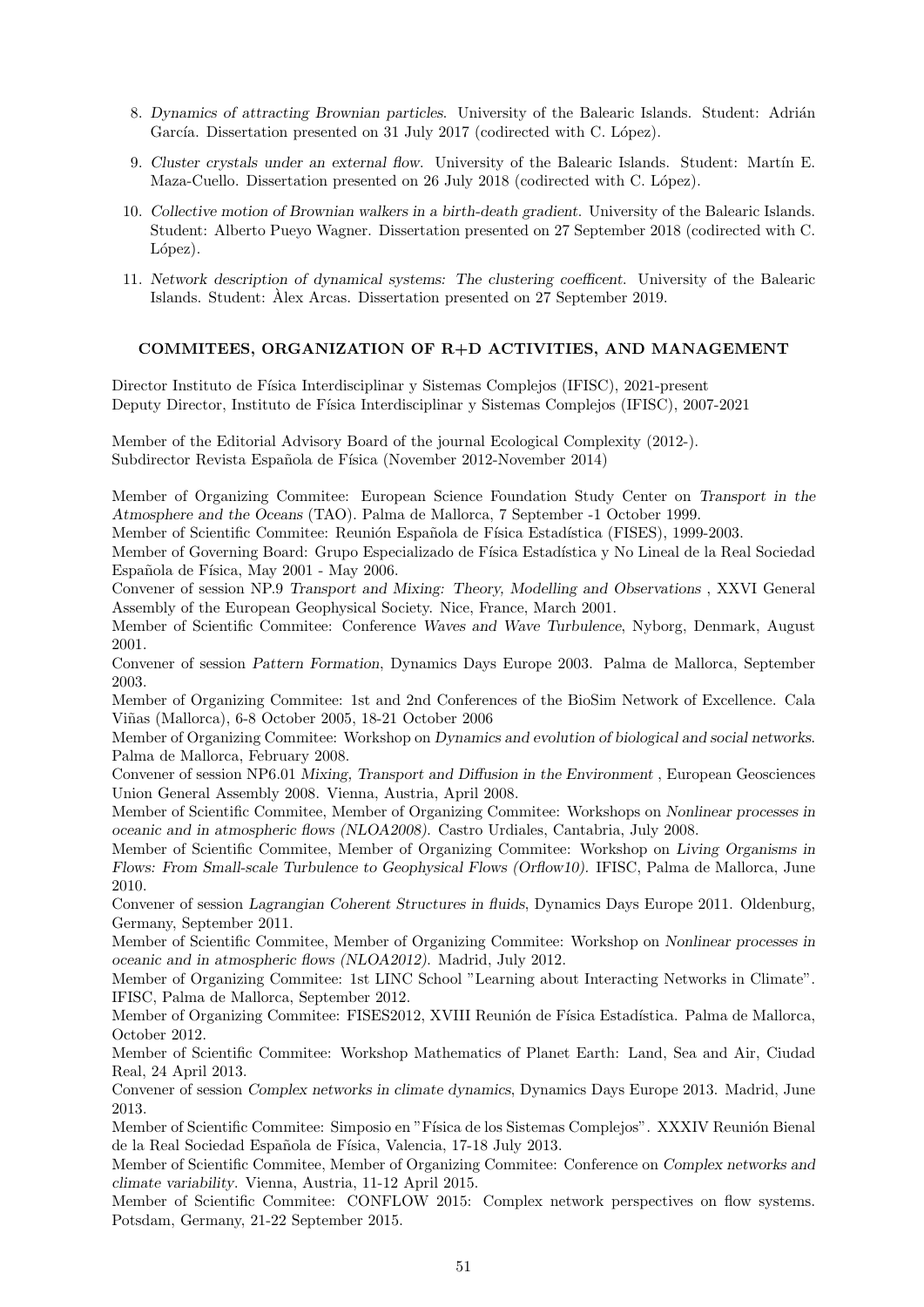Member of Scientific Commitee: COMPLEXIS 2016: 1st International Conference on Complex Information Systems. Rome, Italy, 22-24 April 2016.

Member of Scientific Commitee, Member of Organizing Commitee: Workshop on *Nonlinear processes in oceanic and in atmospheric flows (NLOA2016)*. Madrid, July 2016.

Member of Scientific Commitee, Member of Organizing Commitee: Crossroads in Complex Systems. Mallorca, June 2017.

Member of Scientific Commitee: ECCC15, 15th Experimental Chaos and Complexity Conference. Madrid, June 2018.

## **OTHER**

#### **Short stays (less than four weeks) in**

Department of Chemistry, University of California at San Diego (USA).

Departamento de Estructura y Constituyentes de la Materia, Universidad de Barcelona.

Departamento de Física Moderna, Universidad de Cantabria, Santander.

Center for the Physics of Materials, McGill University, Montreal, Canada.

Instituto de Ciencias del Mar (CSIC, Barcelona).

Institut für Theoretische Physik und Synergetik, Universität Stuttgart, Stuttgart, Germany.

Center for Chaos and Turbulence Studies, Niels Bohr Institute, University of Copenhaghen, Copenhaghen, Denmark.

Instituto de Física, Universidad de la República, Montevideo, Uruguay.

Departamento de Física Aplicada I, Universidad de Málaga.

Departamento de Física de la Materia Condensada, Universidad de Santiago de Compostela.

Departament d'Ecologia, Universitat de Barcelona.

Laboratoire de Météorologie Dynamique, École Normale Supérieure, Paris.

Departamento de F´ısica de la Materia Condensada (Universidad de Zaragoza) e Instituto de Ciencia de Materiales de Aragón (Universidad de Zaragoza-CSIC)

Departamento de Matemáticas y Física Aplicadas y Ciencias de la Naturaleza, Universidad Rey Juan Carlos, Móstoles, Madrid.

Max-Planck-Institut für Physik komplexer Systeme, Dresden (Germany).

Institute for Chemistry and Biology of the Marine Environment, Carl von Ossietzky Universität Oldenburg (Germany).

Department of Mathematics, Bristol University (United Kingdom).

Center for Nonlinear Studies, Los Alamos National Laboratory (USA).

Institute of Physics and Center for the Dynamics of Complex Systems, Universität Potsdam, (Germany). Departamento de Matemáticas, Instituto de Matemáticas y Física Fundamental (IMAFF), CSIC, Madrid. Institute for Environment and Sustainability, Joint Research Center of the European Commission, Ispra (Italy).

Center of Marine Sciences (CCMAR), Faro, Portugal.

Institute for Informatics. Leipzig University, Germany

Centre of Excellence in Computational Complex Systems Research, Department of Biomedical Engineering and Computational Science, Helsinki University of Technology, Finland

School of Mathematical Sciences, University College Dublin (Ireland)

Departamento de Biología del Cáncer, Instituto de Investigaciones Biomédicas "Alberto Sols" (CSIC-UAM), Madrid.

Departament de Física i Enginyeria Nuclear, Universitat Politècnica de Catalunya, Terrassa.

Institut für Physik, Humboldt Universität, Berlin (Germany).

Departamento de Física, Universidade Federal de Pernambuco, Recife (Brazil).

Instituto de Física & Instituto de Biología, Universidade Federal da Bahia, Salvador (Brazil).

Institute of Theoretical Physics, Eötvös University, Budapest (Hungary).

Centre de Recherche INRIA Bordeaux Sud-Ouest (France)

**Referee** for the Agencia Nacional de Evaluación y Prospectiva (ANEP, España), National Science Foundation (NSF, USA), Agencia Nacional de Promoción Científica y Tecnológica (ANPCyT, Argentina), Israeli Science Foundation (ISF, Israel), Fonds voor Wetenschappelijk Onderzoek (FWO, Belgium), Fondo Nacional de Desarrollo Científico y Tecnológico (FONDECYT, Chili), Executive Agency for Higher Education, Research, Development and Innovation Funding (UEFISCDI, Romania), Estonian Research Council (ETAg, Estonia), among others.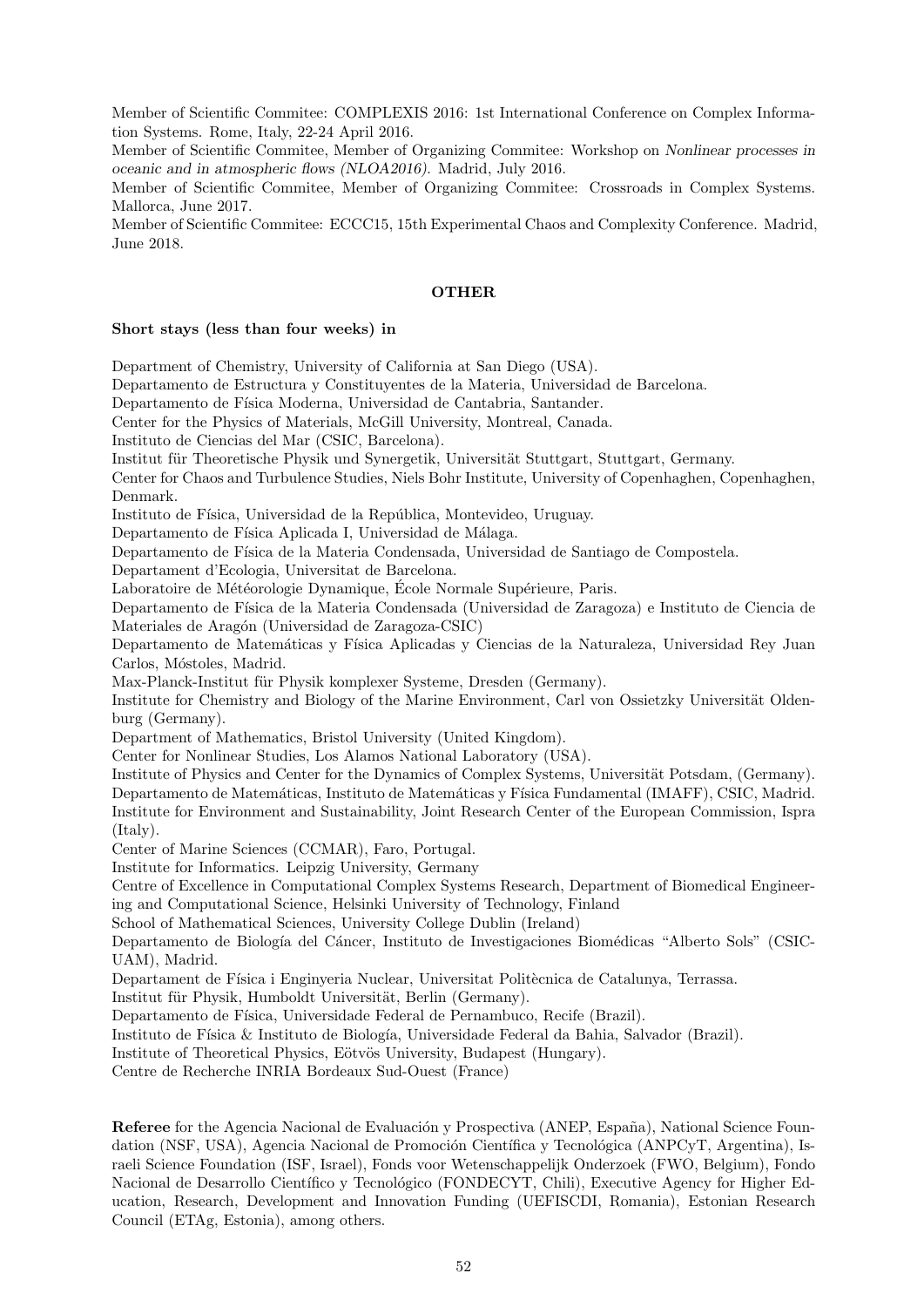**Referee** for, among other journals, Physical Review Letters, Physical Review E, Physical Review A, Geophysical Research Letters, Nonlinear Processes in Geophysics, Ecological Complexity, Physica A, Physica D, Nonlinearity, PloS One, Scientific Reports, Chaos, Journal of the Royal Society Interface, ...

#### **Attendance to Conferences**

- 1. Recent Developments in Nonequilibrium Thermodynamics: Fluids and related topics. San Feliu de Guíxols (Girona, Spain), September 16-20, 1985.
- 2. XX Reunión Bienal de la RSEF Sitges, Spain, October 1985.
- 3. Determinismo y Libertad. Figueres, Spain, November 1-3, 1985.
- 4. IX Sitges Conference: Fluctuations and Stochastic Phenomena in Condensed Matter. Sitges, Spain, May 1986.
- 5. NATO Advanced Study Institute and EPS Liquid State Summer School on Physicochemical Hydrodynamics: Interfacial Phenomena. La R´abida (Huelva, Spain). July 1-11 1986.
- 6. NATO Advanced Study Institute on Time-Dependent Effects in Disordered Materials. Geilo (Norway). 29 March -9 April 1987.
- 7. I Reunión de Física Estadística. Barcelona, Spain, 21-23 April 1987.
- 8. II Escuela Ibérica de Física de la Materia Condensada. Fenómenos Cooperativos. Figueira da Foz (Portugal). 14-25 September 1987.
- 9. Workshop de Estadística Cuántica: Láseres. Palma de Mallorca, Spain, 19-21 October 1987.
- 10. Workshop "External Noise and its Interaction With Spatial Degrees of Freedom in Nonlinear Dissipative Systems." Los Alamos (New Mexico, USA). 28-30 March 1988.
- 11. Workshop on "Dynamics of Nonlinear Optical Systems". Santander, Spain, 24-26 October 1988.
- 12. II Congreso de Física Estadística. Palma de Mallorca, Spain, 9-11 November 1988.
- 13. European Physical Society, 9th General Conference of the Condensed Matter Division. Nice (France) March 6-9 1989.
- 14. NATO Advanced Study Institute on Patterns, Defects, and Materials Instabilities. Cargèse (France) September 4-16 1989.
- 15. XXII Reunión Bienal de la RSEF. Palma de Mallorca, 2-6 October 1989.
- 16. III Congreso de Física Estadística. Badajoz, Spain, 5-7 April 1990.
- 17. Statistical Physics at the 45th parallel, IV. Montreal (Canada), 19-20 October 1990.
- 18. 1991 March meeting of the American Physical Society. Cincinnati (Ohio, USA), 18-22 March 1991.
- 19. IV Congreso de Física Estadística. Gijón, Spain, 18-20 September 1991.
- 20. II Meeting of the European Twinning Network on "Complexity and Chaos in Quantum Optics", Nice (France), 27-29 February 1992.
- 21. III Meeting of the European Twinning Network on "Complexity and Chaos in Quantum Optics", Mallorca, Spain, 31 May -2 April 1993.
- 22. V Congreso de Física Estadística. El Escorial, Spain, 4-7 May 1993.
- 23. Chaos, Order and Patterns: The Grand Finale. Como, Italy, 5-10 September 1993.
- 24. IV Meeting of the European Twinning Network on "Complexity and Chaos in Quantum Optics", Lille (France), 28-30 March 1994.
- 25. XIII Sitges Conference: 25 Years of Non-Equilibrium Statistical Mechanics. Sitges, Spain, 13-17 June 1994.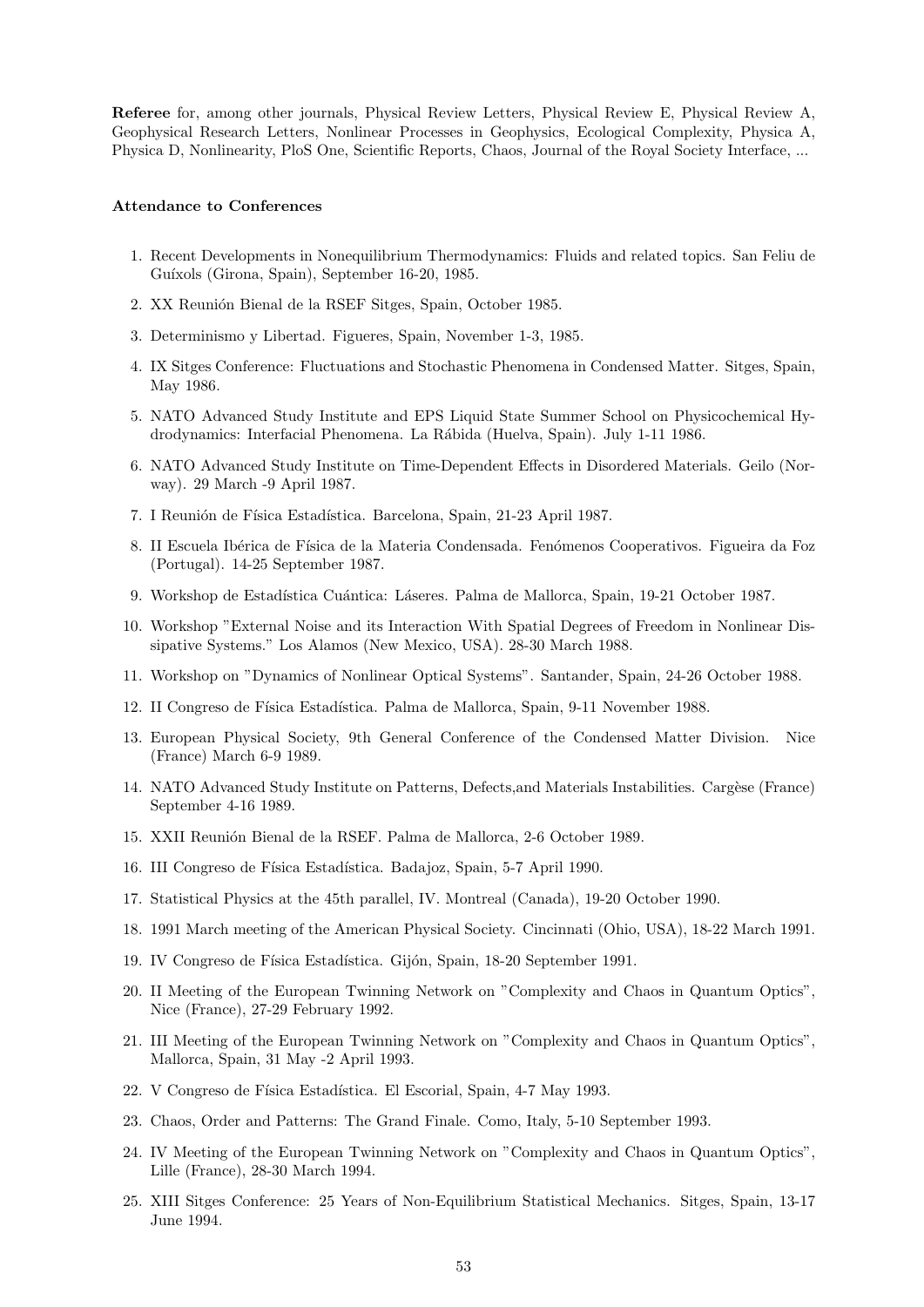- 26. The Geometry of Forms in Equilibrium and Nonequilibrium Systems. St. John's (Canada), 15-20 July 1994.
- 27. Conference on Lasers and Electro-Optics and European Quantum Electronics Conference (CLEO/Europe-EQEC). Amsterdam (The Netherlands), 28 August -2 September 1994.
- 28. VI Congreso de Física Estadística. Sevilla, Spain, 6-8 October 1994.
- 29. Chaos: Towards the Next Century. Como (Italy), 5-9 June 1995.
- 30. Dynamics Days'95. Lyon (France), 28 June -1 July 1995.
- 31. XXI General Assembly of the European Geophysical Society. The Hague(The Netherlands), 6-10 May 1996.
- 32. VII Congreso de Física Estadística. Zaragoza, Spain, 23-25 May 1996.
- 33. Reunión Española sobre Procesos de Crecimiento y Fenómenos Interfaciales. Leganés, Madrid, Spain, 4-5 de July 1996.
- 34. Dynamics Days'96. Lyon (France), 9-13 July 1996.
- 35. No-Lineal 97. Avila, Spain, 10-12 April 1997.
- 36. Meeting of the Computational Physics Board of the European Physical Society. Palma de Mallorca, Spain, 5 September 1997.
- 37. VIII Congreso de Física Estadística, FISES'97. Getafe, Spain, 25-27 September 1997.
- 38. Patterns, non-linear dynamics and stochastic behaviour in spatially extended, complex systems (PNS'97). Budapest (Hungary), 23-28 October 1997.
- 39. IV Reunión anual de la Sociedad Uruguaya de Física. Piriápolis (Uruguay), 1-2 December 1997.
- 40. 7th Workshop on Instabilities and Nonequilibrium Structures. Valparaíso (Chili), 15-19 December 1997.
- 41. XXIII General Assembly of the European Geophysical Society. Nice (France), 10-24 April 1998.
- 42. STATPHYS 20, XX IUPAP International Conference on Statistical Physics. Paris (France), 20-24 July 1998.
- 43. Workshop on small-scale mixing in strongly stratified flows. Cambridge (UK), 10-12 December 1998.
- 44. Meeting of the Network *Nonlinear Dynamics of Spatio-temporal Selforganization*. Barcelona, Spain, 10-12 February 1999.
- 45. IX Congreso de Física Estadística, FISES'99. Santander, Spain, 6-8 May 1999.
- 46. Fifth SIAM Conference on Applications of Dynamical Systems 1999. Snowbird, Utah, USA, 23-27 May 1999.
- 47. European Science Foundation Study Center on *Transport in the Atmosphere and the Oceans* (TAO). Palma de Mallorca, Spain, 7 September -1 October 1999.
- 48. XXV General Assembly of the European Geophysical Society. Nice (France), 24-29 April 2000.
- 49. NoLineal2000. Almagro (Ciudad Real, Spain). 31 May -3 June 2000.
- 50. FISES2000, X Reunión de Física Estadística. Santiago de Compostela, Spain, 21-23 September 2000.
- 51. 2nd Latin American Summer School on Instabilities and Nonlinear Dynamics: Applications in Natural and Socio-Economical Systems. Valparaíso (Chili). 11-15 December 2000.
- 52. 1st workshop of the EU project SOFT: Satellite-based ocean forecasting. Esporles (Mallorca,Spain). 15-16 February 2001.
- 53. XXVI General Assembly of the European Geophysical Society. Nice (France), 25-30 March 2001.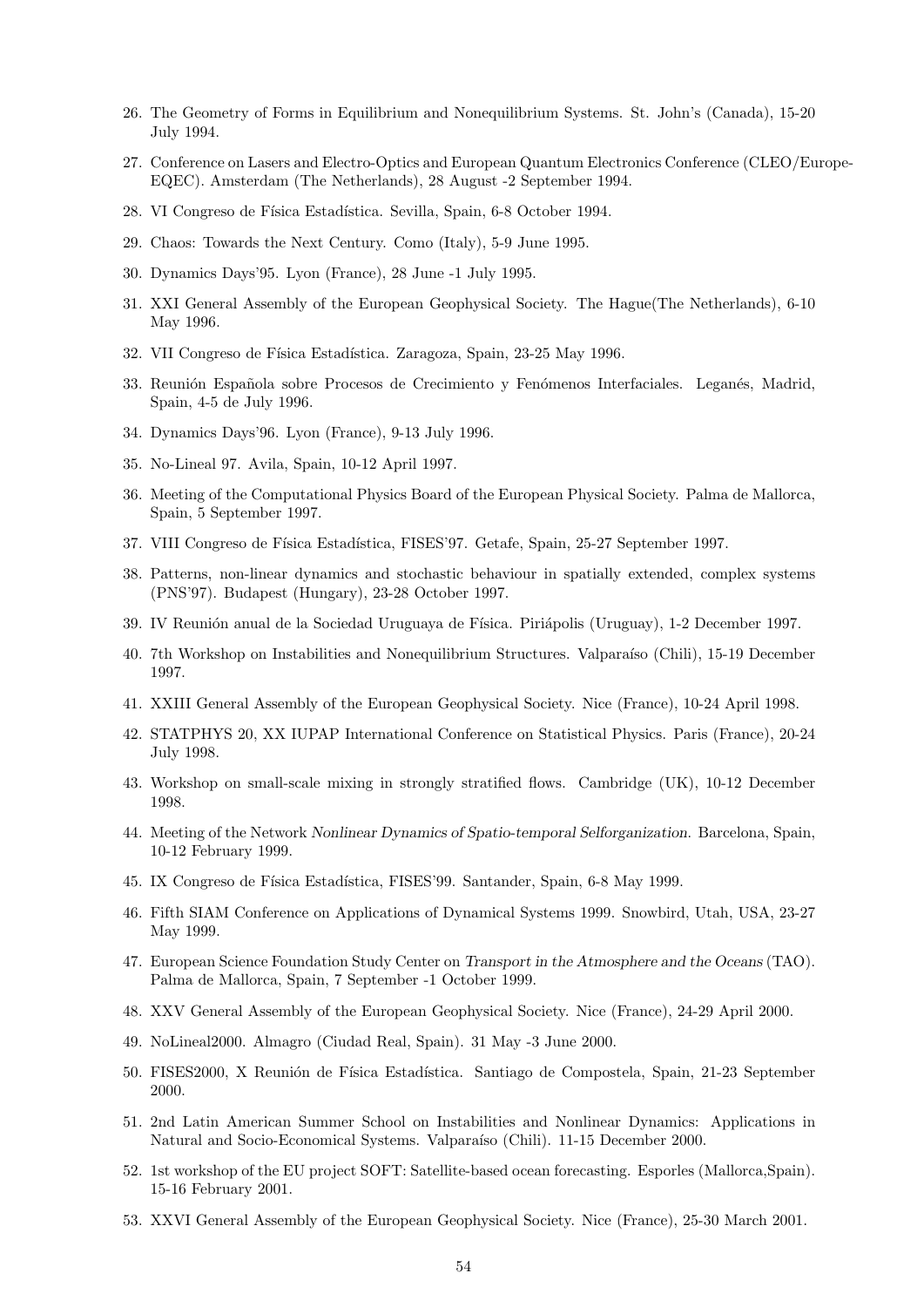- 54. Waves and Wave Turbulence. Nyborg (Denmark), 12-15 August 2001.
- 55. International Summer School on Dynamical Barriers, Stirring and Mixing in Geophysical Flows Mathematical Models and Applications (GEOMIX 2001). Cargèse (France). 19 August -1 September 2001.
- 56. International Summer School on Atmospheric and Oceanic Sciences (ISSAOS 2001): Chaos in geophysical flows. L'Aquila, Italy. 10-14 September 2001.
- 57. II Meeting of the Network *Nonlinear Dynamics of Spatio-temporal Selforganization*. Barcelona, Spain, 6-8 February 2002.
- 58. FISES2002, XI Congreso de F´ısica Estad´ıstica. Tarragona, Spain, 23-25 May 2002.
- 59. Chemical and Biological Activity in Flows (ACTIFLOW Workshops and Seminar). Dresden, Germany, 26 August -27 September 2002.
- 60. 2nd workshop of the EU project SOFT: Satellite-based ocean forecasting. Calanova (Mallorca,Spain). 28-30 October 2002.
- 61. MEDYFINOL'02: XIII Meeting on Nonequilibrium Statistical Mechanics and Nonlinear Physics. Colonia del Sacramento, Uruguay, 9-13 December , 2002.
- 62. European Geophysical Society/American Geophysical Union Joint Assembly. Nice (France), 7-11 April 2003.
- 63. Alcalá 2nd International Conference on Mathematical Ecology (AICME II). Alcalá de Henares, Spain, 5-9 September 2003.
- 64. Kolmogorov's Legacy in Physics: One Century of Chaos, Turbulence and Complexity. Trieste, Italy, 8-12 September 2003.
- 65. Dynamics Days Europe 2003. Palma de Mallorca, 24-27 September 2003.
- 66. Minisymposium on *Interaction of biological growth and mixing processes in fluids*. Oldenburg (Germany), 29 January 2004.
- 67. III Jornades de la Xarxa Tem`atica *Nonlinear Dynamics of Spatio-Temporal Selforganization*. Barcelona, Spain, 5-7 February 2004.
- 68. London Mathematical Society Meeting on 'Scalar mixing in fluid flows and mappings'. Bristol, United Kingdom, 4 May 2004.
- 69. Verhulst 200 on Chaos. Brussels (Belgium), 16-18 September 2004.
- 70. MEDYFINOL'04: XIV Meeting on Nonequilibrium Statistical Mechanics and Nonlinear Physics. La Serena, Chili, 6-10 December 2004.
- 71. Thresholds kick-off meeting. Palma de Mallorca, Spain, 11-12 January 2005.
- 72. International Cross-Disciplinary Symposium on Physics and Biology. Oslo, Norway, 4-7 March 2005.
- 73. Eur-Oceans kick-off meeting. Paris, France, 14-15 April 2005.
- 74. Workshop on Network Analysis of Genetic Structures. Universidade do Algarve, Faro, Portugal, 2-3 June 2005.
- 75. FISES2005, XIII Congreso de Física Estadística. Madrid, Spain, 27-29 June 2005.
- 76. Dynamics Days Europe 2005. Berlin (Germany), 25-28 July 2005.
- 77. 1st Conference of the BioSim Network of Excellence. Cala Viñas (Mallorca, Spain), 6-8 October 2005.
- 78. IV Jornades de la Xarxa Tem`atica *Nonlinear Dynamics of Spatio-Temporal Selforganization*. Barcelona, Spain, 1-3 February 2006.
- 79. 1st Annual Assembly of the THRESHOLDS Integrated Project. Madrid, Spain, 14-15 February 2006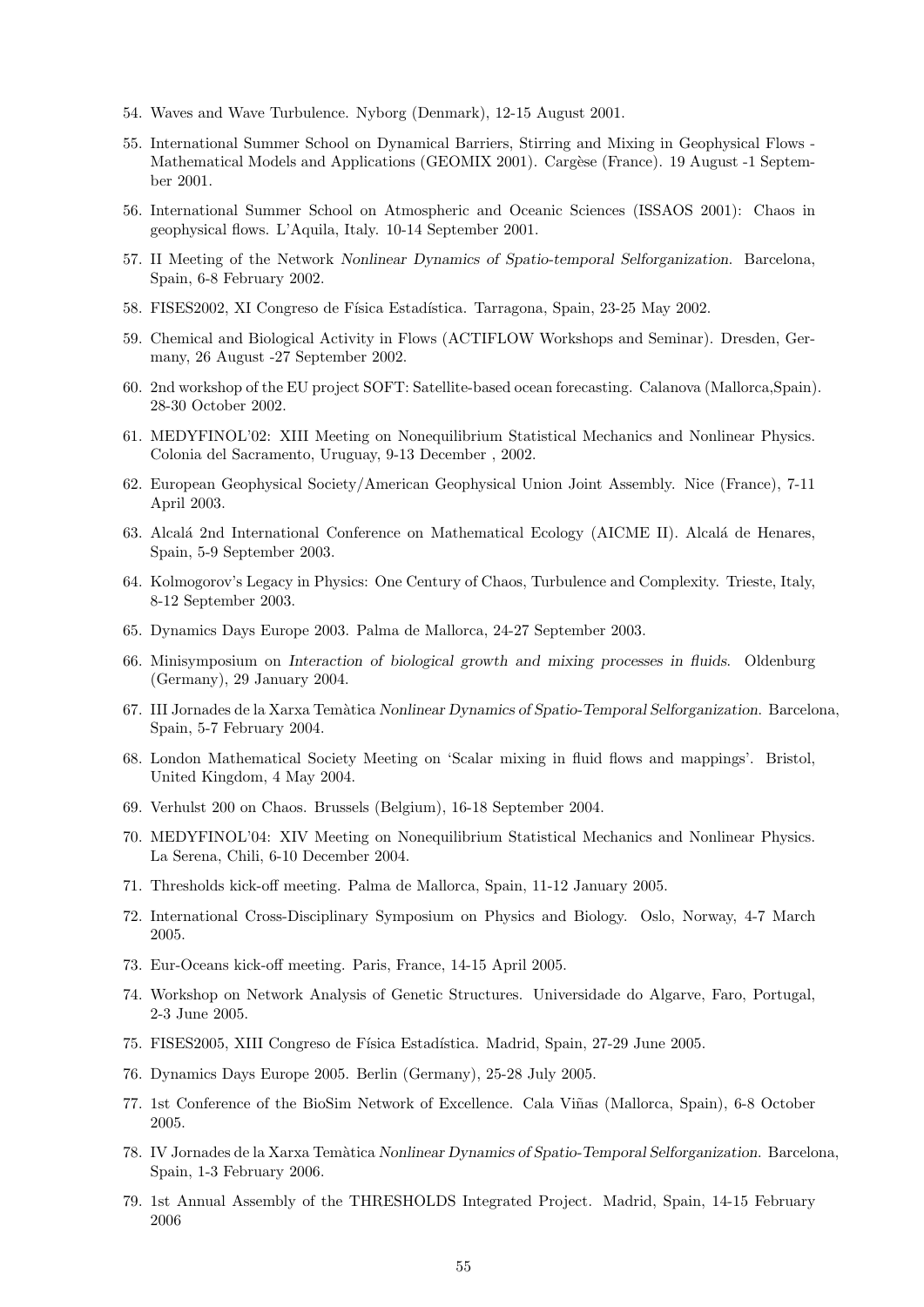- 80. Dynamics on Complex Networks and Applications (DYONET06 2nd week Seminar), Dresden, Germany, 27 February -3 March 2006
- 81. Eur-Oceans annual PIs meeting. Barcelona, Spain, 15-16 March 2006.
- 82. BioSim workshop. Potsdam, Germany, 24-25 April 2006.
- 83. FISES2006, XIV Congreso de Física Estadística. Granada, Spain, 14-16 September 2006.
- 84. Workshop on Social and Ecological Networks, European Conference on Complex Systems (ECCS06). Oxford, United Kingdom, 28-29 September 2006.
- 85. 2nd Conference of the BioSim Network of Excellence. Cala Viñas (Mallorca, Spain), 18-21 October 2006.
- 86. MEDYFINOL'06: XV Meeting on Nonequilibrium Statistical Mechanics and Nonlinear Physics. Mar del Plata, Argentina, 4-8 December 2006.
- 87. 2nd Annual Assembly of the THRESHOLDS Integrated Project, Helsinki, Finland, 22-24 January 2007
- 88. European Geosciences Union General Assembly 2007. Vienna, Austria, 15-20 April 2007.
- 89. 6th International Congress on Industrial and Applied Mathematics (ICIAM07). Zürich, Switzerland, 16-20 July 2007.
- 90. European Conference on Complex Systems (ECCS07), and Showcase of European Complexity Science Projects. Dresden, Germany, 1-6 October 2007.
- 91. 3th Conference of the BioSim Network of Excellence. Potsdam, Germany, 10-12 October 2007.
- 92. 3th Annual Assembly of the THRESHOLDS Integrated Project, Rome, Italy, 15-16 January 2008.
- 93. Workshop on Dynamics and Evolution of Biological and Social Networks. Palma de Mallorca, Spain, 18-20 February 2008.
- 94. FISES2008, XV Congreso de Física Estadística. Salamanca, Spain, 27-29 March 2008.
- 95. European Geosciences Union General Assembly 2008. Vienna, Austria, 13-18 April 2008.
- 96. International Conference "Modelling and Computation on Complex Networks and Related Topics", Net-Works 2008. Pamplona, Spain, 9-11 June 2008.
- 97. Workshop on "Nonlinear processes in oceanic and atmospheric flows", NLOA2008. Castro Urdiales, Cantabria, Spain, 2-4 July 2008.
- 98. 4th Conference of the BioSim Network of Excellence. Budapest, Hungary. 24-26 September 2008.
- 99. MEDYFINOL'08: XVI Conference on Nonequilibrium Statistical Mechanics and Nonlinear Physics. Punta del Este, Uruguay, 1-5 December 2008.
- 100. Final Assembly of the THRESHOLDS Integrated Project, Madrid, 23 March 2009.
- 101. BioSim workshop on Methodological Challenges for Systems Biology: linking networks, crossing scales. Venice, Italy, 30 March -3 April 2009.
- 102. RTRA-STAE Workshop on Geometrical and multiscale approaches for predictability and analysis of complex data in astrophysics and geophysics. Montaigut-Sur-Save, France, 18-19 May 2009.
- 103. EPSRC Symposium Capstone Conference. University of Warwick, United Kingdom, 30 June -3 July 2009.
- 104. 5th Conference of the BioSim Network of Excellence. Copenhagen, Denmark. 25-29 August 2009.
- 105. Lagrangian Analysis and Prediction of Coastal and Ocean Dynamics (LAPCOD) 2009. La Londedes-Maures, France, 7-11 September 2009.
- 106. Thematic Institute on *Lyapunov analysis: from theory to geophysical applications*. Institut des Systemes Complèxes (ISC-PIF), Paris, France, 26-30 October 2009.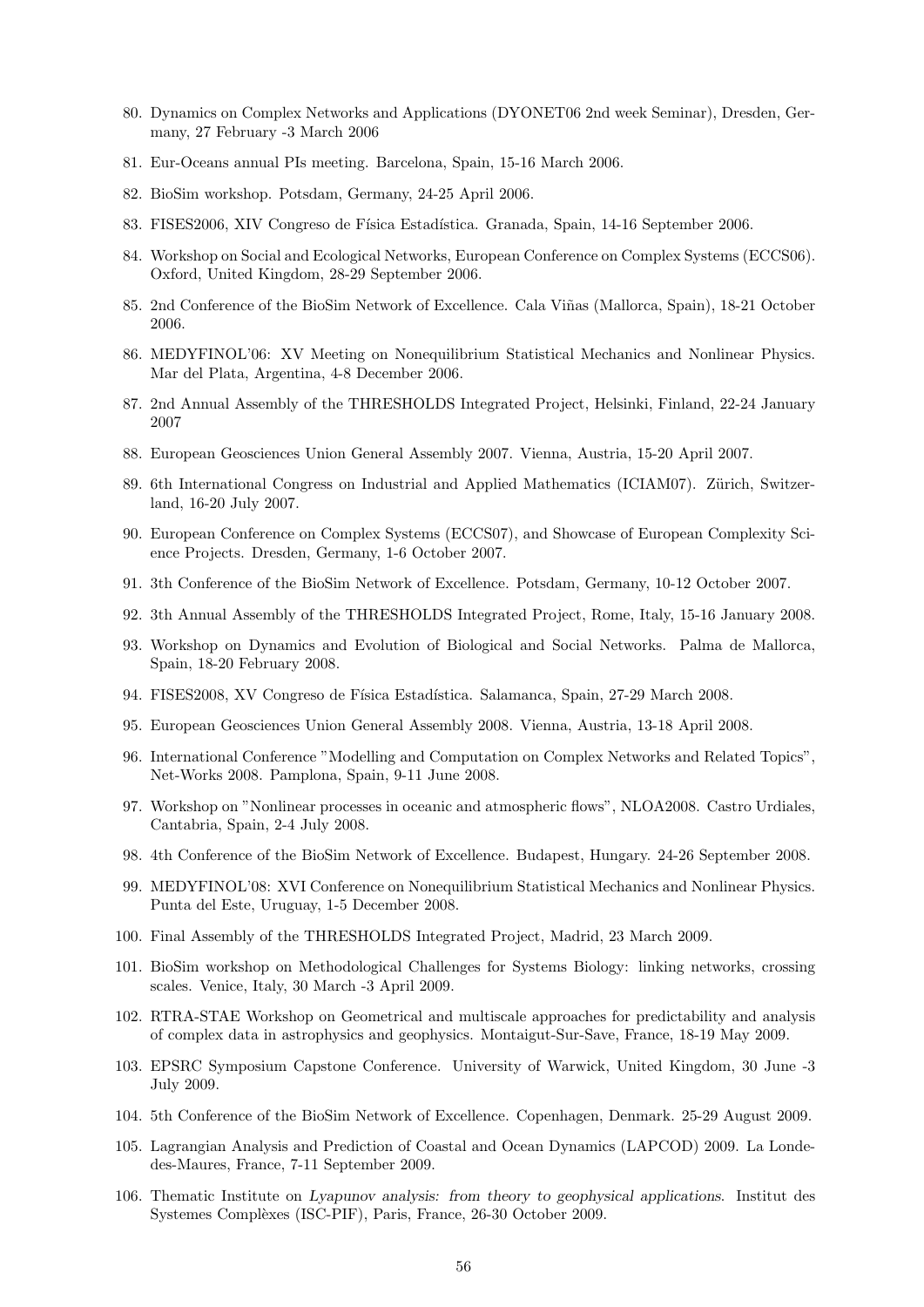- 107. International Workshop on *150 Years after Darwin: From Molecular Evolution to Language*. Trends in Complex Systems series. Palma de Mallorca, 23-27 November 2009.
- 108. Workshop on *Exploring Complex Dynamics in High-Dimensional Chaotic Systems: From Weather Forecasting to Oceanic Flows (ECODYC10)*. Dresden, Germany, 25-29 January 2010.
- 109. IFISC Exploratory Workshop on *How does Information Processing emerge in the Brain?*. Palma de Mallorca, 9-10 March 2010.
- 110. International Workshop on *Living Organisms in Flows: From Small-scale Turbulence to Geophysical Flows (Orflow10)*. Palma de Mallorca, 7-11 June 2010.
- 111. 3rd Conference on Nonlinear Science and Complexity (NSC10). Ankara, Turkey, 28-31 July 2010.
- 112. Emergence and Design of Robustness (ROBUST). Palma de Mallorca, 21-25 September 2010.
- 113. Workshop on *Coherent Structures in Dynamical Systems*. Leiden (The Netherlands). 16-20 May 2011.
- 114. FISES2011, XVII Congreso de Física Estadística. Barcelona, Spain, 2-4 June 2011.
- 115. Dynamics Days Europe 2011. Oldenburg, Germany, 12-16 September 2011.
- 116. Reunión del Nodo Español del proyecto FuturICT. Barcelona, 5-6 October 2011.
- 117. Jornada de Complejidad y Nolinealidad en Geociencia. Barcelona, 6 October 2011.
- 118. Search and stochastic phenomena in complex physical and biological systems. Palma de Mallorca, 28 May - 1 June 2012.
- 119. International Conference on Delayed Complex Systems (DCS 2012). Palma de Mallorca, 4-8 June 2012.
- 120. 2nd International Workshop on "Nonlinear Processes in Oceanic and Atmospheric Flows", NLOA2012. Madrid, 3-6 July 2012.
- 121. 1st LINC (Learning about Interacting Networks in Climate) School and Workshop. IFISC, Palma de Mallorca, 10-12, and 13 September 2012.
- 122. FISES2012, XVIII Congreso de Física Estadística. Palma de Mallorca, 18-20 October 2012.
- 123. 2012 International Symposium on Nonlinear Theory and its Applications, NOLTA2012. Palma de Mallorca, 22-26 October 2012.
- 124. MEDYFINOL 2012: XVII Conference on Nonequilibrium Statistical Mechanics and Nonlinear Physics. Santiago, Chili, 3-7 December 2012.
- 125. NDA13: Nonlinear Data Analysis and Modeling: Advances, Applications, Perspectives. Potsdam, Germany, 21-22 March 2013.
- 126. 2nd LINC (Learning about Interacting Networks in Climate) School and Workshop. Soesterberg, The Netherlands, 21-30 April 2013.
- 127. Dynamics Days Europe 2013. Madrid, 3-7 June 2013.
- 128. Models in Population Dynamics and Ecology MPDE'13. Osnabrück, Germany, 26-29 August 2013.
- 129. 3rd LINC (Learning about Interacting Networks in Climate) Workshop. Potsdam, Germany, 17-20 November 2013.
- 130. Workshop on Mixing, Transport, and Coherent Structures. Mathematisches Forschungsinstitut Oberwolfach, Germany, 26 January -1 February 2014.
- 131. World Climate Research Programme (WCRP) Conference for Latin America and Caribbean: Developing, linking and applying climate knowledge. Montevideo, Uruguay, 17-21 March 2014.
- 132. 4th LINC (Learning about Interacting Networks in Climate) Workshop. Montevideo, Uruguay, 24-26 March 2014.
- 133. FISES2014, XIX Congreso de Física Estadística. Ourense, 2-4 April 2014.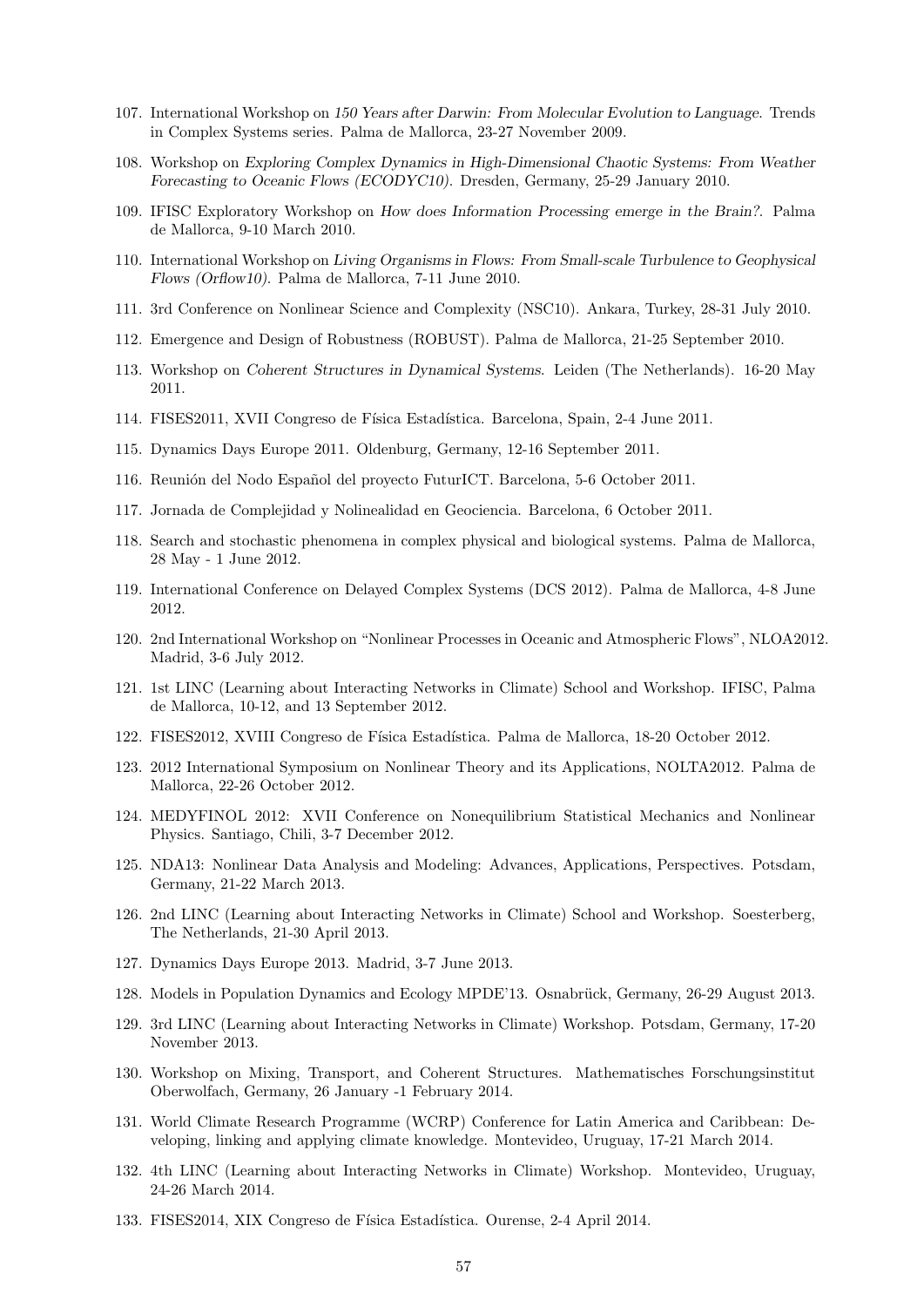- 134. NoLineal 2014. Badajoz, 4-6 June 2014.
- 135. 10th AIMS Conference on Dynamical Systems, Differential Equations and Applications. Madrid, 7-11 July 2014.
- 136. Strolling on Chaos, Turbulence and Statistical Mechanics. Rome, Italy, 22-24 September 2014.
- 137. Conference on Complex Networks and Climate Variability. Vienna, Austria, 11-12 April 2015.
- 138. European Geosciences Union General Assembly 2015. Vienna, Austria, 12-17 April 2015.
- 139. CONFLOW 2015: Complex network perspectives on flow systems. Potsdam, Germany, 21-22 September 2015.
- 140. FISES2015, XX Congreso de Física Estadística. Badajoz, 5-7 October 2015.
- 141. CSNDD'2016: Third International Conference on Structural Nonlinear Dynamics and Diagnosis. Marrakech, Morocco, 23-25 May 2016.
- 142. 3rd International Workshop on "Nonlinear Processes in Oceanic and Atmospheric Flows", NLOA2016. Madrid, 6-8 July 2016.
- 143. DAMES 2016: Data Analysis and Modeling in Earth Sciences. Hamburg, Germany, 26-28 September 2016.
- 144. 2nd HYDROGENCONNECT workshop. Erdemli,Turkey, 12-13 October 2016.
- 145. FISES2017, XXI Congreso de Física Estadística. Sevilla, 30 March 1 April 2017.
- 146. Crossroads in Complex Systems. Palma de Mallorca, 5-8 June 2017.
- 147. EarthFlows2017, Workshop on Interface Dynamics in Geophysical Flows. Oslo, Norway, 15-16 June 2017.
- 148. ENFE2007, II Encontro Nacional de Física Estatística. Ilhéus, Brazil, 17-20 September 2017.
- 149. LAWNP2017, XV Latin American Workshop on Nonlinear Phenomena. La Serena, Chili, 6-10 November 2017.
- 150. International Workshop "Predicting transitions in complex systems". Dresden, Germany, 23-37 April 2018.
- 151. "Mixing Day". Barcelona, 28 May 2018.
- 152. Trends in Non-equilibrium Physics. Barcelona, 22 June 2018.
- 153. CNRS Summer School on "Active transport in the Ocean: Turbulence, Chemistry and Biology". Wimereux, France, 2-6 July 2018.
- 154. Dynamics Days Europe 2018. Loughborough, United Kingdom, 3-7 September 2018.
- 155. Physics and ecology: Challenges at the frontier. XXXIV Trobades científiques de la Mediterrània Josep Miquel Vidal. Maó, Menorca, 9-11 October 2018.
- 156. FISES2018, XXII Congreso de Física Estadística. Madrid, 18-20 October 2018.
- 157. Primeres Jornades sobre Canvi Clim`atic a les Illes Balears. Palma de Mallorca, 25-26 October 2018.
- 158. Advances in Pattern Formation: New Questions Motivated by Applications. Sede Boqer, Israel, 18-21 February 2019.
- 159. Turbulence Effects on Active Species in Atmosphere and Ocean (TEASAO) workshop. St-Ferréol, France, 28-31 October 2019.
- 160. 1st CAFE (Climate Advanced Forecasting of sub-seasonal Extremes) School. Sitges, Barcelona, 13-22 November 2019.
- 161. XVII International Workshop on Instabilities and Nonequilibrium Structures. Valparaiso, Chili, 2-6 December 2019.